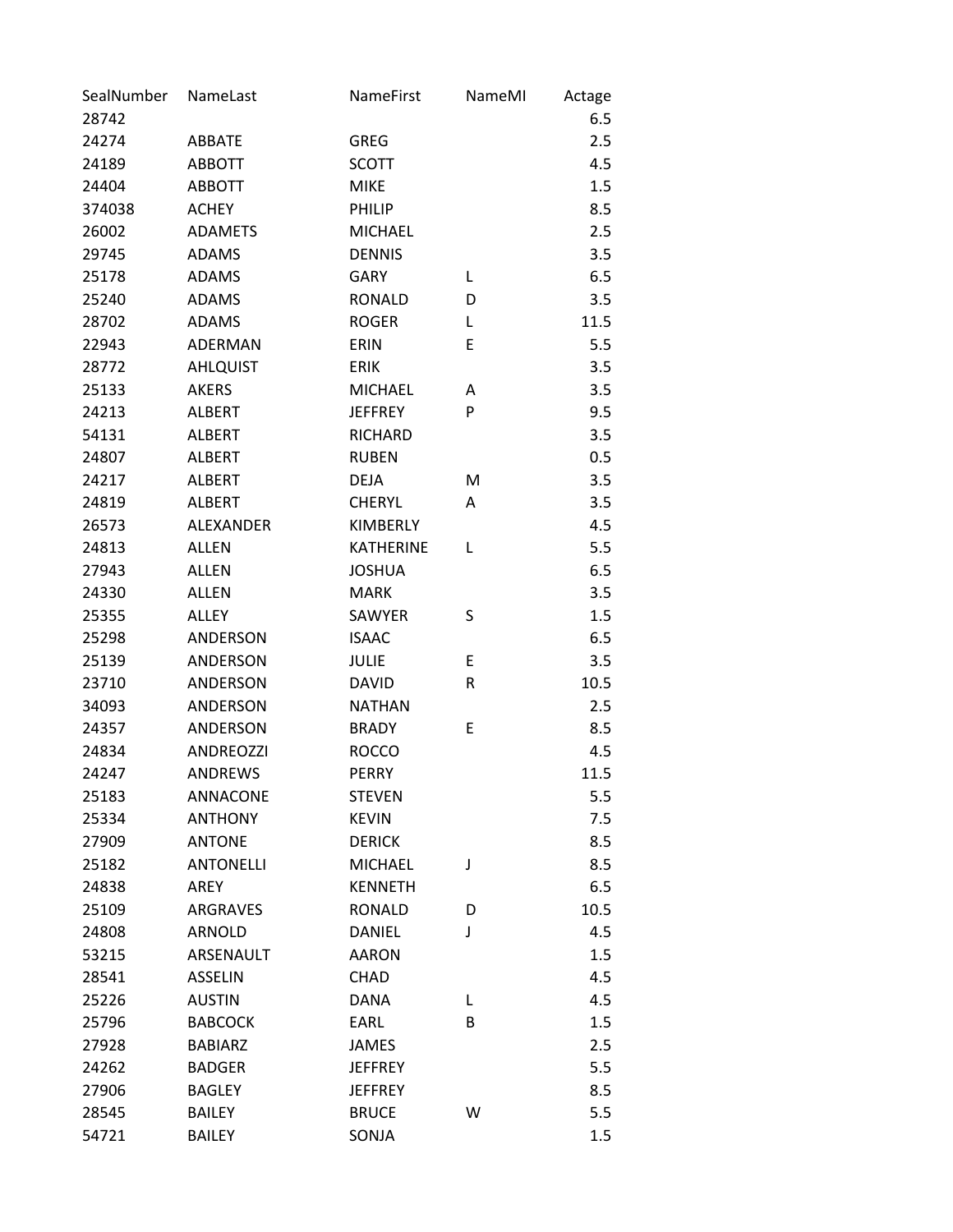| SealNumber | NameLast          | <b>NameFirst</b> | NameMI | Actage |
|------------|-------------------|------------------|--------|--------|
| 25347      | <b>BAILEY</b>     | <b>BENJAMIN</b>  | J      | 5.5    |
| 54718      | <b>BAKER</b>      | <b>WILLIAM</b>   | M      | 3.5    |
| 54719      | <b>BAKER</b>      | <b>DYLAN</b>     | J      | 2.5    |
| 28775      | <b>BAKER</b>      | <b>DANIEL</b>    |        | 8.5    |
| 54120      | <b>BAKER</b>      | <b>FREDERICK</b> | C      | 6.5    |
| 24263      | <b>BALL</b>       | <b>REBECCA</b>   |        | 2.5    |
| 27600      | <b>BANCROFT</b>   | <b>CASEY</b>     |        | 2.5    |
| 25241      | <b>BARDEN</b>     | <b>OLIVER</b>    | E      | 7.5    |
| 28667      | <b>BARKER</b>     | <b>JUSTIN</b>    | D      | 5.5    |
| 25222      | <b>BARNES</b>     | <b>SHAWN</b>     | W      | 6.5    |
| 24241      | <b>BARON</b>      | <b>JERRY</b>     |        | 2.5    |
| 10198      | <b>BARONE</b>     | <b>MICHAEL</b>   | F      | 5.5    |
| 24264      | <b>BASS</b>       | <b>BRENNAN</b>   |        | 2.5    |
| 24383      | <b>BATCHELDER</b> | <b>ERIC</b>      |        | 3.5    |
| 54458      | <b>BATE</b>       | <b>DAWSON</b>    |        | 7.5    |
| 54113      | <b>BATE</b>       | <b>HALEY</b>     |        | 4.5    |
| 53649      | <b>BEAL</b>       | <b>FORREST</b>   |        | 9.5    |
| 25104      | <b>BEAL</b>       | <b>SETH</b>      | W      | 3.5    |
| 54116      | <b>BEARDSLEY</b>  | <b>FRANCIS</b>   |        | 2.5    |
| 24340      | <b>BEATON</b>     | <b>ROBERT</b>    | J      | 2.5    |
| 27896      | <b>BEAUDET</b>    | <b>NICHOLAS</b>  |        | 9.5    |
| 25158      | <b>BEAULIER</b>   | <b>RICKY</b>     | E      | 2.5    |
| 25349      | <b>BEAULIER</b>   | <b>JARRETT</b>   | J      | 1.5    |
| 25804      | <b>BEAULIEU</b>   | <b>STOREY</b>    |        | 5.5    |
| 25154      | <b>BECKER</b>     | ANDREW           |        | 4.5    |
| 28766      | <b>BEDFORD</b>    | <b>LANCE</b>     |        | 3.5    |
| 373901     | <b>BELL</b>       | <b>GARY</b>      |        | 5.5    |
| 24299      | <b>BELLEROSE</b>  | <b>NICOLE</b>    |        | 3.5    |
| 25810      | <b>BENNER</b>     | <b>STEVEN</b>    |        | 5.5    |
| 25095      | <b>BENNER</b>     | <b>CATHERINE</b> | R      | 7.5    |
| 54139      | <b>BENNETT</b>    | <b>DONALD</b>    |        | 2.5    |
| 10186      | <b>BENOIT</b>     | PAUL             | R      | 10.5   |
| 24278      | <b>BERNIER</b>    | WAYNE            |        | 4.5    |
| 24393      | <b>BERNIER</b>    | <b>COLBY</b>     | A      | 5.5    |
| 22986      | <b>BERNIER</b>    | <b>ALEXANDER</b> | P      | 4.5    |
| 25249      | <b>BERNOSKY</b>   | <b>BRIAN</b>     | A      | 8.5    |
| 24293      | <b>BERRY</b>      | <b>ROBERT</b>    | D      | 3.5    |
| 40930      | <b>BERRY</b>      | <b>TONYA</b>     | L      | 2.5    |
| 23669      | <b>BERUBE</b>     | <b>ROGER</b>     |        | 8.5    |
| 23686      | <b>BERUBE</b>     | <b>NATHAN</b>    |        | 1.5    |
| 29740      | <b>BEZIO</b>      | <b>BRANDON</b>   |        | 1.5    |
| 54465      | <b>BIBEAU</b>     | <b>DANIEL</b>    |        | 3.5    |
| 40895      | <b>BICKFORD</b>   | <b>STEPHEN</b>   |        | 5.5    |
| 28352      | <b>BICKFORD</b>   | PAUL             | Α      | 2.5    |
| 24373      | <b>BIEGALSKI</b>  | <b>DANIEL</b>    |        | 2.5    |
| 24365      | <b>BIELEN</b>     | RICHARD          | P      | 6.5    |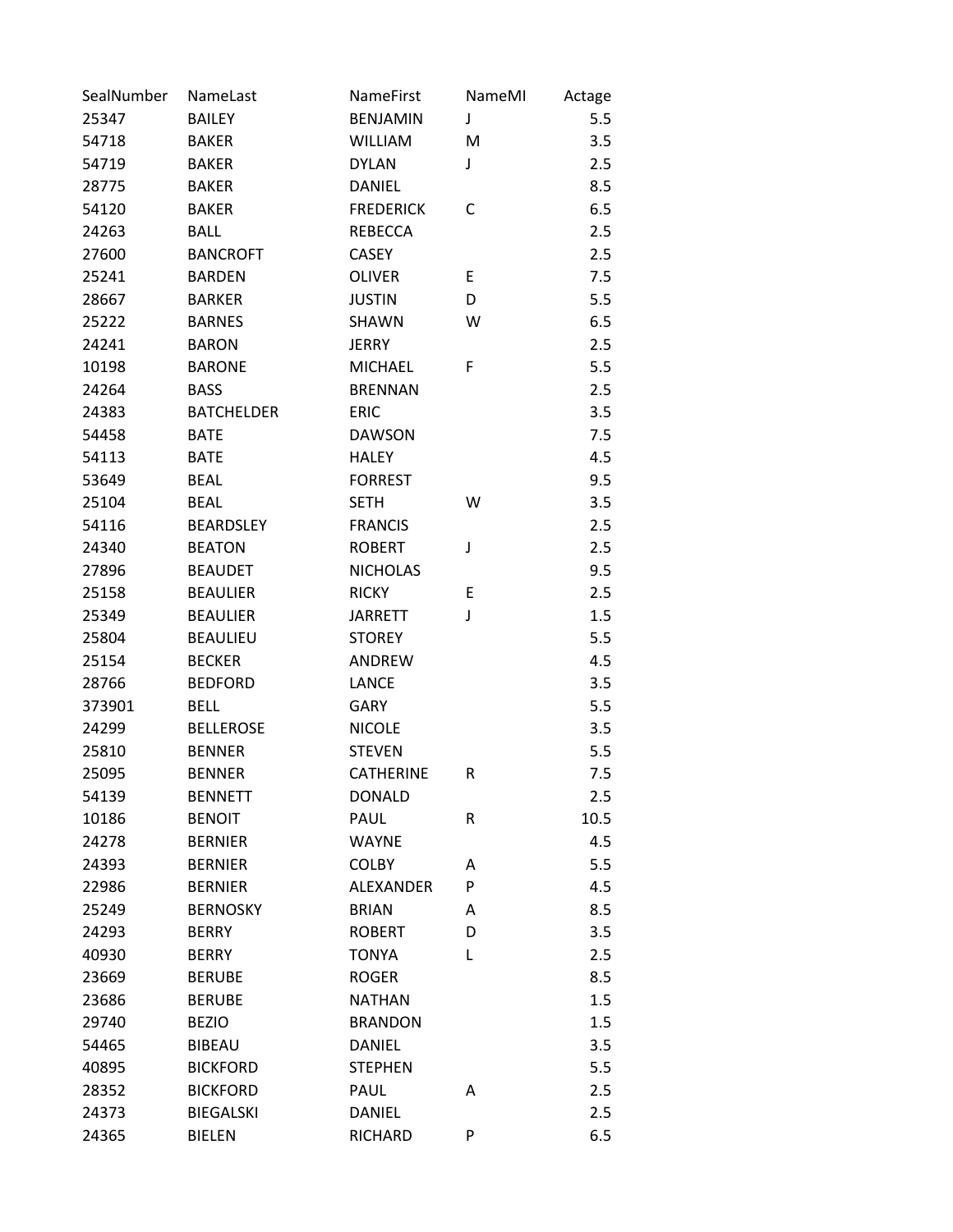| SealNumber | NameLast           | <b>NameFirst</b> | NameMI | Actage |
|------------|--------------------|------------------|--------|--------|
| 28540      | <b>BISSONNETTE</b> | PAUL             |        | 10.5   |
| 28379      | <b>BLACK</b>       | <b>CORY</b>      |        | 4.5    |
| 29747      | <b>BLAIR</b>       | <b>LOREN</b>     |        | 5.5    |
| 28776      | <b>BLAKE</b>       | <b>JARED</b>     |        | 6.5    |
| 24347      | <b>BLALOCK</b>     | <b>CHARLES</b>   | J      | 6.5    |
| 28705      | <b>BLANCHET</b>    | <b>DYLAN</b>     | M      | 3.5    |
| 27596      | <b>BODGE</b>       | <b>STEPHEN</b>   |        | 2.5    |
| 27815      | <b>BOGDAN</b>      | <b>CHARLES</b>   | E      | 2.5    |
| 25165      | <b>BOISVERT</b>    | <b>JONATHAN</b>  | N      | 4.5    |
| 25292      | <b>BOMBARDIER</b>  | <b>KURT</b>      | Α      | 3.5    |
| 24211      | <b>BOSSIE</b>      | <b>JAMIE</b>     |        | 6.5    |
| 25217      | <b>BOTBYL</b>      | <b>LOGAN</b>     | J      | 5.5    |
| 23670      | <b>BOTHEL</b>      | <b>ROBERT</b>    | W      | 2.5    |
| 24212      | <b>BOTLEY</b>      | <b>DAVID</b>     |        | 2.5    |
| 24453      | <b>BOUCHARD</b>    | <b>STEVE</b>     |        | 3.5    |
| 25813      | <b>BOUCHARD</b>    | <b>JEFFREY</b>   |        | 2.5    |
| 24261      | <b>BOUCHER</b>     | <b>JUDITH</b>    | Α      | 3.5    |
| 10248      | <b>BOUCHER</b>     | <b>FLORA</b>     | J      | 3.5    |
| 25185      | <b>BOUDREAU</b>    | <b>GEORGETTE</b> |        | 7.5    |
| 24215      | <b>BOULANGER</b>   | <b>MARC</b>      | Α      | 4.5    |
| 24210      | <b>BOULEY</b>      | <b>LANCE</b>     |        | 7.5    |
| 25825      | <b>BOULIER</b>     | <b>RICKY</b>     |        | 2.5    |
| 24298      | <b>BOURGOIN</b>    | <b>ERIC</b>      |        | 2.5    |
| 24286      | <b>BOURGOIN</b>    | <b>MICHAEL</b>   |        | 2.5    |
| 27586      | <b>BOURQUE</b>     | <b>ROBERT</b>    |        | 4.5    |
| 25787      | <b>BOUZIANIS</b>   | <b>GEORGE</b>    |        | 9.5    |
| 54441      | <b>BOWDEN</b>      | <b>MICHAEL</b>   | R      | 7.5    |
| 27594      | <b>BOWEN</b>       | <b>WILLIAM</b>   |        | 5.5    |
| 24356      | <b>BOWES</b>       | <b>AARON</b>     | L      | 4.5    |
| 27910      | <b>BOYD</b>        | <b>DARRYL</b>    |        | 4.5    |
| 27903      | <b>BRACY</b>       | JAMES            |        | 3.5    |
| 25795      | <b>BRADSTREET</b>  | <b>BEAU</b>      |        | 10.5   |
| 40932      | <b>BRAGDON</b>     | REGINALD         |        | 8.5    |
| 24308      | <b>BRAGG</b>       | <b>GREGORY</b>   |        | 8.5    |
| 28384      | <b>BRANN</b>       | <b>JESSE</b>     | Т      | 5.5    |
| 25352      | <b>BREAULT</b>     | <b>MICHAEL</b>   | J      | 10.5   |
| 26576      | <b>BRESSARD</b>    | <b>HEATHER</b>   |        | 5.5    |
| 40916      | <b>BRIDGES</b>     | RANDALL          |        | 5.5    |
| 28709      | <b>BRIGGS</b>      | <b>JAROD</b>     | W      | 7.5    |
| 24375      | <b>BRISARD</b>     | ALAN             | L      | 3.5    |
| 28669      | <b>BRODEUR</b>     | <b>BRANDON</b>   | E      | 6.5    |
| 24235      | <b>BROOKS</b>      | <b>RANDY</b>     |        | 8.5    |
| 25161      | <b>BROOKS</b>      | <b>JESSE</b>     | J      | 2.5    |
| 28675      | <b>BROWN</b>       | <b>COLBY</b>     | S      | 10.5   |
| 28356      | <b>BROWN</b>       | <b>DAVID</b>     | P      | 7.5    |
| 25830      | <b>BROWN</b>       | <b>CHEYENNE</b>  |        | 1.5    |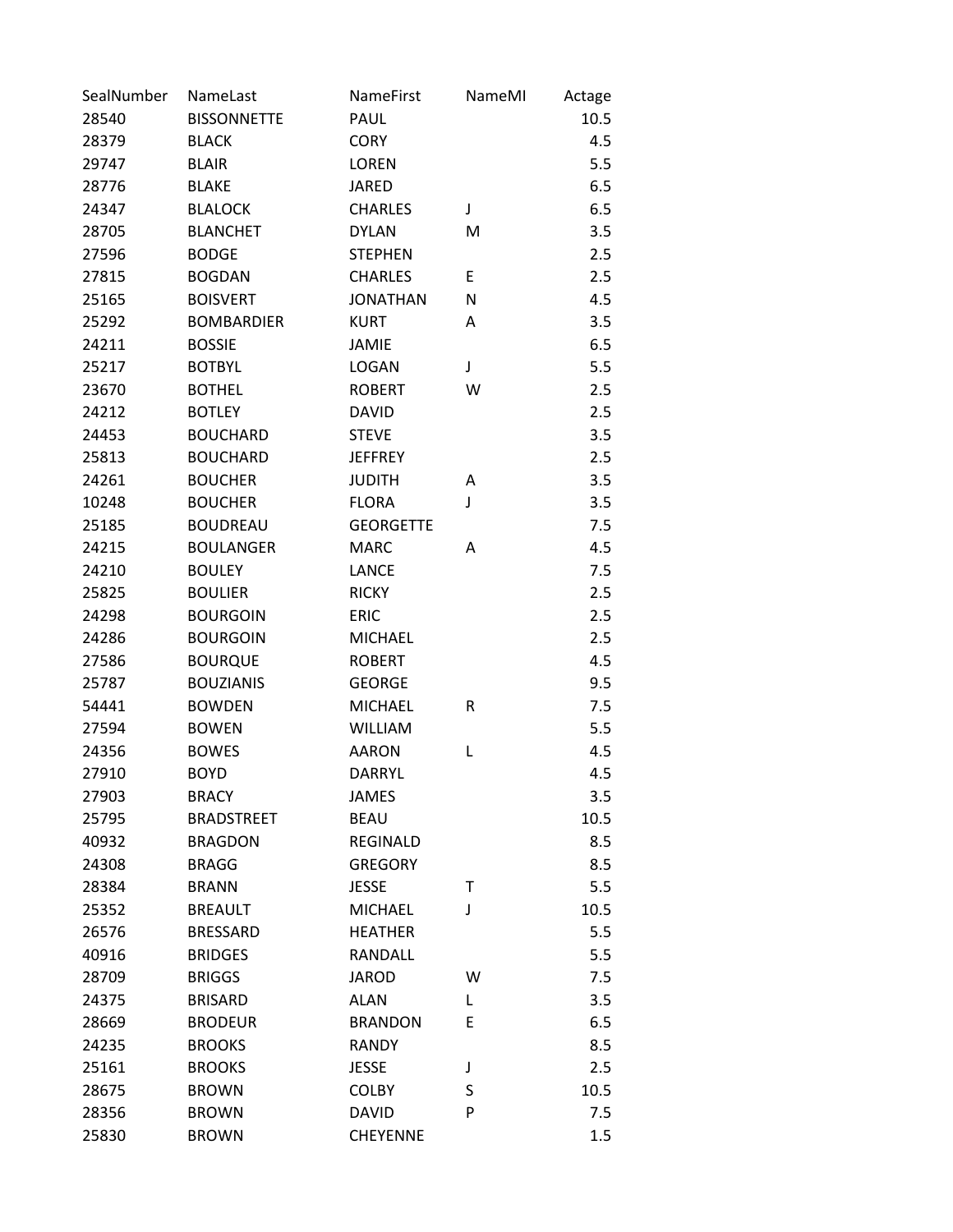| SealNumber | NameLast         | NameFirst        | NameMI | Actage |
|------------|------------------|------------------|--------|--------|
| 26592      | <b>BROWN</b>     | <b>DOUGLAS</b>   |        | 1.5    |
| 53213      | <b>BROWN</b>     | <b>WILLIAM</b>   |        | 1.5    |
| 24226      | <b>BRUNO</b>     | <b>ANTHONY</b>   | J      | 5.5    |
| 54152      | <b>BRYANT</b>    | <b>DANIEL</b>    |        | 5.5    |
| 40942      | <b>BRYANT</b>    | <b>JACOB</b>     |        | 6.5    |
| 24270      | <b>BUBAR</b>     | <b>BRADY</b>     |        | 8.5    |
| 25196      | <b>BUBAR</b>     | <b>TIMOTHY</b>   | R      | 3.5    |
| 28676      | <b>BUCK</b>      | <b>ALAN</b>      | F      | 3.5    |
| 25257      | <b>BUCKLEY</b>   | <b>JOHN</b>      |        | 2.5    |
| 28706      | <b>BUDNICK</b>   | <b>MICHAEL</b>   | J      | 5.5    |
| 51801      | <b>BUEHNER</b>   | <b>NOAH</b>      |        | 2.5    |
| 21502      | <b>BURKE</b>     | <b>JOSEPH</b>    | D      | 5.5    |
| 54132      | <b>BURLE</b>     | <b>GEORGE</b>    |        | 2.5    |
| 25283      | <b>BURNELL</b>   | <b>NATHAN</b>    | A      | 8.5    |
| 24287      | <b>BURTON</b>    | <b>RICHARD</b>   |        | 2.5    |
| 25209      | <b>BUSSARD</b>   | <b>BRIAN</b>     | L      | 5.5    |
| 27590      | <b>BUSTARD</b>   | <b>NATHAN</b>    |        | 2.5    |
| 25218      | <b>BUTERA</b>    | LAWRENCE         | J      | 7.5    |
| 25822      | <b>BUTLER</b>    | <b>CATHY</b>     | M      | 3.5    |
| 25788      | <b>BUTLER</b>    | <b>JAMES</b>     |        | 8.5    |
| 54443      | <b>BUTLER</b>    | <b>WILIAM</b>    | W      | 2.5    |
| 25186      | <b>BYRAM</b>     | <b>MARIO</b>     |        | 4.5    |
| 25181      | <b>CABBOTT</b>   | <b>STEVEN</b>    |        | 4.5    |
| 29374      | <b>CAIN</b>      | <b>WARREN</b>    | P      | 5.5    |
| 25268      | <b>CALDEN</b>    | <b>HAILEY</b>    |        | 3.5    |
| 24345      | <b>CALER</b>     | <b>ALAN</b>      | W      | 4.5    |
| 25131      | <b>CAMBRIDGE</b> | <b>DAVID</b>     | н      | 2.5    |
| 27907      | <b>CAMPBELL</b>  | <b>ALEXANDER</b> |        | 2.5    |
| 25123      | <b>CAMPBELL</b>  | <b>LOGAN</b>     |        | 4.5    |
| 28527      | <b>CAMPBELL</b>  | <b>TYLER</b>     | S      | 4.5    |
| 24839      | CANDAGE          | <b>MARCUS</b>    |        | 3.5    |
| 28730      | <b>CAPANO</b>    | <b>DANIEL</b>    |        | 5.5    |
| 24449      | <b>CAREY</b>     | <b>FREDERIC</b>  |        | 9.5    |
| 54118      | <b>CARRIER</b>   | RICHARD          |        | 2.5    |
| 24267      | <b>CARRIER</b>   | <b>JOSHUA</b>    |        | 6.5    |
| 25348      | <b>CARTER</b>    | <b>THERESA</b>   | A      | 1.5    |
| 10249      | <b>CARTER</b>    | <b>CHAD</b>      |        | 8.5    |
| 25148      | <b>CARTER</b>    | <b>JUSTIN</b>    | M      | 4.5    |
| 25150      | CARVELL          | <b>KATHY</b>     |        | 7.5    |
| 40922      | <b>CASBURN</b>   | <b>KYLE</b>      |        | 1.5    |
| 24488      | <b>CASEY</b>     | <b>FRANCES</b>   |        | 4.5    |
| 24446      | <b>CASSIDY</b>   | <b>EUGENE</b>    |        | 2.5    |
| 54436      | CASTONQUAY       | <b>GABRIEL</b>   |        | 2.5    |
| 22950      | CASTTONGUAY      | <b>JOHNNY</b>    |        | 4.5    |
| 29758      | <b>CATELL</b>    | <b>MARK</b>      |        | 5.5    |
| 54130      | <b>CATON</b>     | RICHARD          |        | 12.5   |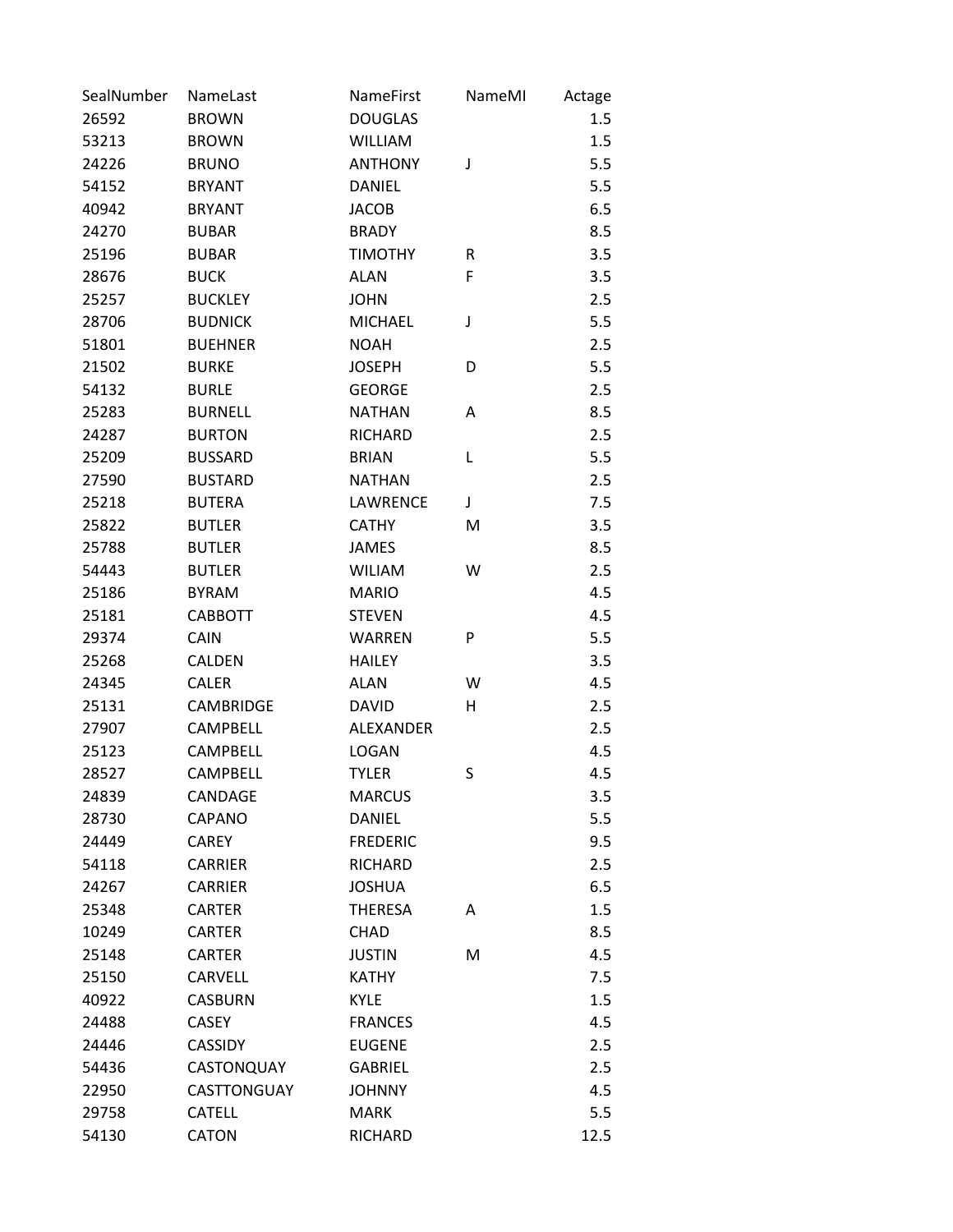| SealNumber | NameLast            | <b>NameFirst</b>   | NameMI | Actage |
|------------|---------------------|--------------------|--------|--------|
| 10191      | <b>CAYA</b>         | <b>ROBERT</b>      | G      | 4.5    |
| 10245      | <b>CERANSKY</b>     | <b>CHARLES</b>     |        | 7.5    |
| 10194      | CHABOT              | PHILIP             |        | 5.5    |
| 40940      | <b>CHALOUX</b>      | <b>WILLIAM</b>     |        | 6.5    |
| 40926      | <b>CHANEY</b>       | <b>KAYLAH</b>      |        | 2.5    |
| 27607      | <b>CHAPMAN</b>      | <b>DILLON</b>      |        | 8.5    |
| 24289      | <b>CHARTRAND</b>    | HEIDI              | L      | 3.5    |
| 54706      | <b>CHASE</b>        | <b>AIMEE</b>       | J      | 2.5    |
| 28526      | <b>CHASE</b>        | <b>DONALD</b>      |        | 6.5    |
| 25781      | <b>CHASSE</b>       | <b>TERRY</b>       |        | 3.5    |
| 25077      | <b>CHAVES</b>       | PAUL               | L      | 8.5    |
| 24441      | <b>CHOICES</b>      | <b>ANTHONY</b>     | J      | 2.5    |
| 22951      | <b>CHRISTIANSEN</b> | <b>EMILY</b>       |        | 4.5    |
| 26571      | <b>CHUMIEL</b>      | <b>RICHARD</b>     |        | 3.5    |
| 10259      | <b>CHURCHILL</b>    | <b>MARK</b>        |        | 3.5    |
| 26567      | <b>CHUTE</b>        | <b>CORY</b>        | A      | 6.5    |
| 52039      | <b>CIRONE</b>       | <b>DEANE</b>       | P      | 2.5    |
| 24466      | <b>CLARK</b>        | <b>JEFFERSON</b>   |        | 3.5    |
| 25160      | <b>CLEMONS</b>      | <b>MATTHEW</b>     | J      | 10.5   |
| 27936      | <b>CLINE</b>        | LAURIE             |        | 7.5    |
| 28787      | <b>CLOUTIER</b>     | <b>GLEN</b>        | A      | 5.5    |
| 28721      | <b>CLOUTIER</b>     | <b>PATRICK</b>     |        | 6.5    |
| 27925      | <b>COCHRANE</b>     | <b>CURTIS</b>      |        | 2.5    |
| 40931      | <b>COLE</b>         | <b>MARK</b>        |        | 5.5    |
| 25164      | <b>COLLINS</b>      | <b>MARK</b>        | Α      | 5.5    |
| 24362      | <b>COLLINS</b>      | <b>JONATHAN</b>    |        | 6.5    |
| 25092      | <b>COLLINS</b>      | KAMI               | Α      | 8.5    |
| 26558      | <b>COLLINS</b>      | <b>JOHN</b>        |        | 10.5   |
| 10195      | <b>COLMAN</b>       | <b>PAMELA</b>      |        | 3.5    |
| 28779      | <b>CONLOGUE</b>     | <b>JAZEN</b>       |        | 8.5    |
| 27898      | CONRAD              | <b>CHEREE</b>      |        | 7.5    |
| 25290      | <b>CONWAY</b>       | <b>CRAIG</b>       | Т      | 4.5    |
| 25223      | <b>COOK</b>         | <b>CHRISTOPHER</b> | B      | 7.5    |
| 54446      | <b>COOK</b>         | <b>CHRISTOPHER</b> | W      | 7.5    |
| 24152      | <b>COOLEY</b>       | <b>ETHAN</b>       |        | 8.5    |
| 24456      | <b>COOPER</b>       | <b>BRIAN</b>       | E      | 2.5    |
| 25236      | <b>COOPER</b>       | <b>JOSEPH</b>      |        | 4.5    |
| 25832      | <b>CORBIN</b>       | <b>TROY</b>        | D      | 0.5    |
| 24201      | <b>CORNELL</b>      | <b>ERIC</b>        | J      | 8.5    |
| 24199      | <b>CORRINEAU</b>    | <b>MACKENZIE</b>   |        | 2.5    |
| 24367      | <b>CORRIREAD</b>    | <b>TRAVIS</b>      | R      | 5.5    |
| 53211      | <b>COSTA</b>        | LAWRENCE           |        | 5.5    |
| 27601      | <b>COSTELLO</b>     | <b>THOMAS</b>      |        | 6.5    |
| 25831      | <b>COTE</b>         | <b>GARY</b>        |        | 5.5    |
| 24806      | <b>COTE</b>         | <b>DAVID</b>       | P      | 8.5    |
| 24384      | COTE                | <b>BEVERLY</b>     | Α      | 3.5    |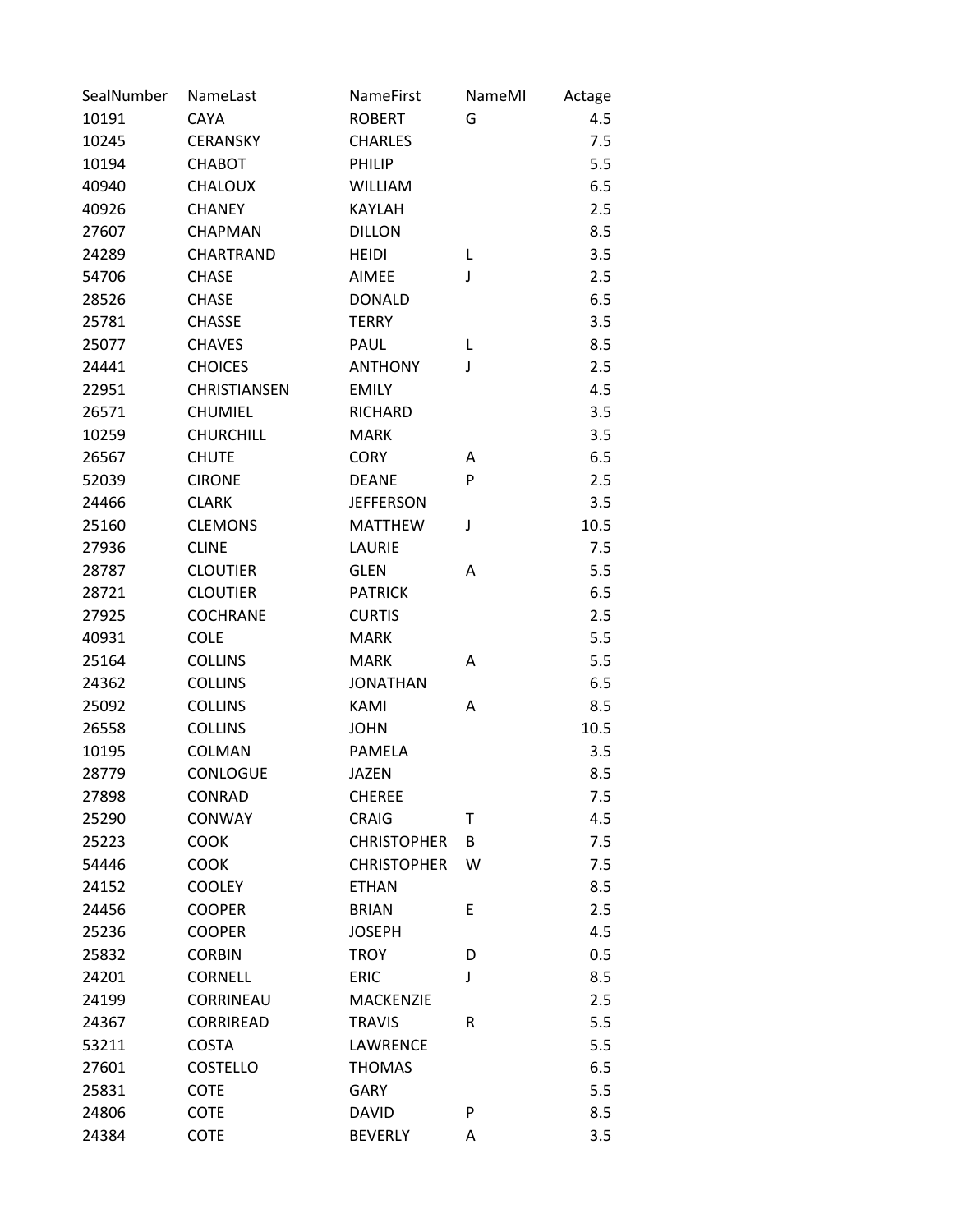| SealNumber | NameLast          | NameFirst         | NameMI | Actage |
|------------|-------------------|-------------------|--------|--------|
| 28528      | <b>COUSINS</b>    | <b>RICHARD</b>    | C      | 10.5   |
| 25808      | <b>COVERT</b>     | <b>GALEN</b>      |        | 5.5    |
| 28701      | <b>CRAVENS</b>    | <b>THOMAS</b>     | v      | 8.5    |
| 29714      | <b>CRAWFORD</b>   | <b>ROBERT</b>     |        | 5.5    |
| 26564      | <b>CRAWFORD</b>   | <b>JEFFREY</b>    |        | 11.5   |
| 24239      | <b>CRAY</b>       | <b>ROBERT</b>     | Τ      | 3.5    |
| 25351      | <b>CREAMER</b>    | <b>DONALD</b>     | J      | 6.5    |
| 52034      | <b>CROCKER</b>    | <b>ALYSON</b>     |        | 4.5    |
| 28354      | <b>CROOKER</b>    | <b>DENNIS</b>     | L      | 5.5    |
| 29226      | <b>CROPLEY</b>    | <b>JACOB</b>      |        | 4.5    |
| 29717      | <b>CROSBY</b>     | <b>CHESTER</b>    |        | 2.5    |
| 32661      | <b>CROSBY</b>     | <b>MICHAEL</b>    | B      | 4.5    |
| 24240      | <b>CROSBY</b>     | <b>JESSE</b>      |        | 3.5    |
| 25809      | <b>CROUSE</b>     | <b>DOUGLAS</b>    |        | 2.5    |
| 25269      | <b>CROWSE</b>     | <b>KEITH</b>      | Α      | 3.5    |
| 24828      | <b>CULLIVAN</b>   | <b>DAYSON</b>     |        | 6.5    |
| 54431      | <b>CUMMINGS</b>   | <b>RICHARD</b>    |        | 2.5    |
| 24147      | <b>CUMMINGS</b>   | <b>THOMAS</b>     |        | 7.5    |
| 54428      | <b>CUMMINGS</b>   | <b>HANNAH</b>     |        | 5.5    |
| 24822      | <b>CUNNINGHAM</b> | <b>JAMES</b>      |        | 3.5    |
| 22973      | <b>CURNAN</b>     | <b>MARTIN</b>     |        | 5.5    |
| 28353      | <b>CURRY</b>      | <b>ARTHUR</b>     | Α      | 8.5    |
| 25342      | <b>CURTIS</b>     | <b>TAMMY</b>      | L      | 5.5    |
| 54685      | <b>CURTIS</b>     | <b>JOHN</b>       |        | 11.5   |
| 10254      | <b>CURTIS</b>     | <b>GARRY</b>      | Α      | 2.5    |
| 28538      | <b>CURTIS</b>     | <b>NICHOLAS</b>   |        | 3.5    |
| 29785      | <b>CURTIS</b>     | <b>JOSHUA</b>     |        | 4.5    |
| 28773      | <b>CUSHING</b>    | <b>ROBERT</b>     |        | 5.5    |
| 24237      | <b>CUSHMAN</b>    | <b>ROBERT</b>     |        | 2.5    |
| 26574      | <b>CUSHMAN</b>    | <b>RANDY</b>      |        | 2.5    |
| 29191      | <b>CUTLER</b>     | <b>MARK</b>       |        | 7.5    |
| 23668      | <b>CYR</b>        | <b>RANDY</b>      |        | 10.5   |
| 24301      | <b>CYR</b>        | <b>VERNA</b>      |        | 3.5    |
| 24442      | <b>CYR</b>        | <b>RICHARD</b>    | J      | 7.5    |
| 23711      | <b>CYR</b>        | <b>JOEY</b>       |        | 8.5    |
| 25155      | <b>CYR</b>        | <b>MICHAEL</b>    | Α      | 2.5    |
| 25119      | <b>DAIGLE</b>     | <b>JACQUALINE</b> | C      | 0.5    |
| 24329      | <b>DAIGLE</b>     | <b>DANIEL</b>     |        | 5.5    |
| 24251      | <b>DAIGLE</b>     | LUC               |        | 3.5    |
| 24371      | <b>DAIGLE</b>     | <b>LEONIDE</b>    |        | 3.5    |
| 24255      | <b>DAIGLE</b>     | <b>DIANE</b>      |        | 4.5    |
| 24395      | <b>DAIGLE</b>     | <b>RYAN</b>       | J      | 4.5    |
| 24391      | <b>DAIGLE</b>     | <b>TIM</b>        | Α      | 5.5    |
| 24381      | <b>DAIGLE</b>     | <b>DOUGLAS</b>    |        | 4.5    |
| 24284      | <b>DAIGLE</b>     | <b>STVEN</b>      |        | 4.5    |
| 28763      | <b>DAMIANI</b>    | ANDREW            |        | 2.5    |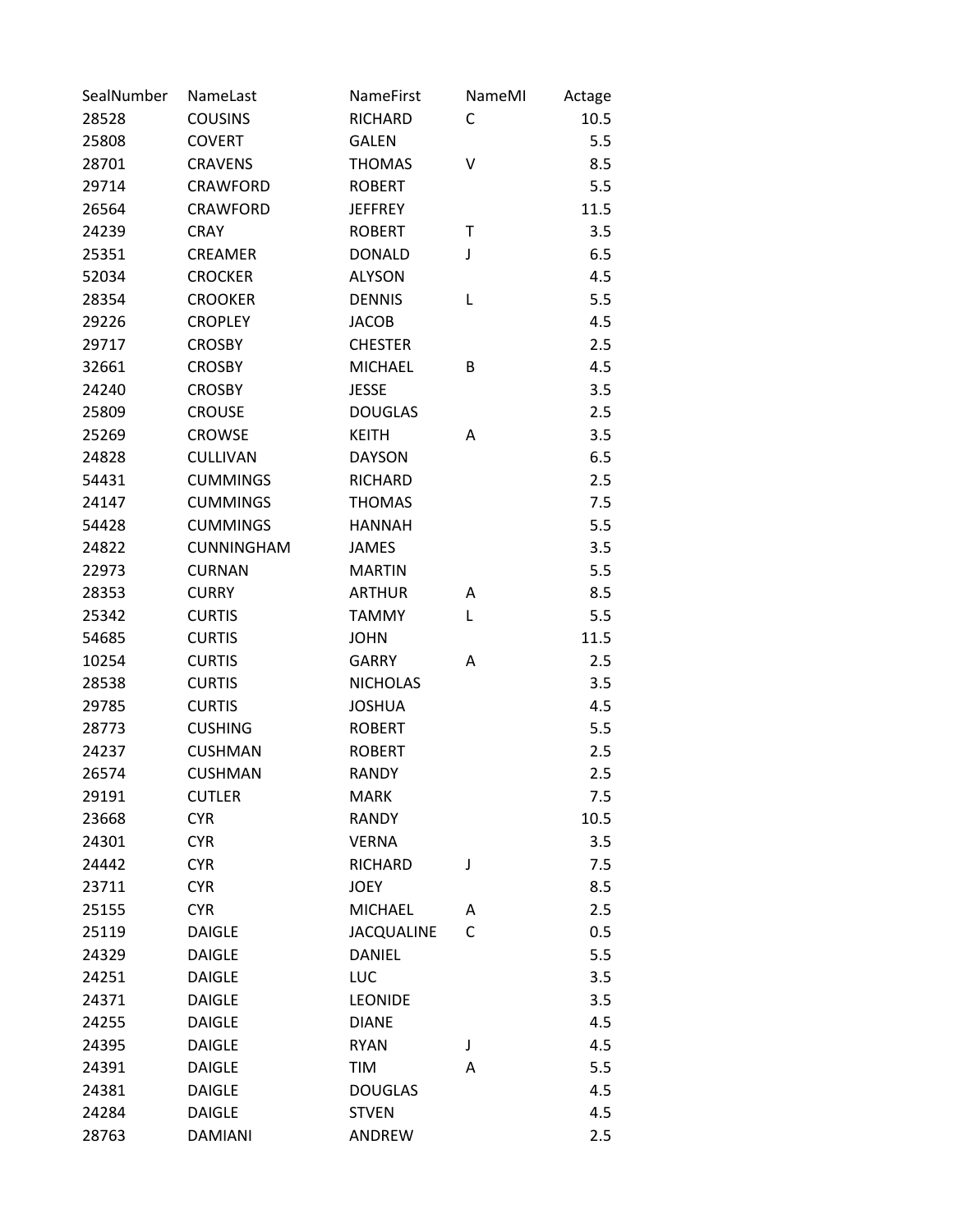| SealNumber | NameLast          | NameFirst          | NameMI | Actage |
|------------|-------------------|--------------------|--------|--------|
| 25088      | <b>DANGELO</b>    | <b>NICHOLAS</b>    | D      | 6.5    |
| 24196      | <b>DANNELLES</b>  | <b>DEVON</b>       |        | 3.5    |
| 25073      | <b>DAROSA</b>     | <b>JOHN</b>        |        | 8.5    |
| 29775      | <b>DAVIDSON</b>   | <b>DEREK</b>       |        | 3.5    |
| 54702      | <b>DAVIS</b>      | <b>ROBERT</b>      |        | 2.5    |
| 27592      | <b>DAVIS</b>      | <b>STEPHEN</b>     |        | 8.5    |
| 28523      | <b>DAVOUST</b>    | <b>KEVIN</b>       | W      | 2.5    |
| 54460      | <b>DAWES</b>      | <b>DENNIS</b>      |        | 8.5    |
| 25265      | <b>DAY</b>        | <b>GARY</b>        |        | 12.5   |
| 24824      | <b>DAY</b>        | <b>ROBERT</b>      |        | 6.5    |
| 41802      | <b>DAY</b>        | <b>JEFFREY</b>     |        | 10.5   |
| 24455      | <b>DAY</b>        | <b>STEPHEN</b>     |        | 2.5    |
| 25079      | <b>DEABAY</b>     | <b>JACI</b>        |        | 3.5    |
| 28348      | <b>DEARBORN</b>   | <b>RYAN</b>        | M      | 6.5    |
| 54147      | <b>DEBIASE</b>    | <b>JOHN</b>        |        | 3.5    |
| 25253      | <b>DEBLOIS</b>    | <b>TRAVIS</b>      | N      | 8.5    |
| 27609      | <b>DEERING</b>    | <b>TERRY</b>       |        | 4.5    |
| 54135      | DELLAVALLE        | <b>FLETCHER</b>    |        | 2.5    |
| 24203      | DELLMONACHE       | <b>MAURO</b>       | G      | 7.5    |
| 24409      | <b>DEMERCHANT</b> | <b>CATHY</b>       |        | 1.5    |
| 26542      | <b>DEMERS</b>     | <b>NATHAN</b>      |        | 5.5    |
| 25823      | <b>DEMERS</b>     | <b>MARK</b>        | Ε      | 4.5    |
| 52104      | DENDERIAN         | <b>JOSHUA</b>      |        | 2.5    |
| 29229      | <b>DENING</b>     | <b>SCOTT</b>       |        | 1.5    |
| 25805      | <b>DENIS</b>      | <b>KEVIN</b>       | м      | 0.5    |
| 25284      | <b>DENNIS</b>     | <b>RONALD</b>      | B      | 10.5   |
| 21505      | <b>DEPAOLA</b>    | RICHARD            | Α      | 3.5    |
| 22944      | <b>DEPREY</b>     | <b>LELAND</b>      |        | 5.5    |
| 23694      | <b>DESCHAINE</b>  | <b>RODNEY</b>      | L      | 1.5    |
| 24408      | <b>DESJARDIN</b>  | <b>ELAINE</b>      |        | 3.5    |
| 24331      | <b>DESJARDINS</b> | <b>TIM</b>         |        | 4.5    |
| 54107      | <b>DESROCHERS</b> | <b>JACOB</b>       |        | 9.5    |
| 24830      | <b>DETOUR</b>     | AMY                | J      | 6.5    |
| 28351      | <b>DEWITT</b>     | <b>JAMES</b>       | Α      | 5.5    |
| 24145      | <b>DIANNE</b>     | <b>DARCY</b>       |        | 3.5    |
| 22985      | <b>DICKINSON</b>  | <b>RICK</b>        |        | 7.5    |
| 29181      | <b>DICKINSON</b>  | <b>GLEN</b>        |        | 6.5    |
| 25287      | DID               | <b>CHRISTOPHER</b> |        | 4.5    |
| 54422      | <b>DIONNE</b>     | <b>JAMES</b>       | R      | 2.5    |
| 24229      | <b>DIONNE</b>     | <b>TYLER</b>       |        | 3.5    |
| 25243      | <b>DODD</b>       | <b>KAMERON</b>     |        | 7.5    |
| 21510      | <b>DODGE</b>      | <b>GLENN</b>       | P      | 2.5    |
| 41819      | <b>DONAGHY</b>    | <b>BRENDA</b>      |        | 3.5    |
| 24490      | <b>DONMOYER</b>   | <b>LINFORD</b>     |        | 4.5    |
| 25067      | <b>DONNELL</b>    | <b>TYLER</b>       |        | 6.5    |
| 25203      | <b>DOODY</b>      | <b>BRIAN</b>       | D      | 8.5    |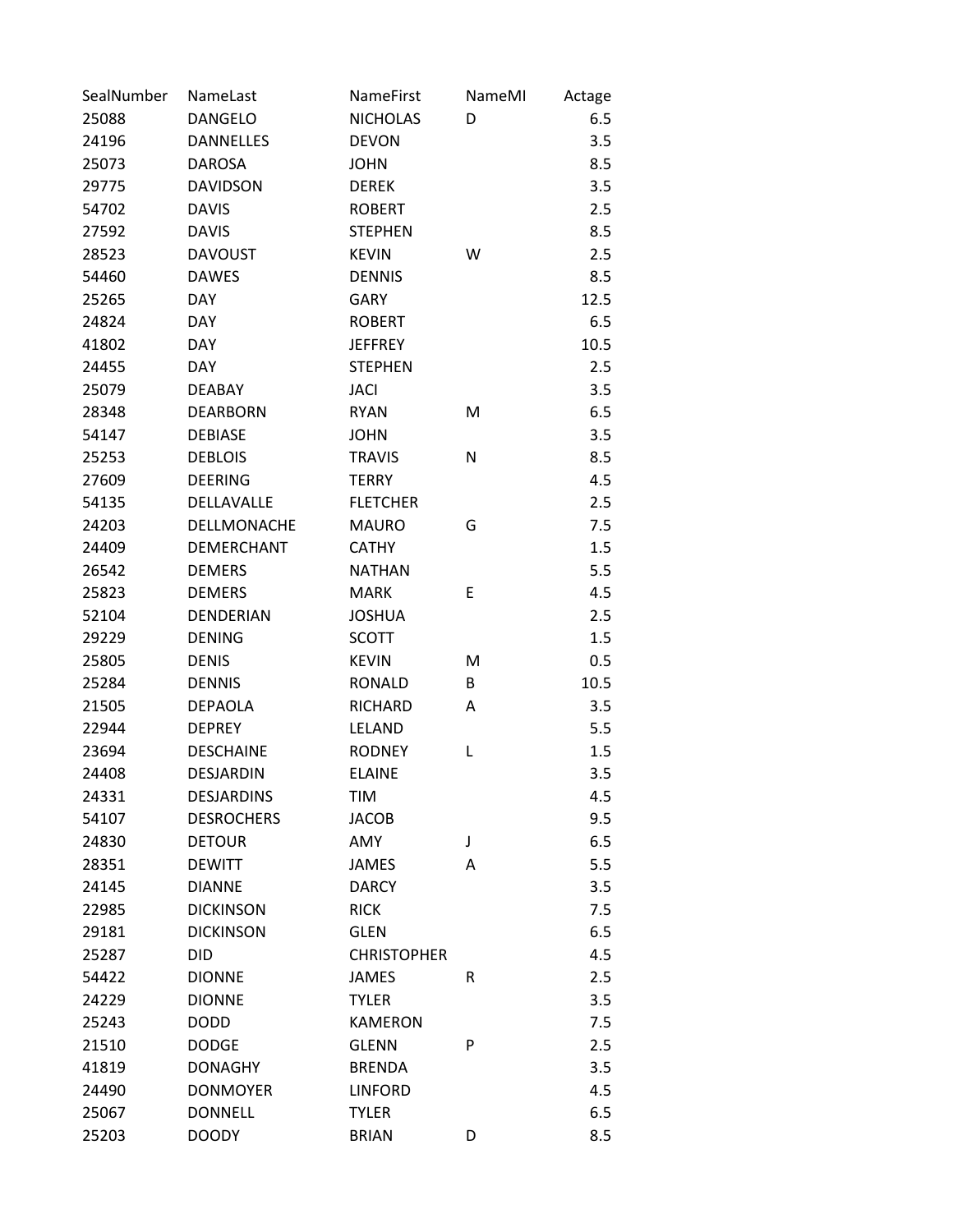| SealNumber | NameLast        | NameFirst          | NameMI | Actage |
|------------|-----------------|--------------------|--------|--------|
| 24817      | <b>DOREMUS</b>  | <b>ANDREW</b>      |        | 3.5    |
| 28774      | <b>DORIO</b>    | <b>CASEY</b>       | P      | 7.5    |
| 52038      | <b>DORR</b>     | <b>MARY</b>        | Α      | 6.5    |
| 25156      | <b>DORR</b>     | <b>JACK</b>        | T      | 4.5    |
| 25250      | <b>DOTZEL</b>   | <b>NORBERT</b>     | J      | 4.5    |
| 28727      | <b>DOUCETTE</b> | <b>WILLIAM</b>     | I      | 2.5    |
| 23702      | <b>DOUCETTE</b> | <b>ROGER</b>       | P      | 11.5   |
| 26546      | <b>DOUGHTY</b>  | <b>EUGENE</b>      |        | 9.5    |
| 54452      | <b>DOUGLAS</b>  | <b>RYAN</b>        | D      | 4.5    |
| 29729      | <b>DOUSTON</b>  | <b>LOGAN</b>       |        | 4.5    |
| 25216      | <b>DOW</b>      | JAMES              | L      | 10.5   |
| 29736      | <b>DOW</b>      | <b>KAYDENCE</b>    |        | 8.5    |
| 27817      | <b>DOYON</b>    | <b>MICHAEL</b>     |        | 6.5    |
| 24837      | <b>DUBE</b>     | <b>NOLAN</b>       |        | 6.5    |
| 25157      | <b>DUBE</b>     | <b>CLAYTON</b>     |        | 4.5    |
| 24463      | <b>DUBOIS</b>   | <b>ROBERT</b>      |        | 5.5    |
| 24844      | <b>DUDLEY</b>   | <b>HUNTER</b>      |        | 4.5    |
| 25229      | <b>DUFAULT</b>  | <b>CAITLIN</b>     | J      | 2.5    |
| 29365      | <b>DUFOUR</b>   | JOE                |        | 1.5    |
| 24228      | <b>DUMAIS</b>   | PHILIP             |        | 4.5    |
| 22946      | <b>DUNBAR</b>   | LAWRENCE           | A      | 7.5    |
| 10664      | <b>DUNDAR</b>   | <b>JACQUELINE</b>  |        | 4.5    |
| 24324      | <b>DUNNELLS</b> | DARRELL            |        | 8.5    |
| 29227      | <b>DURGON</b>   | <b>WALTER</b>      | F.     | 3.5    |
| 28707      | <b>DURRELL</b>  | LEIA               | M      | 1.5    |
| 54686      | <b>DUTILLE</b>  | <b>CALEB</b>       |        | 2.5    |
| 34184      | <b>DWELLEY</b>  | ADAM               |        | 1.5    |
| 29761      | <b>DWELLEY</b>  | <b>RYAN</b>        |        | 3.5    |
| 54426      | <b>DYER</b>     | <b>DILLON</b>      |        | 2.5    |
| 25785      | <b>DYER</b>     | <b>RALPH</b>       |        | 6.5    |
| 26001      | <b>DYR</b>      | <b>WILLIAM</b>     |        | 1.5    |
| 28529      | <b>EASLER</b>   | <b>KAYLA</b>       | Α      | 3.5    |
| 29185      | <b>EASTMAN</b>  | <b>JEANETTE</b>    | M      | 3.5    |
| 24214      | <b>EDGEMON</b>  | <b>LYNN</b>        |        | 2.5    |
| 24314      | <b>EDGEMON</b>  | <b>EDDIE</b>       |        | 5.5    |
| 24153      | <b>EHRHARD</b>  | ANDREW             |        | 2.5    |
| 53203      | <b>ELLIS</b>    | <b>STORM</b>       |        | 1.5    |
| 27583      | <b>ELLIS</b>    | <b>TROY</b>        |        | 10.5   |
| 27922      | <b>ELLIS</b>    | <b>ELISA</b>       |        | 1.5    |
| 25134      | <b>ELLIS</b>    | <b>JOHN</b>        | W      | 4.5    |
| 25180      | <b>EMERSON</b>  | <b>ROBERT</b>      | E      | 8.5    |
| 54128      | <b>EMERSON</b>  | <b>BRENDA</b>      |        | 9.5    |
| 27919      | <b>EMERY</b>    | <b>DANIEL</b>      |        | 8.5    |
| 28749      | <b>EMERY</b>    | <b>DEANNA</b>      |        | 4.5    |
| 28743      | <b>EMMONS</b>   | <b>DENA</b>        |        | 8.5    |
| 54424      | <b>ERICKSON</b> | <b>CHRISTOPHER</b> | R      | 5.5    |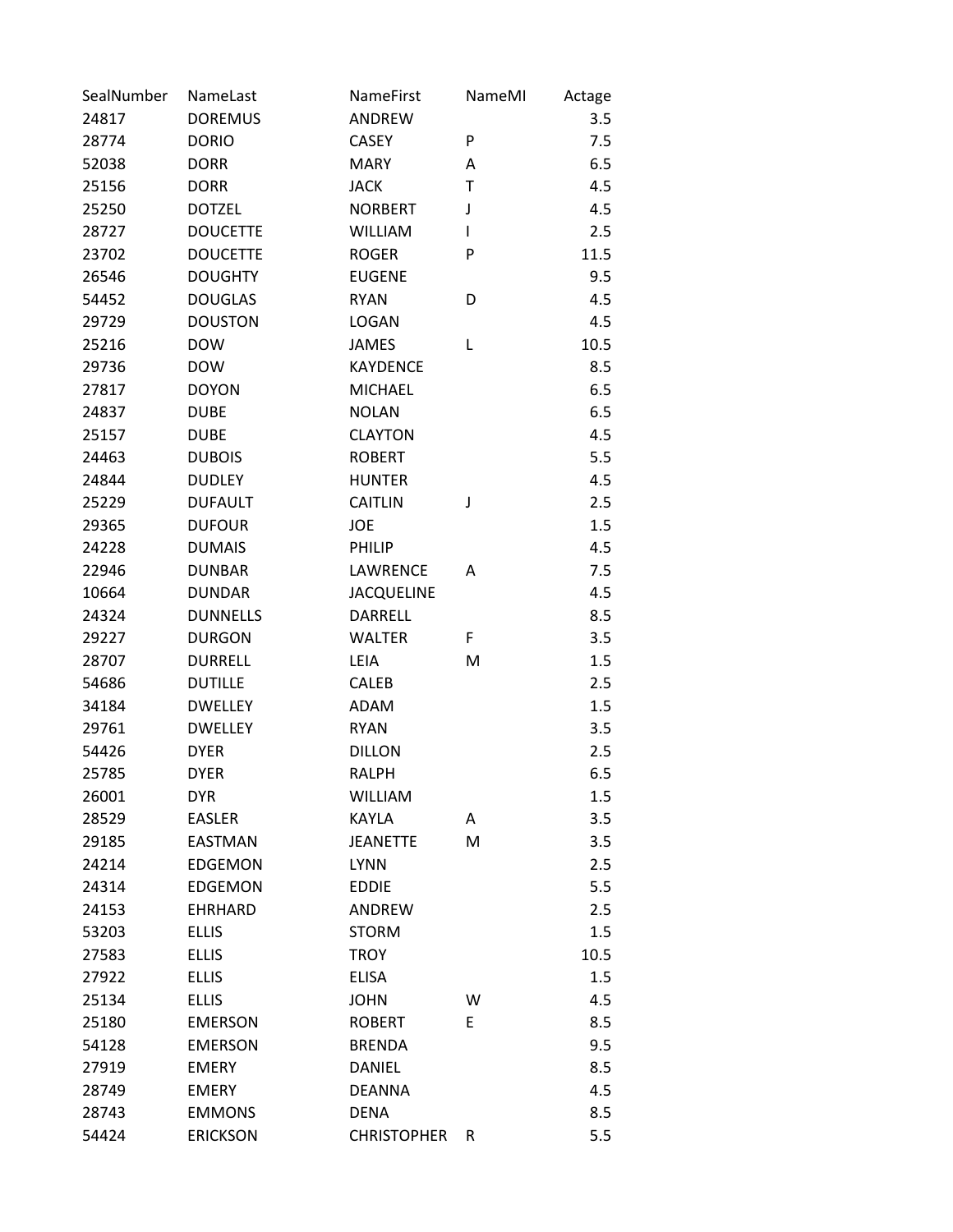| SealNumber | NameLast           | <b>NameFirst</b> | NameMI | Actage |
|------------|--------------------|------------------|--------|--------|
| 25244      | <b>ERSKINE</b>     | <b>MARK</b>      |        | 3.5    |
| 24186      | <b>ESTRES</b>      | <b>BERTA</b>     |        | 2.5    |
| 24194      | <b>FAGONDE</b>     | <b>RICKEY</b>    | Ε      | 3.5    |
| 28740      | <b>FAIRFIELD</b>   | <b>ELIZABETH</b> |        | 2.5    |
| 28663      | <b>FAIRFIELD</b>   | <b>CRYSTAL</b>   |        | 7.5    |
| 24304      | <b>FARLEY</b>      | <b>JUSTIN</b>    |        | 7.5    |
| 24445      | <b>FARLEY</b>      | <b>BRANDON</b>   |        | 9.5    |
| 27931      | <b>FARMER</b>      | <b>THURLOW</b>   |        | 10.5   |
| 41809      | <b>FARNHAM</b>     | <b>MARKIE</b>    |        | 2.5    |
| 29183      | <b>FARRIGTON</b>   | MAKAYLA          |        | 4.5    |
| 27937      | <b>FARROW</b>      | <b>DAVID</b>     |        | 7.5    |
| 53220      | <b>FARRRINGTON</b> | <b>GRACE</b>     |        | 4.5    |
| 25220      | <b>FAULKINGHAM</b> | <b>DANA</b>      | M      | 4.5    |
| 24816      | <b>FEDOROVICH</b>  | <b>JAMES</b>     | W      | 7.5    |
| 25806      | <b>FEENEY</b>      | <b>KADE M</b>    | D      | 1.5    |
| 54705      | <b>FERGESON</b>    | <b>MICHAEL</b>   | R      | 6.5    |
| 23683      | <b>FERNALD</b>     | <b>BRUCE</b>     |        | 10.5   |
| 28366      | <b>FERRY</b>       | <b>JANET</b>     | M      | 3.5    |
| 27602      | <b>FILER</b>       | <b>MICHAEL</b>   |        | 2.5    |
| 24221      | <b>FINN</b>        | <b>HARRISON</b>  |        | 4.5    |
| 25359      | <b>FIORE</b>       | <b>NICHOLAS</b>  | D      | 1.5    |
| 25128      | <b>FISH</b>        | <b>DANIEL</b>    | S      | 3.5    |
| 40929      | <b>FISHER</b>      | <b>JUSTIN</b>    |        | 6.5    |
| 25802      | <b>FLAGG</b>       | <b>COURTNEY</b>  |        | 5.5    |
| 29187      | <b>FLANNERY</b>    | <b>SCOTT</b>     |        | 7.5    |
| 54449      | <b>FLEMING</b>     | <b>JOSEPH</b>    |        | 5.5    |
| 25219      | <b>FLETCHER</b>    | <b>FRANCINE</b>  | D      | 7.5    |
| 23689      | <b>FLOOD</b>       | <b>BYRON</b>     |        | 4.5    |
| 25127      | <b>FOGG</b>        | <b>JOHN</b>      | н      | 5.5    |
| 25233      | <b>FOGG</b>        | <b>DENNIS</b>    | A      | 8.5    |
| 25235      | <b>FOGG</b>        | <b>JEFFREY</b>   | L      | 2.5    |
| 28690      | <b>FOGG</b>        | ERIN             | Т      | 6.5    |
| 25238      | <b>FOLSON</b>      | <b>DAVID</b>     | W      | 2.5    |
| 28661      | <b>FOOTE</b>       | <b>GARY</b>      | Α      | 7.5    |
| 27605      | <b>FORTIN</b>      | <b>TIMOTHY</b>   |        | 3.5    |
| 27944      | <b>FOSS</b>        | <b>JEFFREY</b>   |        | 5.5    |
| 29752      | <b>FOSTER</b>      | <b>ROGER</b>     |        | 3.5    |
| 26586      | <b>FOWLER</b>      | <b>GEORGE</b>    |        | 2.5    |
| 28694      | <b>FRANCO</b>      | <b>RAYMOND</b>   | F      | 4.5    |
| 26591      | <b>FRANCOUER</b>   | <b>MICHAEL</b>   |        | 3.5    |
| 24450      | <b>FREEDMAN</b>    | <b>ARTHUR</b>    |        | 4.5    |
| 25231      | <b>FREEMAN</b>     | RICHARD          | W      | 2.5    |
| 24451      | <b>FREEMAN</b>     | <b>STEVEN</b>    |        | 4.5    |
| 28785      | <b>FROST</b>       | WENDALL          | D      | 2.5    |
| 28770      | <b>FROST</b>       | <b>BRENT</b>     |        | 4.5    |
| 25826      | <b>FROST</b>       | <b>ZACHARY</b>   |        | 3.5    |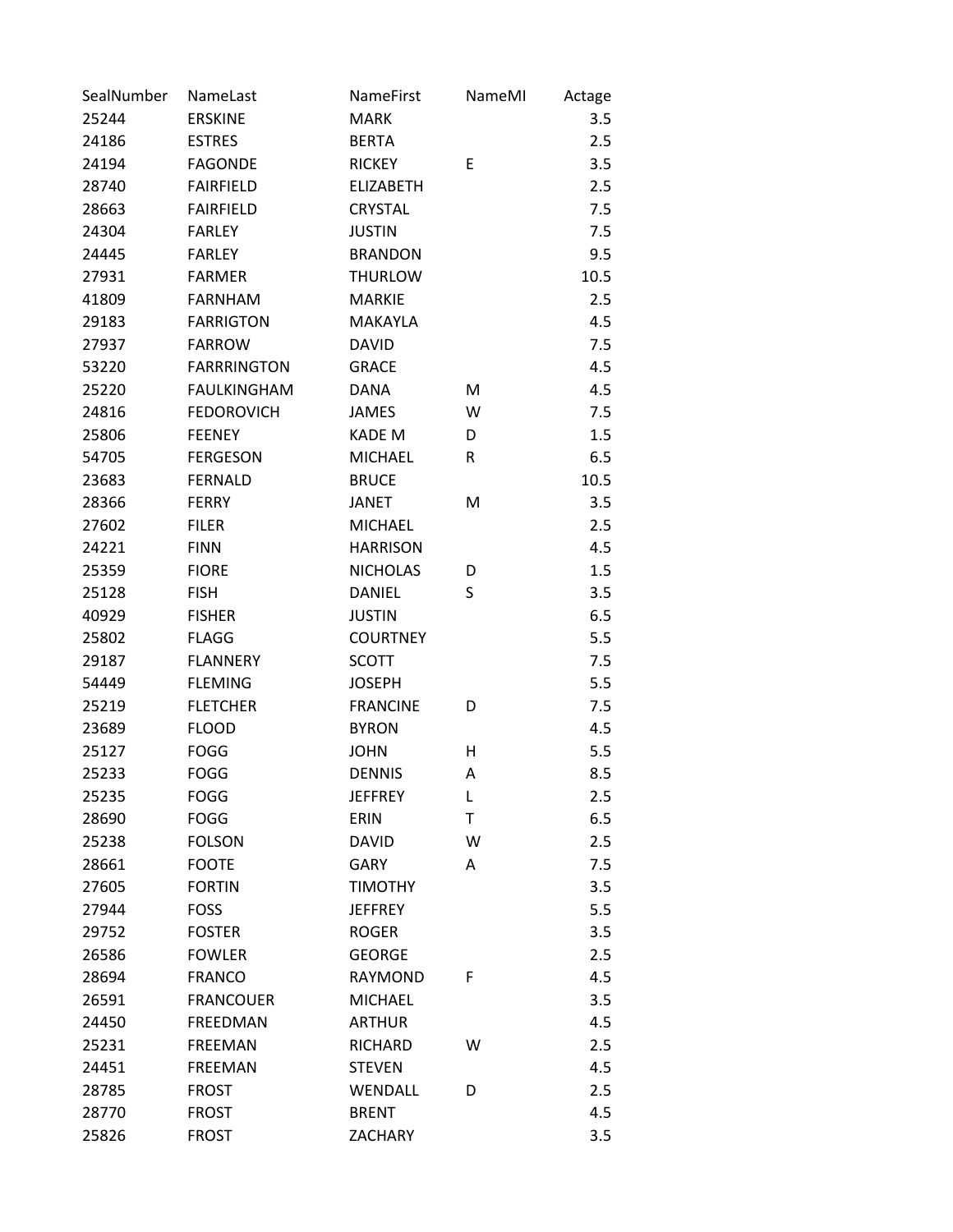| SealNumber | NameLast         | <b>NameFirst</b> | NameMI | Actage |
|------------|------------------|------------------|--------|--------|
| 24224      | <b>FULLER</b>    | CHAD             |        | 4.5    |
| 28668      | <b>FULLER</b>    | <b>BRUCE</b>     | S      | 1.5    |
| 23701      | <b>FURBEN</b>    | <b>SHEILA</b>    |        | 3.5    |
| 10665      | <b>FURROW</b>    | <b>MATT</b>      |        | 8.5    |
| 28696      | <b>GAGNE</b>     | <b>JEFF</b>      | L      | 3.5    |
| 24302      | <b>GAGNON</b>    | <b>DONALD</b>    |        | 2.5    |
| 23697      | <b>GAGNON</b>    | <b>ALLEN</b>     |        | 4.5    |
| 54710      | <b>GAGNON</b>    | <b>JAMES</b>     | J      | 3.5    |
| 23679      | <b>GAGNON</b>    | <b>TIMOTHY</b>   |        | 6.5    |
| 29723      | <b>GALLAGHER</b> | <b>RALPH</b>     |        | 3.5    |
| 25108      | <b>GALLANT</b>   | <b>KEVIN</b>     | F      | 2.5    |
| 24305      | <b>GARDINER</b>  | <b>JOHN</b>      | F      | 7.5    |
| 54461      | <b>GARDINER</b>  | <b>WILLIAM</b>   |        | 3.5    |
| 25202      | <b>GARDNER</b>   | <b>THOMAS</b>    | D      | 2.5    |
| 24318      | <b>GARDNER</b>   | <b>DAVID</b>     |        | 9.5    |
| 54708      | <b>GARDNER</b>   | <b>KIMBERLY</b>  |        | 6.5    |
| 25741      | <b>GARNETT</b>   | <b>GLENN</b>     |        | 2.5    |
| 10179      | <b>GARSIDE</b>   | <b>WILLIAM</b>   | Η      | 3.5    |
| 28365      | <b>GATCHELL</b>  | <b>HUNTER</b>    | Α      | 8.5    |
| 53202      | <b>GAUTHIER</b>  | <b>RENEE</b>     |        | 4.5    |
| 54129      | <b>GEDELIAN</b>  | <b>SCOTT</b>     |        | 6.5    |
| 27585      | <b>GEIST</b>     | <b>STANLEY</b>   |        | 6.5    |
| 24479      | <b>GENDREAU</b>  | <b>SHANE</b>     |        | 12.5   |
| 24419      | <b>GENTHER</b>   | <b>NEIL</b>      | F      | 4.5    |
| 25786      | <b>GENTHNER</b>  | <b>DALTON</b>    |        | 3.5    |
| 24401      | <b>GERRIGN</b>   | <b>LUCEY</b>     | L      | 3.5    |
| 24480      | <b>GERRY</b>     | <b>MATTHEW</b>   |        | 8.5    |
| 53216      | <b>GESTAULT</b>  | <b>CHRISTINA</b> |        | 6.5    |
| 40918      | <b>GETCHELL</b>  | <b>RYAN</b>      |        | 8.5    |
| 24187      | <b>GETCHELL</b>  | <b>DUSTIN</b>    | J      | 6.5    |
| 24483      | <b>GETTY</b>     | <b>KIRK</b>      |        | 8.5    |
| 27933      | <b>GEYER</b>     | <b>GERALD</b>    |        | 1.5    |
| 27917      | <b>GIBBS</b>     | <b>BRODY</b>     |        | 9.5    |
| 54141      | <b>GIBBS</b>     | <b>ROGER</b>     |        | 8.5    |
| 29722      | <b>GIGER</b>     | <b>CHARLES</b>   | К      | 5.5    |
| 25239      | <b>GIGUIRE</b>   | <b>CHELSEY</b>   | M      | 2.5    |
| 28725      | <b>GILBERT</b>   | <b>KAYDEN</b>    |        | 9.5    |
| 25255      | <b>GILFILLAN</b> | <b>EDWARD</b>    | S      | 7.5    |
| 29224      | <b>GILLS</b>     | <b>FREDERICK</b> |        | 1.5    |
| 28543      | <b>GLEASON</b>   | <b>MICHAEL</b>   |        | 8.5    |
| 54687      | <b>GLIDDEN</b>   | RANDALL          | E      | 3.5    |
| 29370      | <b>GLIDDEN</b>   | <b>JUSTIN</b>    |        | 6.5    |
| 28534      | <b>GLOWA</b>     | JOE              |        | 2.5    |
| 24402      | <b>GOBEIL</b>    | <b>KYLE</b>      |        | 9.5    |
| 24191      | <b>GOLET</b>     | <b>WALTER</b>    | J      | 3.5    |
| 54427      | <b>GOODBLOOD</b> | <b>TODD</b>      |        | 3.5    |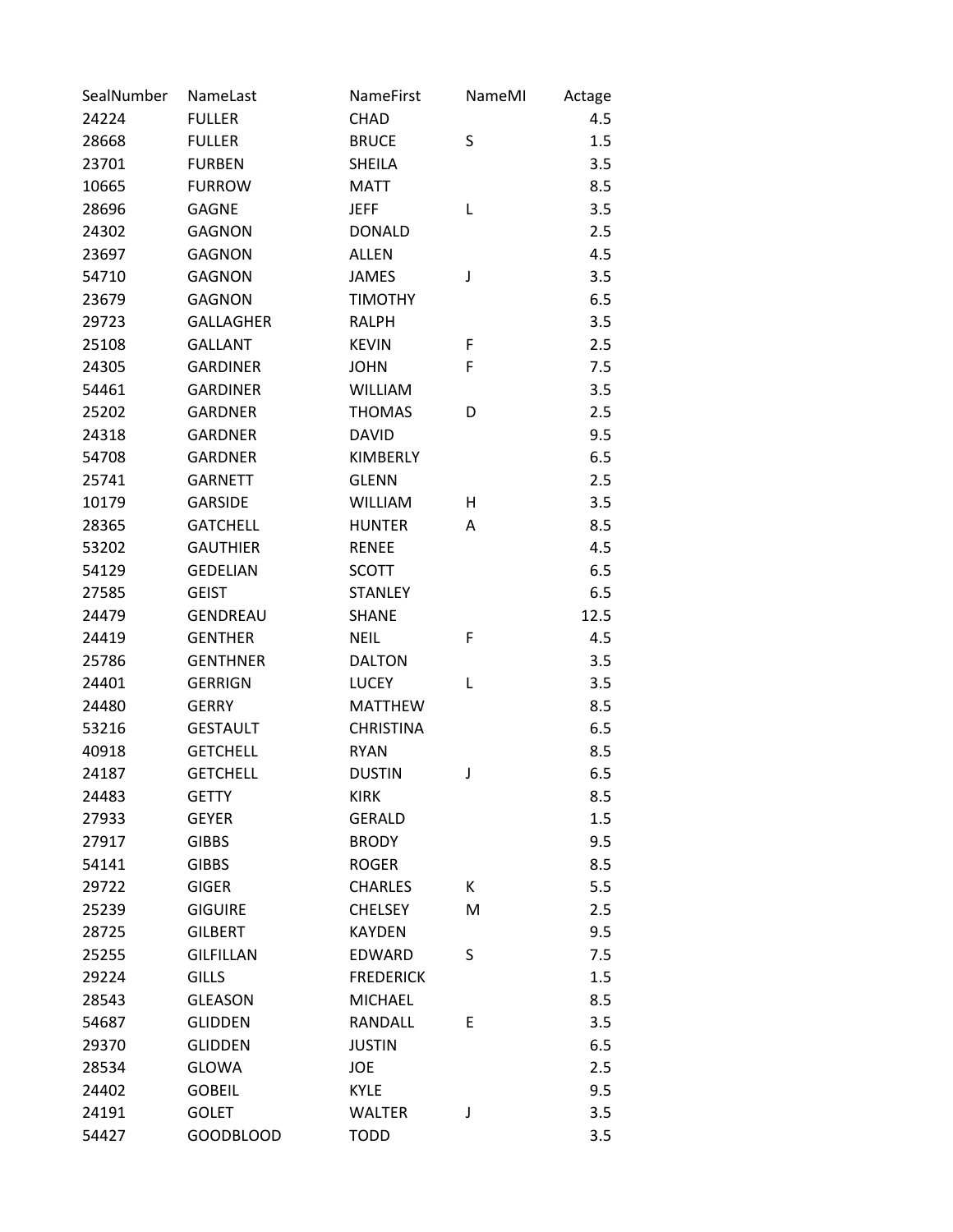| SealNumber | NameLast         | <b>NameFirst</b> | NameMI | Actage |
|------------|------------------|------------------|--------|--------|
| 54432      | <b>GOODIE</b>    | <b>JAMES</b>     |        | 2.5    |
| 25120      | <b>GOODMAN</b>   | <b>GREG</b>      | Α      | 2.5    |
| 23706      | <b>GOODWIN</b>   | <b>BENJAMIN</b>  |        | 2.5    |
| 25135      | <b>GOODWIN</b>   | <b>MARIE</b>     |        | 6.5    |
| 23692      | <b>GOODWIN</b>   | <b>EDWIN</b>     |        | 6.5    |
| 28784      | <b>GOODWIN</b>   | <b>RICHARD</b>   | M      | 9.5    |
| 28745      | <b>GOOGINS</b>   | <b>KEITH</b>     |        | 4.5    |
| 28678      | <b>GOOLSBY</b>   | <b>JASON</b>     | В      | 8.5    |
| 24311      | <b>GORDON</b>    | <b>JEREMY</b>    | L      | 7.5    |
| 24397      | <b>GORHAM</b>    | <b>FRANCIS</b>   |        | 3.5    |
| 28381      | <b>GOTTSHALL</b> | <b>CHRIS</b>     |        | 6.5    |
| 29379      | <b>GOWELL</b>    | SASHA            | Т      | 6.5    |
| 25262      | <b>GRAEF</b>     | <b>GARY</b>      | С      | 5.5    |
| 24220      | <b>GRAHAM</b>    | <b>STEVEN</b>    | G      | 4.5    |
| 25248      | <b>GRAMLICH</b>  | <b>MIKE</b>      | J      | 5.5    |
| 28689      | <b>GRANT</b>     | PAUL             | P      | 4.5    |
| 40925      | <b>GRANT</b>     | <b>DYLAN</b>     |        | 4.5    |
| 53212      | <b>GRANT</b>     | <b>JOHN</b>      |        | 3.5    |
| 29713      | <b>GRARES</b>    | LOUIS            |        | 10.5   |
| 24484      | <b>GRAVES</b>    | RICHARD          | W      | 3.5    |
| 28671      | <b>GRAVES</b>    | <b>ROBERT</b>    | D      | 6.5    |
| 25827      | <b>GRAY</b>      | <b>PETER</b>     |        | 2.5    |
| 28700      | <b>GRAY</b>      | <b>RICHARD</b>   | E      | 3.5    |
| 25094      | <b>GRAY</b>      | <b>KEVIN</b>     |        | 7.5    |
| 25277      | <b>GREAVES</b>   | <b>SCOTT</b>     | E      | 3.5    |
| 28708      | <b>GREENE</b>    | <b>ROGER</b>     | Η      | 9.5    |
| 374033     | <b>GREENROY</b>  | <b>GABRIELLE</b> |        | 5.5    |
| 28533      | <b>GREENWOOD</b> | <b>BEN</b>       |        | 3.5    |
| 29784      | <b>GREGORY</b>   | <b>KEVIN</b>     |        | 4.5    |
| 28691      | <b>GRIFFETH</b>  | <b>JACOB</b>     | Α      | 10.5   |
| 28685      | <b>GRIFFETH</b>  | DANIEL           | G      | 6.5    |
| 10648      | <b>GRIFFETH</b>  | <b>LESTER</b>    |        | 3.5    |
| 24342      | <b>GRIFFIN</b>   | <b>LYDIA</b>     |        | 4.5    |
| 26589      | <b>GRIMALDI</b>  | <b>VINCE</b>     |        | 3.5    |
| 25814      | <b>GRIVOIS</b>   | <b>DAVID</b>     |        | 1.5    |
| 24146      | <b>GROTTEN</b>   | <b>TIMOTHY</b>   |        | 5.5    |
| 25335      | <b>GROVER</b>    | <b>JANET</b>     | L      | 10.5   |
| 24467      | <b>GUERRETTE</b> | <b>JACOB</b>     |        | 6.5    |
| 24193      | <b>GUERRETTE</b> | <b>DUSTIN</b>    | P      | 5.5    |
| 25194      | <b>GUESS</b>     | <b>BILLY</b>     | R      | 2.5    |
| 10250      | <b>GUIMOND</b>   | <b>CHARLES</b>   | Т      | 4.5    |
| 53205      | <b>GUNDERSON</b> | <b>ROBERT</b>    |        | 1.5    |
| 23673      | <b>GUNTER</b>    | <b>CLYDE</b>     | н      | 6.5    |
| 28738      | <b>GUPTILL</b>   | <b>TERRY</b>     | Α      | 2.5    |
| 24332      | <b>GUSHEE</b>    | <b>HEATHER</b>   |        | 6.5    |
| 28532      | <b>HACKEY</b>    | <b>THOMAS</b>    |        | 3.5    |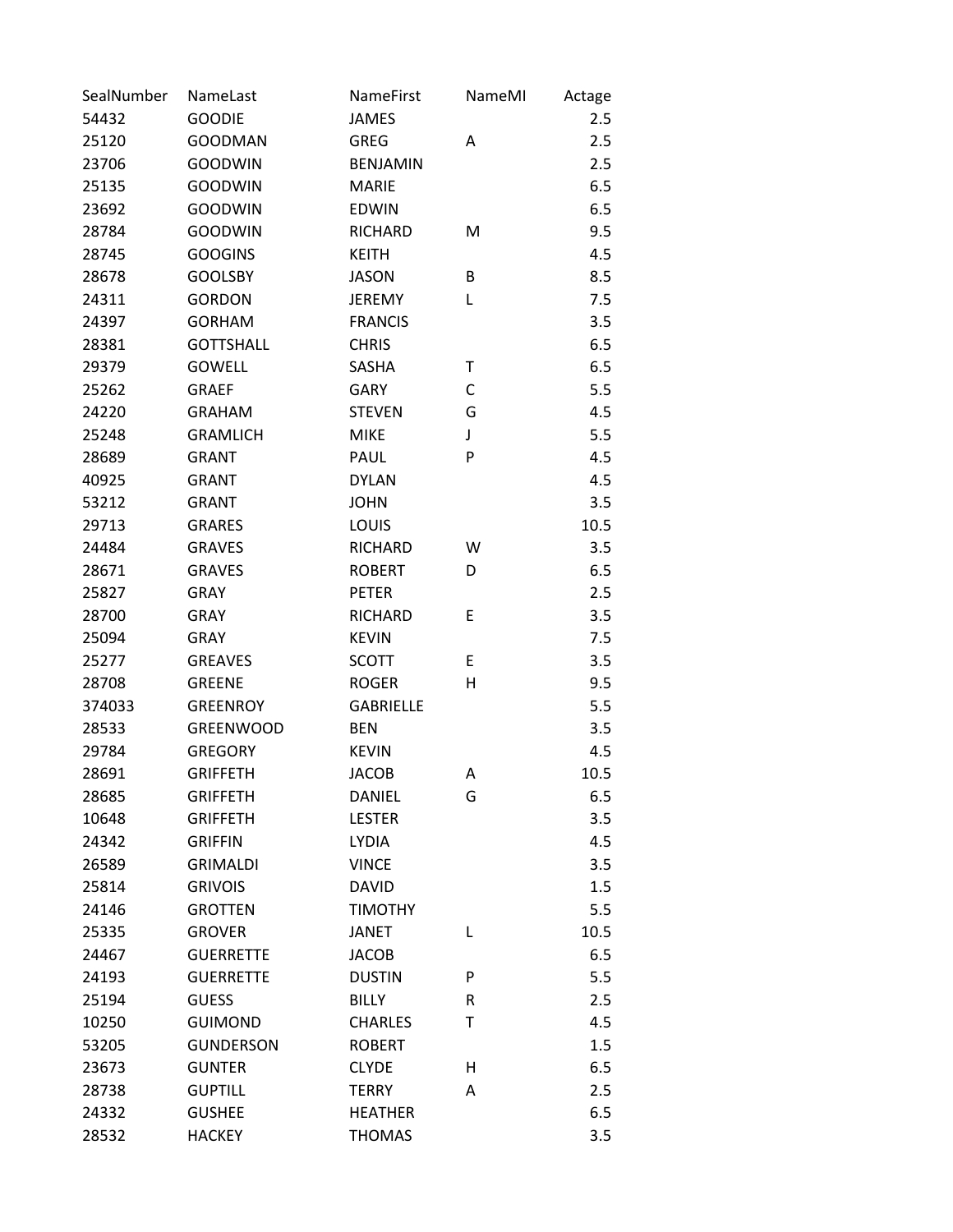| SealNumber | NameLast           | <b>NameFirst</b> | NameMI | Actage |
|------------|--------------------|------------------|--------|--------|
| 25247      | <b>HADDARD</b>     | <b>CHARLES</b>   | Υ      | 5.5    |
| 41815      | <b>HADLEY</b>      | <b>CYNTHIA</b>   |        | 3.5    |
| 24370      | <b>HAGAR</b>       | <b>MARK</b>      | P      | 2.5    |
| 28360      | <b>HAGGETT</b>     | <b>CODY</b>      | Α      | 2.5    |
| 27905      | <b>HAINES</b>      | <b>BRIAN</b>     |        | 4.5    |
| 24148      | <b>HALE</b>        | <b>DAVE</b>      |        | 6.5    |
| 27941      | <b>HALL</b>        | <b>FREDDY</b>    |        | 2.5    |
| 27902      | <b>HALL</b>        | <b>RUSSELL</b>   |        | 3.5    |
| 28395      | <b>HALLFRISCH</b>  | <b>PATRICK</b>   |        | 7.5    |
| 29719      | <b>HAMLIN</b>      | JAY              |        | 4.5    |
| 54101      | <b>HAMPUS</b>      | <b>MARCUS</b>    |        | 7.5    |
| 24363      | <b>HANEY</b>       | <b>CHANCEY</b>   | R      | 2.5    |
| 25789      | <b>HANEY</b>       | CARARGAN         |        | 10.5   |
| 24280      | <b>HANLIN</b>      | <b>TYLER</b>     | К      | 3.5    |
| 25260      | <b>HANNING</b>     | LARRY            | M      | 8.5    |
| 22949      | <b>HANSCOM</b>     | ABBIGAIL         | R      | 2.5    |
| 54688      | <b>HARDING</b>     | <b>DONALD</b>    |        | 3.5    |
| 25329      | <b>HARNDEN</b>     | <b>NICKOLAS</b>  |        | 6.5    |
| 25323      | <b>HARRIMAN</b>    | <b>ALAN</b>      | R      | 10.5   |
| 27901      | <b>HARRIMAN</b>    | <b>NATHAN</b>    |        | 3.5    |
| 10184      | <b>HARRIMAN</b>    | <b>PARKER</b>    | B      | 4.5    |
| 32666      | <b>HARRINGTON</b>  | <b>RALPH</b>     |        | 6.5    |
| 26578      | <b>HARRINGTON</b>  | <b>JESSICA</b>   |        | 3.5    |
| 29716      | <b>HARRIS</b>      | <b>MARK</b>      |        | 5.5    |
| 25076      | <b>HARTFORD</b>    | <b>RONALD</b>    | L      | 4.5    |
| 28697      | <b>HARVEY</b>      | <b>SCOTT</b>     | Α      | 5.5    |
| 29782      | <b>HASKELL</b>     | <b>JESSE</b>     |        | 5.5    |
| 54684      | <b>HASKELL</b>     | <b>SHANE</b>     |        | 4.5    |
| 28704      | <b>HASSELTINE</b>  | <b>MAURICE</b>   | В      | 1.5    |
| 25140      | <b>HATCH</b>       | <b>PERRY</b>     | N      | 3.5    |
| 25132      | <b>HATSTAT</b>     | <b>NICHOLAS</b>  |        | 2.5    |
| 27904      | <b>HAWES</b>       | <b>KEVIN</b>     |        | 5.5    |
| 54715      | <b>HAWKES</b>      | <b>HAROLD</b>    |        | 1.5    |
| 23687      | <b>HEBENT</b>      | <b>LISA</b>      |        | 2.5    |
| 24468      | <b>HEBERT</b>      | <b>SHARON</b>    |        | 3.5    |
| 25232      | <b>HEDRICH</b>     | <b>GREG</b>      |        | 4.5    |
| 25177      | <b>HEIM</b>        | <b>DALE</b>      | E      | 8.5    |
| 24218      | <b>HELD</b>        | <b>LINDA</b>     | S      | 4.5    |
| 24827      | <b>HELLUM</b>      | <b>MELINDA</b>   | S      | 9.5    |
| 26572      | <b>HEMINGWAY</b>   | <b>BRANDON</b>   |        | 9.5    |
| 24337      | <b>HENDRICKSON</b> | <b>NELSON</b>    | D      | 2.5    |
| 28371      | <b>HENRY</b>       | <b>KARIANNE</b>  |        | 2.5    |
| 29724      | <b>HERBERT</b>     | SAMUEL           |        | 7.5    |
| 27926      | <b>HERSHBURGER</b> | <b>BRITNEY</b>   |        | 2.5    |
| 29366      | <b>HEWEY</b>       | PAUL             |        | 3.5    |
| 27597      | <b>HICHENS</b>     | <b>JARED</b>     |        | 3.5    |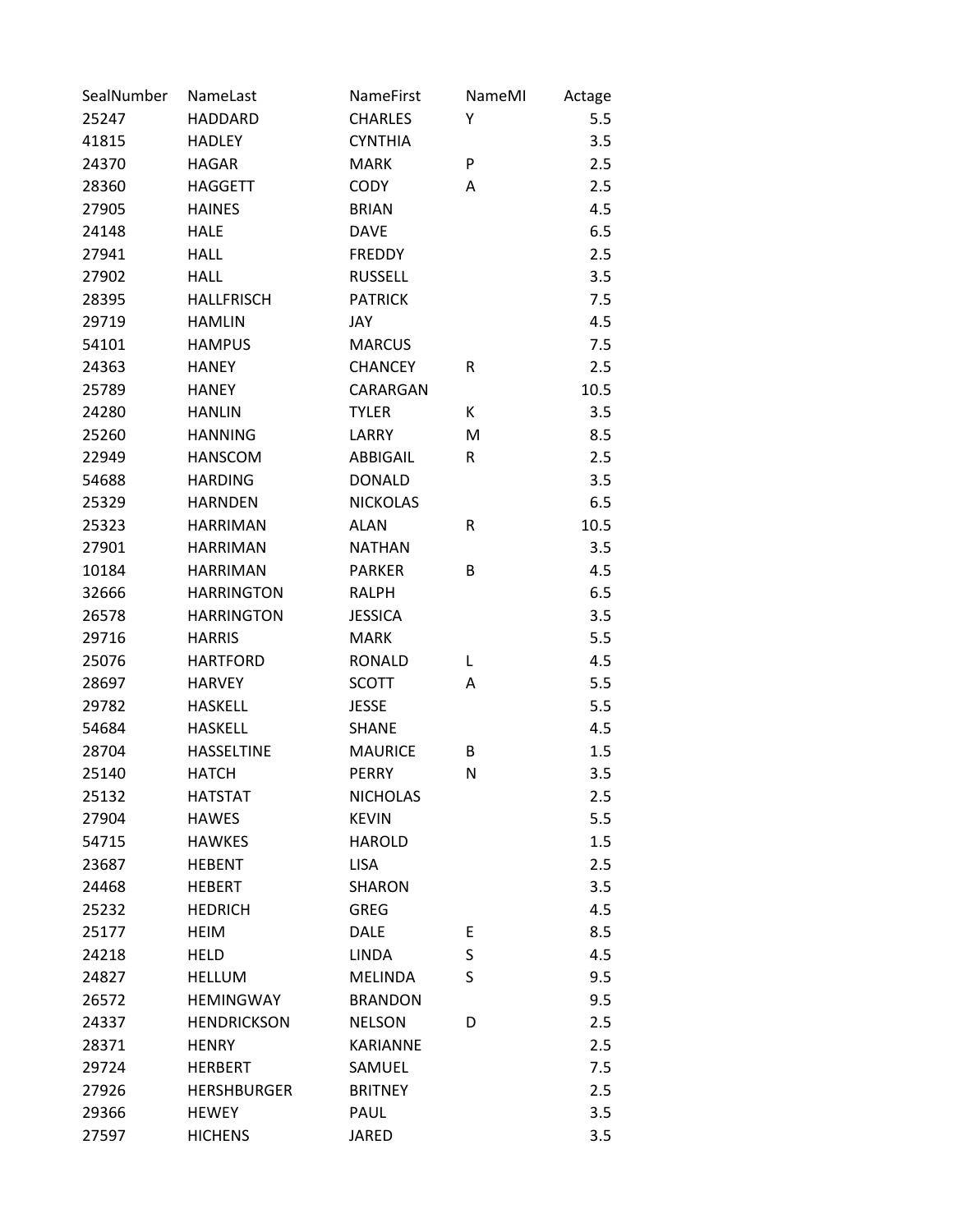| SealNumber | NameLast        | NameFirst          | NameMI | Actage |
|------------|-----------------|--------------------|--------|--------|
| 25742      | <b>HIGGINS</b>  | <b>CARROLL</b>     |        | 5.5    |
| 10185      | <b>HILL</b>     | <b>ROGER</b>       | К      | 5.5    |
| 34174      | <b>HILL</b>     | <b>MARGARET</b>    |        | 2.5    |
| 25993      | <b>HILTY</b>    | <b>WALTER</b>      |        | 2.5    |
| 27912      | <b>HINKLEY</b>  | <b>SHAUN</b>       |        | 9.5    |
| 54714      | <b>HODGDON</b>  | <b>JEREMY</b>      |        | 3.5    |
| 54451      | <b>HOFFMAN</b>  | <b>KARL</b>        |        | 2.5    |
| 27604      | <b>HOFFMAN</b>  | <b>CHRISTOPHER</b> |        | 5.5    |
| 25234      | <b>HOLBROOK</b> | <b>DWIGHT</b>      | н      | 2.5    |
| 25207      | <b>HOLDEN</b>   | <b>HENRY</b>       | Ε      | 4.5    |
| 24227      | <b>HOLLY</b>    | <b>DORR</b>        | J      | 2.5    |
| 24385      | <b>HOLMES</b>   | <b>JOSEPH</b>      |        | 6.5    |
| 28747      | <b>HOLYOKE</b>  | <b>JOHN</b>        |        | 2.5    |
| 28662      | <b>HOLZER</b>   | <b>MARTIN</b>      | J      | 10.5   |
| 54430      | <b>HOOD</b>     | <b>MICHAEL</b>     |        | 2.5    |
| 25090      | <b>HOOPER</b>   | <b>DAVID</b>       | W      | 9.5    |
| 28693      | <b>HORTON</b>   | <b>TAVOR</b>       | Α      | 2.5    |
| 24256      | <b>HOUSE</b>    | <b>RUSSEL</b>      |        | 2.5    |
| 24230      | <b>HOWARD</b>   | <b>GREGORY</b>     |        | 9.5    |
| 54142      | <b>HOWARTH</b>  | <b>ALFRED</b>      |        | 3.5    |
| 25807      | <b>HOWE</b>     | JAY                | M      | 3.5    |
| 25336      | <b>HOWE</b>     | <b>MILLAGE</b>     |        | 8.5    |
| 25281      | <b>HOWIE</b>    | <b>EVELYN</b>      |        | 8.5    |
| 28357      | <b>HUBERT</b>   | <b>BENJAMIN</b>    | M      | 3.5    |
| 25166      | <b>HUBERT</b>   | <b>BRADLEY</b>     | J      | 10.5   |
| 24309      | <b>HUMPHREY</b> | <b>GALEN</b>       | O      | 12.5   |
| 25266      | <b>HUNT</b>     | <b>VERNON</b>      |        | 3.5    |
| 54712      | <b>HUNTRESS</b> | <b>DAVID</b>       |        | 1.5    |
| 25824      | <b>IRELAND</b>  | <b>MATTHEW</b>     |        | 4.5    |
| 24265      | <b>IZZO</b>     | <b>DANIEL</b>      |        | 9.5    |
| 22978      | <b>JACK</b>     | <b>RICKIE</b>      | S      | 3.5    |
| 24209      | <b>JACKSON</b>  | <b>TODD</b>        | A      | 6.5    |
| 24346      | <b>JACKSON</b>  | LEE                |        | 5.5    |
| 54429      | <b>JACOBS</b>   | <b>MARK</b>        |        | 3.5    |
| 28537      | <b>JACOBS</b>   | <b>THOMAS</b>      | F      | 9.5    |
| 28535      | <b>JACQUES</b>  | <b>REGINALD</b>    | Α      | 8.5    |
| 25327      | <b>JAMES</b>    | <b>BRIAN</b>       |        | 3.5    |
| 41804      | <b>JAMES</b>    | <b>ASHTON</b>      |        | 11.5   |
| 25285      | JANDREAU        | <b>SHIRLEY</b>     |        | 4.5    |
| 24328      | JANDREAU        | <b>SHON</b>        |        | 3.5    |
| 25275      | <b>JARRETT</b>  | <b>RUTH</b>        |        | 10.5   |
| 24246      | <b>JELLISON</b> | <b>STEVEN</b>      |        | 4.5    |
| 29192      | <b>JIPSAR</b>   | <b>ERIC</b>        | Α      | 3.5    |
| 41801      | <b>JOENS</b>    | TIM                |        | 3.5    |
| 25096      | <b>JOGREN</b>   | CARLA              | S      | 2.5    |
| 25221      | <b>JOHNSON</b>  | <b>PALPH</b>       | W      | 2.5    |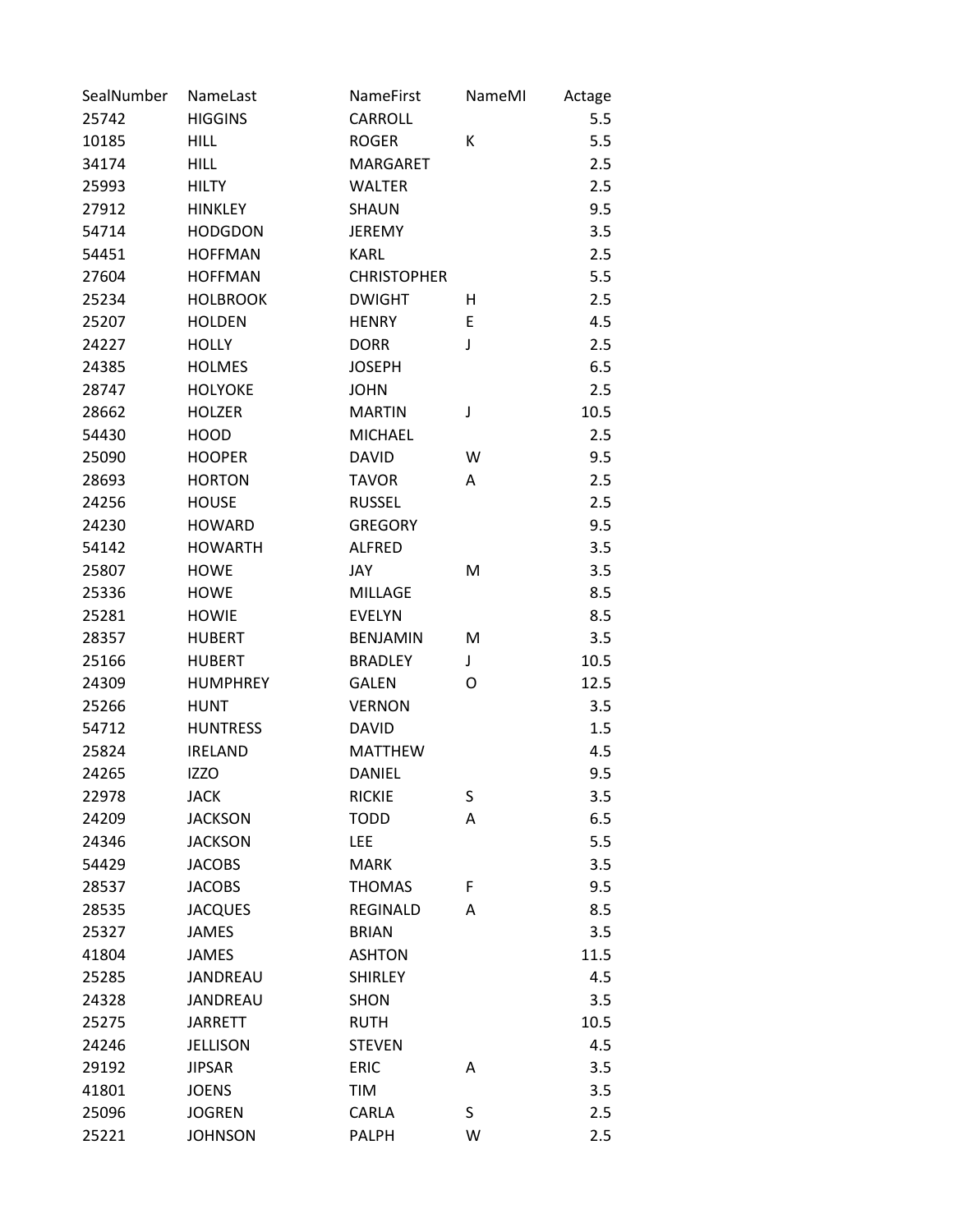| SealNumber | NameLast           | NameFirst          | NameMI | Actage |
|------------|--------------------|--------------------|--------|--------|
| 54724      | <b>JOHNSON</b>     | <b>MICHAEL</b>     |        | 2.5    |
| 54709      | <b>JOHNSON</b>     | <b>TERRY</b>       | B      | 4.5    |
| 26570      | <b>JOHNSON</b>     | <b>GARDNER</b>     |        | 3.5    |
| 40919      | <b>JOHNSON</b>     | <b>JASON</b>       |        | 2.5    |
| 24820      | <b>JOHNSON</b>     | <b>CHRISTOPHER</b> | W      | 7.5    |
| 28385      | <b>JOHNSON</b>     | <b>DANA</b>        | E      | 7.5    |
| 41817      | <b>JOHNSON</b>     | <b>HERBERT</b>     |        | 2.5    |
| 25256      | <b>JOHNSON</b>     | <b>BRICE</b>       | С      | 1.5    |
| 28369      | <b>JOHNSON</b>     | <b>JARED</b>       | M      | 5.5    |
| 25794      | <b>JOHSON</b>      | <b>JAMISON</b>     |        | 3.5    |
| 54722      | <b>JONES</b>       | <b>CHARLES</b>     | N      | 4.5    |
| 40689      | <b>JORDAN</b>      | <b>JOSEPH</b>      | A      | 2.5    |
| 24811      | <b>JOYEUIX</b>     | <b>JANET</b>       |        | 1.5    |
| 28364      | <b>KACZYNSKI</b>   | <b>STEVEN</b>      | R      | 10.5   |
| 25124      | <b>KASTEN</b>      | <b>JON</b>         | P      | 3.5    |
| 25267      | <b>KEACH</b>       | <b>LIZA</b>        | J      | 4.5    |
| 54124      | <b>KEARNS</b>      | <b>JAMES</b>       |        | 2.5    |
| 28388      | <b>KEEFE</b>       | <b>KEVIN</b>       |        | 5.5    |
| 28698      | <b>KEENE</b>       | <b>DESTEN</b>      |        | 5.5    |
| 24248      | <b>KEENE</b>       | <b>EUGENE</b>      |        | 11.5   |
| 25784      | <b>KEISER</b>      | <b>TYLER</b>       |        | 7.5    |
| 24405      | <b>KELLEY</b>      | <b>MARK</b>        |        | 2.5    |
| 10252      | KELLEY             | <b>NASON</b>       | P      | 4.5    |
| 41807      | <b>KELLEY</b>      | <b>KRISTOPHER</b>  |        | 4.5    |
| 24254      | <b>KELLY</b>       | <b>TYLOR</b>       |        | 9.5    |
| 25147      | <b>KEMPER</b>      | <b>CHERYL</b>      | В      | 2.5    |
| 54145      | <b>KEMPTON</b>     | <b>SETH</b>        |        | 2.5    |
| 25330      | <b>KENDALL</b>     | <b>KEITH</b>       |        | 9.5    |
| 24360      | <b>KENNEDY</b>     | <b>MICHAEL</b>     | A      | 3.5    |
| 53217      | <b>KENNEDY</b>     | <b>JOSEPH</b>      |        | 3.5    |
| 25198      | <b>KENNEDY</b>     | <b>SEAN</b>        | Α      | 5.5    |
| 26583      | <b>KENNEDY</b>     | <b>ROBERT</b>      |        | 4.5    |
| 24443      | <b>KETCHERSIDE</b> | JOHN               |        | 5.5    |
| 28734      | <b>KEVERLINE</b>   | <b>RORY</b>        |        | 3.5    |
| 10247      | <b>KIEFFER</b>     | <b>ALISON</b>      | W      | 6.5    |
| 10178      | <b>KILGUS</b>      | <b>NICHOLAS</b>    | S      | 3.5    |
| 24258      | KIMBALL            | <b>SCOTT</b>       |        | 2.5    |
| 24825      | <b>KING</b>        | <b>ERNEST</b>      |        | 5.5    |
| 27946      | <b>KINGSBURY</b>   | <b>REBECCA</b>     |        | 5.5    |
| 29750      | <b>KINGSBURY</b>   | <b>KEITH</b>       |        | 5.5    |
| 25080      | <b>KINGSBURY</b>   | <b>NICHOLAS</b>    | v      | 3.5    |
| 29189      | <b>KNIGHT</b>      | <b>CLIFFORD</b>    |        | 3.5    |
| 29193      | <b>KNIGHTS</b>     | <b>RUSSELL</b>     |        | 4.5    |
| 29759      | <b>KNOWLTON</b>    | <b>DONN</b>        |        | 1.5    |
| 10181      | <b>KNOX</b>        | <b>MATTHEW</b>     |        | 3.5    |
| 25163      | <b>KOENING</b>     | <b>JULIUS</b>      |        | 9.5    |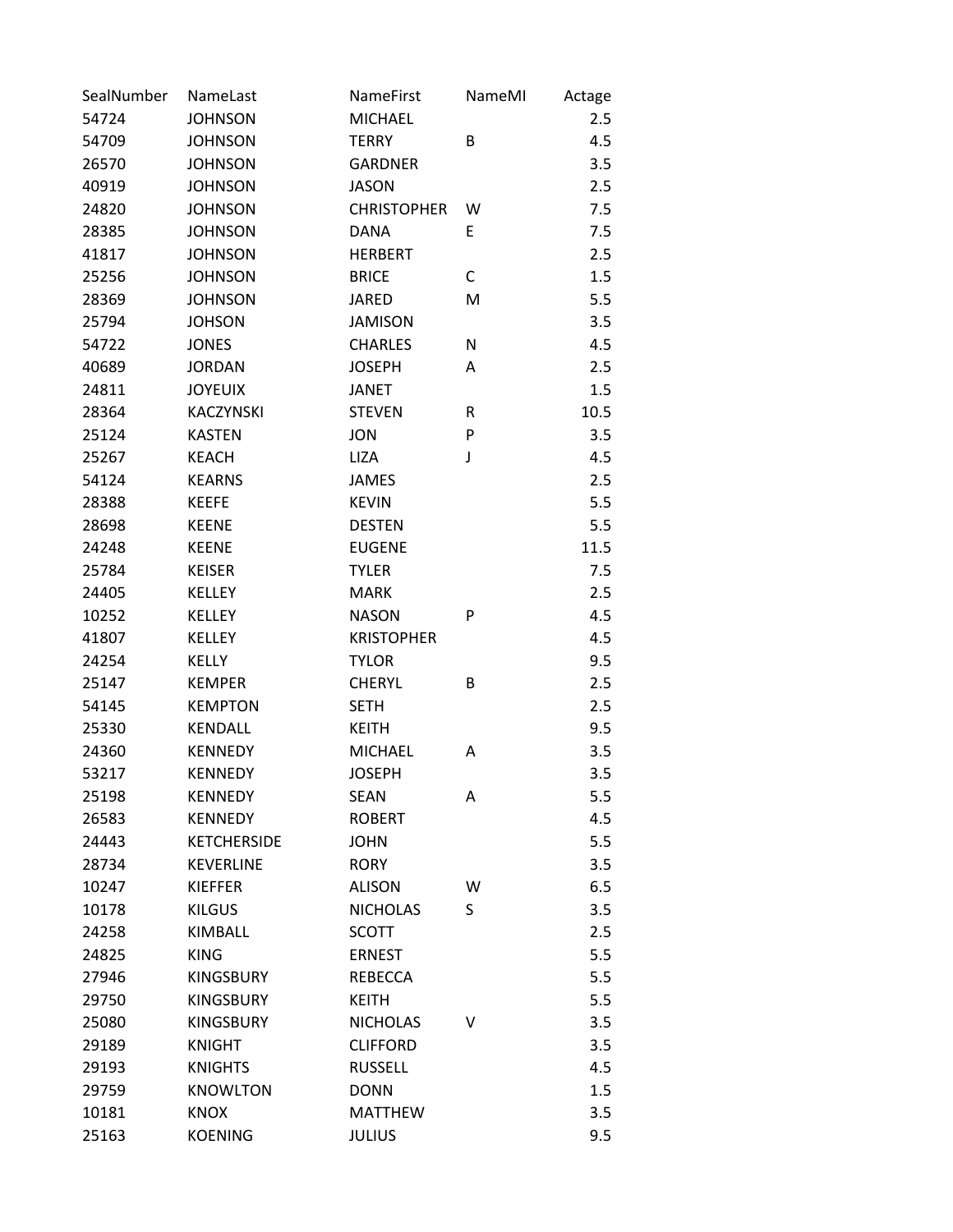| SealNumber | NameLast        | NameFirst      | NameMI       | Actage |
|------------|-----------------|----------------|--------------|--------|
| 25800      | KOLODZIEJSKI    | <b>JOHN</b>    |              | 3.5    |
| 25273      | <b>KORBICH</b>  | <b>KENNAN</b>  | Τ            | 4.5    |
| 25168      | <b>KOSEWSKI</b> | <b>DAVID</b>   | M            | 9.5    |
| 15193      | <b>KOVAL</b>    | <b>JOSEPH</b>  |              | 4.5    |
| 54117      | <b>KRATZ</b>    | ANDREW         | M            | 3.5    |
| 25063      | <b>KREIDER</b>  | <b>CADE</b>    | $\mathsf{R}$ | 8.5    |
| 54454      | <b>KROUSE</b>   | <b>SCOTT</b>   | W            | 3.5    |
| 27929      | <b>KRUSE</b>    | <b>STEPHAN</b> |              | 3.5    |
| 41816      | LABRIE          | <b>MICHAEL</b> |              | 2.5    |
| 24447      | LAFLAMME        | <b>TAMMY</b>   |              | 8.5    |
| 23667      | LAGASSE         | <b>MARK</b>    | G            | 3.5    |
| 28744      | LAKE            | <b>EMILY</b>   |              | 5.5    |
| 21985      | LAKHDAR         | <b>HAKIM</b>   |              | 3.5    |
| 54421      | <b>LAMBERT</b>  | <b>STEVEN</b>  | Α            | 4.5    |
| 24219      | LAMONTAGNE      | <b>ZACHARY</b> |              | 3.5    |
| 22984      | LAMONTAGNE      | <b>MATTHEW</b> |              | 7.5    |
| 28768      | LAMSON          | <b>CALEB</b>   | L            | 3.5    |
| 10646      | <b>LANDRY</b>   | <b>MICHAEL</b> | Τ            | 2.5    |
| 29789      | LANE            | <b>CODY</b>    |              | 6.5    |
| 27921      | LANE            | <b>KENNETH</b> |              | 11.5   |
| 24454      | LANEY           | <b>RICHARD</b> | A            | 4.5    |
| 24386      | LANEY           | <b>LINDA</b>   | M            | 2.5    |
| 29725      | <b>LANPHER</b>  | <b>CHARLES</b> | К            | 5.5    |
| 24223      | <b>LAPLANTE</b> | <b>KARY</b>    | J            | 4.5    |
| 27927      | <b>LAPLANTE</b> | <b>WALTER</b>  |              | 9.5    |
| 26590      | LAROCHELLE      | <b>EDWARD</b>  |              | 8.5    |
| 27908      | LARRABEE        | <b>JOSEPH</b>  |              | 7.5    |
| 29377      | LARSON          | <b>DIANNA</b>  |              | 7.5    |
| 25816      | LARSON          | PAUL           |              | 5.5    |
| 28695      | LARY            | <b>ERNEST</b>  | F            | 14.5   |
| 25162      | LASSELLE        | <b>CLINT</b>   |              | 4.5    |
| 24341      | LASSOLLE        | <b>CINDY</b>   |              | 5.5    |
| 24315      | <b>LATHROP</b>  | <b>MOLLY</b>   |              | 3.5    |
| 25152      | LAVALLEE        | <b>RANDE</b>   | L            | 2.5    |
| 27918      | <b>LAVOIC</b>   | <b>MICHAEL</b> |              | 8.5    |
| 22980      | <b>LAWRENCE</b> | <b>FAYE</b>    | G            | 2.5    |
| 29748      | LAWSON          | SHAWN          |              | 7.5    |
| 24259      | <b>LEASK</b>    | <b>MERIE</b>   |              | 3.5    |
| 24269      | <b>LEAVITT</b>  | <b>WILLIAM</b> |              | 3.5    |
| 24190      | <b>LECOURS</b>  | <b>DONALD</b>  |              | 3.5    |
| 25991      | <b>LEDGER</b>   | <b>RONALD</b>  |              | 17.5   |
| 29186      | <b>LEE</b>      | <b>TYLAR</b>   |              | 3.5    |
| 29762      | <b>LEE</b>      | <b>LISA</b>    | Г            | 5.5    |
| 10643      | LEE             | <b>LINDA</b>   |              | 4.5    |
| 25195      | LEE             | LOGAN          | C            | 2.5    |
| 54125      | <b>LEFFEAS</b>  | <b>SCOT</b>    |              | 3.5    |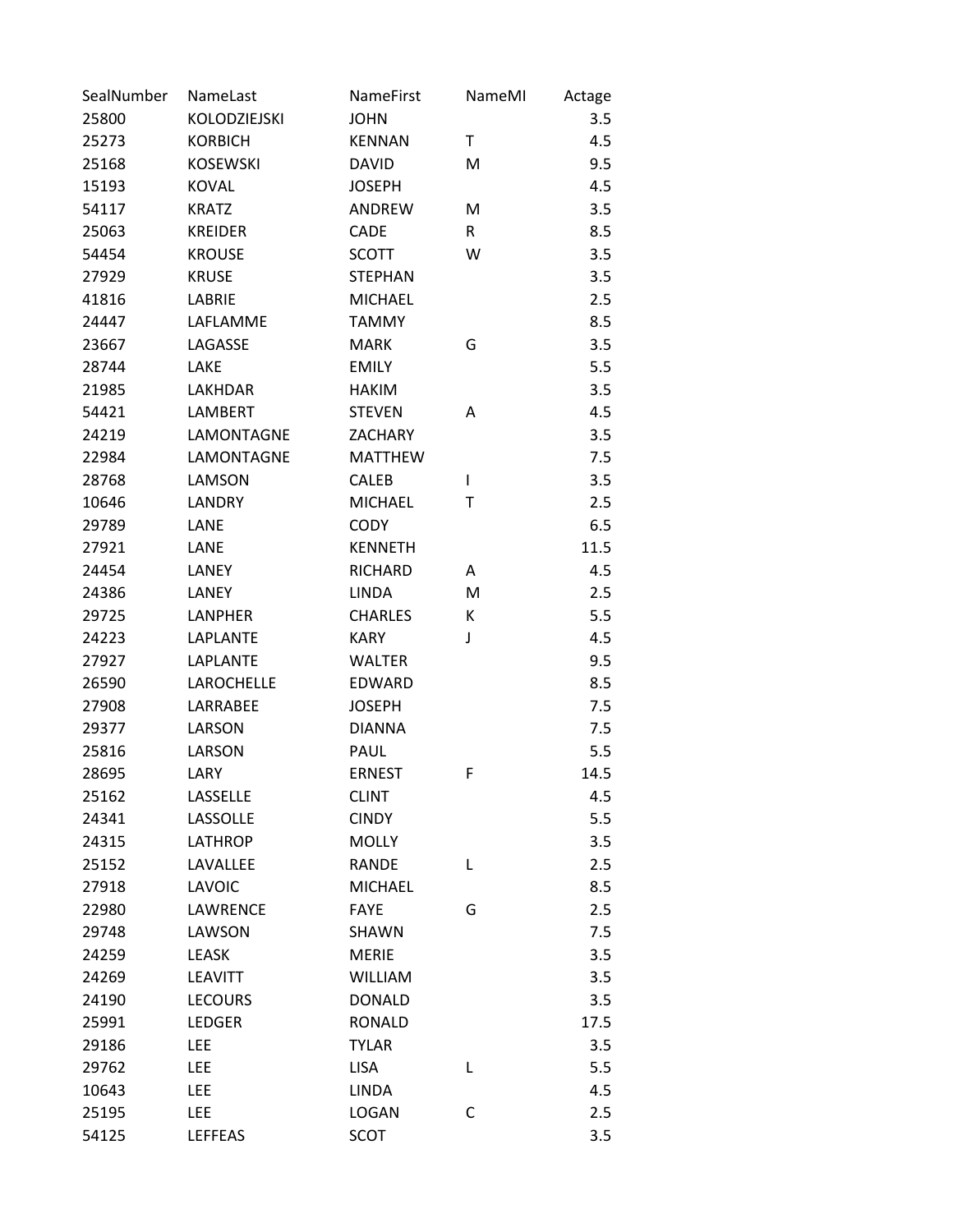| SealNumber | NameLast          | <b>NameFirst</b>   | NameMI | Actage |
|------------|-------------------|--------------------|--------|--------|
| 25093      | LEMAY             | AMY                | J      | 6.5    |
| 25066      | <b>LENTZ</b>      | RICHARD            | C      | 8.5    |
| 23688      | LEONARD           | <b>RUSSELL</b>     |        | 4.5    |
| 25325      | <b>LEONARD</b>    | <b>WILLIAM</b>     | J      | 3.5    |
| 26595      | <b>LESLIE</b>     | <b>NATHAN</b>      |        | 3.5    |
| 54448      | <b>LETTRE</b>     | <b>AARON</b>       |        | 3.5    |
| 23677      | LEVESQUE          | <b>ALEX</b>        |        | 1.5    |
| 24157      | LEWANDOWSKI       | <b>MARK</b>        |        | 3.5    |
| 29223      | LEWIS             | <b>PRESTON</b>     |        | 4.5    |
| 28767      | <b>LIBBY</b>      | <b>JUSTIN</b>      |        | 5.5    |
| 54681      | <b>LIBBY</b>      | <b>TYSEN</b>       |        | 7.5    |
| 28387      | LILLARD           | <b>HUNTER</b>      | J      | 9.5    |
| 25319      | <b>LINDELOF</b>   | <b>BRUCE</b>       | P      | 3.5    |
| 27938      | <b>LINEHAN</b>    | <b>SEAN</b>        |        | 3.5    |
| 24319      | <b>LINSCOTT</b>   | <b>RONALD</b>      |        | 3.5    |
| 24812      | <b>LINSCOTT</b>   | <b>STERLING</b>    | W      | 10.5   |
| 28692      | <b>LINTON</b>     | <b>AMANDA</b>      | C      | 2.5    |
| 25146      | LITTLEFIELD       | <b>KENTON</b>      | M      | 8.5    |
| 24831      | LITTLEFIELD       | <b>EUGENE</b>      |        | 3.5    |
| 41818      | <b>LONG</b>       | <b>MARK</b>        |        | 2.5    |
| 27588      | <b>LONGCHAMPS</b> | <b>EVAN</b>        |        | 5.5    |
| 26551      | LONGFELLOW        | <b>MICHAEL</b>     | Α      | 2.5    |
| 27934      | <b>LOUBIER</b>    | <b>CLAYTON</b>     |        | 9.5    |
| 29197      | LOVEJOY           | <b>JOAN</b>        | н      | 5.5    |
| 25062      | LOVELY            | <b>SANDRA</b>      | D      | 5.5    |
| 25144      | <b>LOVETERE</b>   | <b>JOHN</b>        | D      | 9.5    |
| 29375      | <b>LOWERY</b>     | <b>RICKEY</b>      |        | 3.5    |
| 25086      | <b>LUCAS</b>      | <b>JEREMY</b>      |        | 4.5    |
| 28358      | <b>LUCAS</b>      | <b>DEREK</b>       |        | 4.5    |
| 54109      | <b>LUCE</b>       | <b>DANIEL</b>      |        | 6.5    |
| 24242      | <b>LUCE</b>       | <b>HELENA</b>      |        | 2.5    |
| 25100      | <b>LUCE</b>       | <b>CHRISTOPHER</b> | M      | 2.5    |
| 10182      | <b>LUDINGTON</b>  | LOGAN              | L      | 11.5   |
| 374035     | <b>LUMBORT</b>    | <b>MITCHELL</b>    |        | 5.5    |
| 25793      | <b>LUSSIER</b>    | <b>THOMAS</b>      | R      | 3.5    |
| 28399      | <b>LUX</b>        | <b>CHRISTOPHER</b> | С      | 6.5    |
| 25111      | <b>LYMAN</b>      | <b>SAMANTHA</b>    |        | 2.5    |
| 25176      | <b>LYNCH</b>      | ABIGAIL            | A      | 3.5    |
| 54462      | <b>LYONS</b>      | <b>PAULINE</b>     | N      | 4.5    |
| 41808      | <b>MABERRY</b>    | <b>SCOTT</b>       |        | 2.5    |
| 29715      | MACDONALD         | LEN                |        | 11.5   |
| 25113      | <b>MACDUFF</b>    | ANDREW             | J      | 7.5    |
| 54119      | <b>MACVONE</b>    | EARL               |        | 7.5    |
| 24406      | <b>MACWHINNIE</b> | <b>DAVID</b>       |        | 4.5    |
| 54717      | <b>MAGOON</b>     | JOSHUA             |        | 1.5    |
| 25074      | <b>MAINES</b>     | <b>WAYNE</b>       | M      | 3.5    |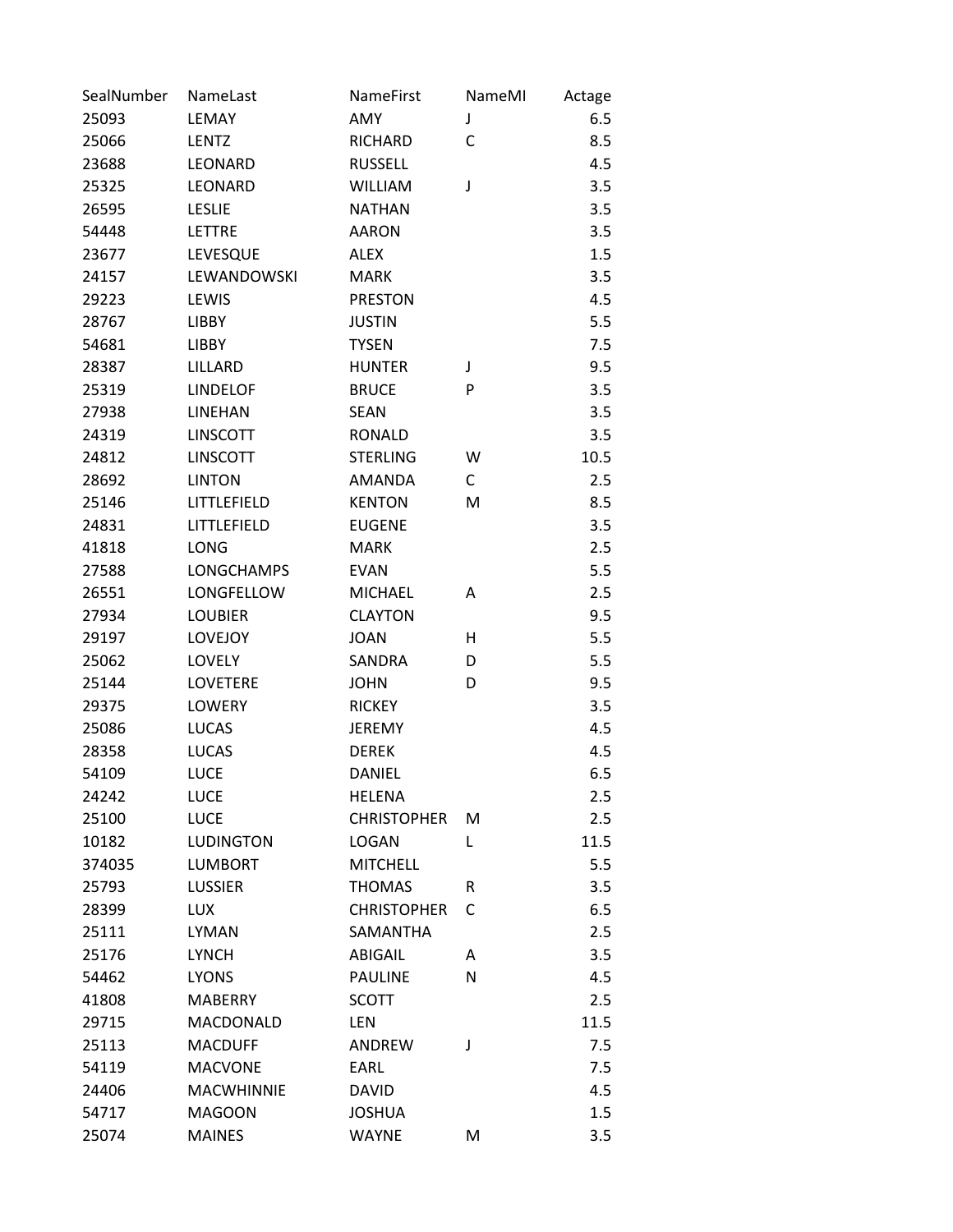| SealNumber | NameLast          | NameFirst          | NameMI | Actage |
|------------|-------------------|--------------------|--------|--------|
| 26582      | <b>MAINS</b>      | <b>NOAH</b>        |        | 3.5    |
| 27915      | <b>MALDORAW</b>   | <b>DALTON</b>      |        | 4.5    |
| 24158      | MALEKZADAH        | <b>REZA</b>        |        | 5.5    |
| 53219      | <b>MANCHESTER</b> | <b>ERNEST</b>      |        | 3.5    |
| 53210      | <b>MANN</b>       | CASSANDRA          |        | 5.5    |
| 25297      | <b>MANNING</b>    | <b>WILLIAM</b>     | D      | 3.5    |
| 54137      | <b>MARBLE</b>     | <b>DENNY</b>       |        | 9.5    |
| 24841      | <b>MARCOTTE</b>   | <b>STEVEN</b>      |        | 5.5    |
| 50983      | <b>MARDEN</b>     | <b>TERRY</b>       |        | 9.5    |
| 25097      | <b>MARESH</b>     | <b>PETER</b>       | R      | 6.5    |
| 28536      | <b>MARIER</b>     | <b>WALTER</b>      |        | 3.5    |
| 24281      | <b>MARQUIS</b>    | <b>RICHARD</b>     |        | 2.5    |
| 24142      | <b>MARQUIS</b>    | <b>PHYLLIS</b>     |        | 6.5    |
| 25084      | <b>MARSHALL</b>   | <b>JUSTIN</b>      | P      | 3.5    |
| 10649      | <b>MARTIN</b>     | <b>GARY</b>        |        | 9.5    |
| 24322      | <b>MARTIN</b>     | <b>GARY</b>        |        | 4.5    |
| 24297      | <b>MARTIN</b>     | <b>GISELE</b>      |        | 5.5    |
| 24295      | <b>MARTINEAU</b>  | <b>DAVID</b>       |        | 5.5    |
| 29753      | <b>MARTONE</b>    | RALPH              |        | 8.5    |
| 24296      | <b>MASCHINO</b>   | <b>GEORGE</b>      |        | 8.5    |
| 28781      | <b>MASON</b>      | <b>CHRISTOPHER</b> |        | 5.5    |
| 53208      | <b>MASON</b>      | <b>JOHN</b>        |        | 5.5    |
| 25361      | <b>MASSE</b>      | <b>ERIC</b>        | D      | 9.5    |
| 25122      | <b>MATHIEU</b>    | <b>MARK</b>        | E      | 13.5   |
| 25995      | <b>MATTHIAS</b>   | <b>HILARY</b>      |        | 15.5   |
| 29735      | <b>MATULONIS</b>  | <b>DOUGLAS</b>     |        | 8.5    |
| 21507      | <b>MAXSIMIC</b>   | <b>GEORGE</b>      | Α      | 4.5    |
| 28666      | <b>MAXWELL</b>    | <b>KEVIN</b>       |        | 7.5    |
| 22983      | <b>MAXWELL</b>    | <b>DAN</b>         | M      | 6.5    |
| 27913      | <b>MAY</b>        | <b>JOHN</b>        |        | 2.5    |
| 24310      | <b>MAYBERRY</b>   | <b>JOHN</b>        |        | 8.5    |
| 10200      | <b>MAYNARD</b>    | <b>RODERICK</b>    |        | 6.5    |
| 25797      | <b>MAYNARD</b>    | <b>MICHAEL</b>     |        | 5.5    |
| 25169      | <b>MCALLISTER</b> | <b>DANIEL</b>      | E      | 2.5    |
| 29783      | <b>MCATEE</b>     | <b>MICHAEL</b>     | R      | 5.5    |
| 24320      | <b>MCCARTNEY</b>  | <b>ARNOLD</b>      |        | 8.5    |
| 28722      | <b>MCCOURT</b>    | <b>STEPHEN</b>     |        | 8.5    |
| 24343      | <b>MCCOURT</b>    | <b>KAREN</b>       | A      | 10.5   |
| 24151      | <b>MCCRAY</b>     | <b>KEITH</b>       |        | 2.5    |
| 23685      | <b>MCCULLOUGH</b> | <b>NOLAN</b>       | S      | 5.5    |
| 25340      | <b>MCDOUGAL</b>   | <b>WILLIAM</b>     | C      | 2.5    |
| 28367      | <b>MCELHEARN</b>  | <b>MARTIN</b>      |        | 5.5    |
| 24233      | <b>MCELMAN</b>    | <b>BRUCE</b>       |        | 4.5    |
| 25998      | <b>MCEWEN</b>     | <b>JACK</b>        |        | 8.5    |
| 24272      | <b>MCGEE</b>      | <b>NICHOLAS</b>    | J      | 8.5    |
| 40938      | <b>MCGRATH</b>    | <b>JOHN</b>        |        | 5.5    |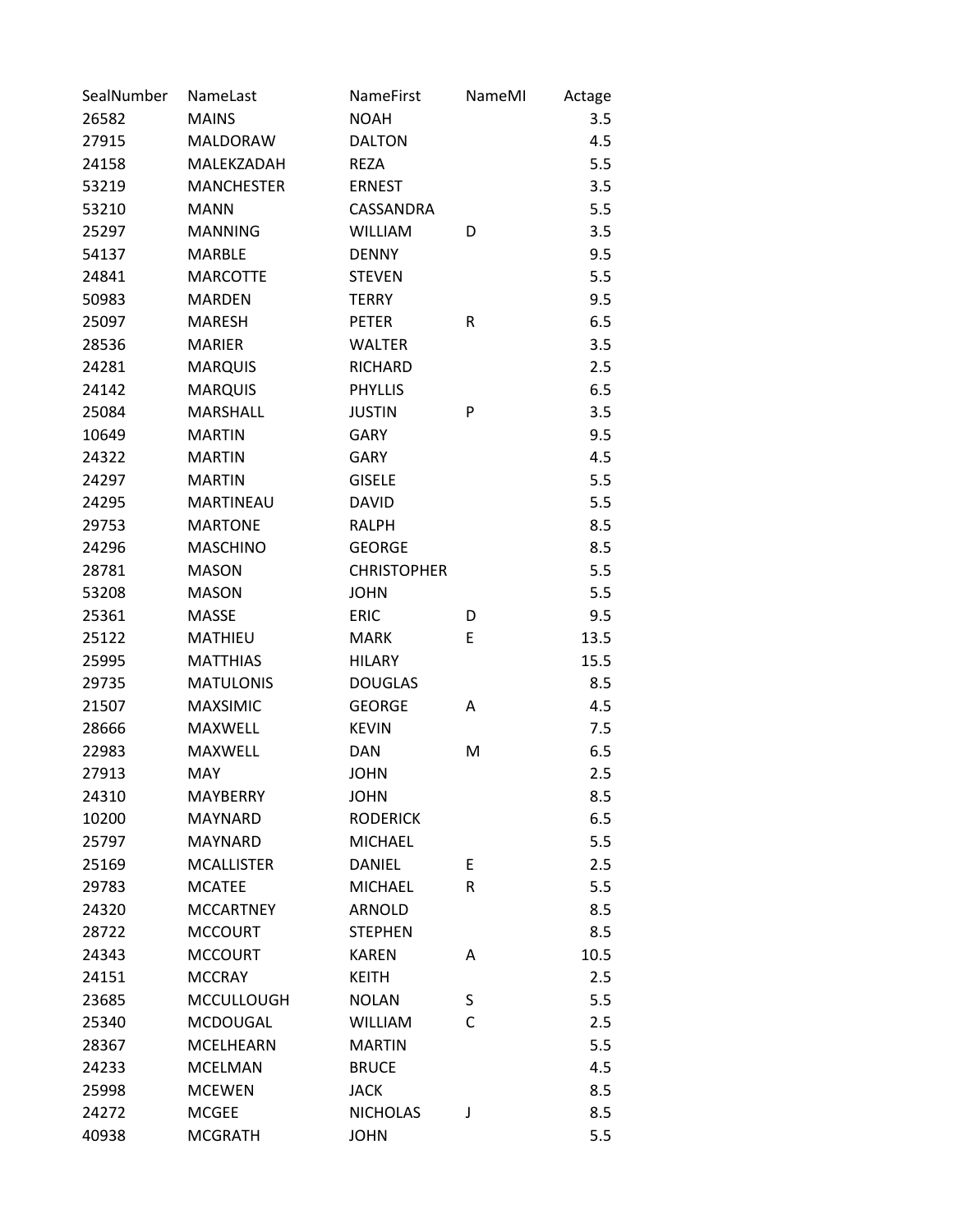| SealNumber | NameLast          | NameFirst      | NameMI | Actage |
|------------|-------------------|----------------|--------|--------|
| 24823      | <b>MCGUINESSM</b> | <b>SHAWN</b>   | M      | 12.5   |
| 24410      | <b>MCINTYRE</b>   | <b>AMBER</b>   |        | 5.5    |
| 41811      | <b>MCIVER</b>     | <b>ROGER</b>   |        | 2.5    |
| 21496      | <b>MCKAY</b>      | <b>JOSHUA</b>  |        | 6.5    |
| 28786      | <b>MCLAUGHLIN</b> | <b>TIMOTHY</b> |        | 7.5    |
| 25815      | <b>MCLAUGHLIN</b> | <b>JORDAN</b>  | C      | 7.5    |
| 24234      | <b>MCLAUGHLIN</b> | <b>KYLE</b>    |        | 5.5    |
| 25110      | <b>MCLELLAN</b>   | <b>MARK</b>    | L      | 3.5    |
| 24388      | <b>MCLELLAN</b>   | AMY            |        | 2.5    |
| 28726      | <b>MCLEOD</b>     | <b>EVERETT</b> |        | 4.5    |
| 53130      | <b>MCLUCAS</b>    | <b>RICHARD</b> | С      | 2.5    |
| 10257      | <b>MCMULLEN</b>   | <b>CLAIRE</b>  |        | 1.5    |
| 23680      | <b>MCNALLY</b>    | <b>BRIAN</b>   |        | 4.5    |
| 24818      | <b>MCNALLY</b>    | LAYNE          | C      | 2.5    |
| 25115      | <b>MCUARRIE</b>   | <b>BRANDON</b> | M      | 2.5    |
| 54444      | <b>MCVAY</b>      | <b>VERNLEY</b> | B      | 1.5    |
| 28681      | <b>MEAGHER</b>    | <b>MICHAEL</b> |        | 3.5    |
| 25271      | <b>MERCHANT</b>   | <b>MILTON</b>  | M      | 2.5    |
| 24249      | <b>MERRILL</b>    | <b>SCOTT</b>   |        | 3.5    |
| 24222      | <b>MERRILL</b>    | <b>GRERALD</b> |        | 5.5    |
| 25833      | <b>MEYER</b>      | <b>DON</b>     | A      | 3.5    |
| 25799      | <b>MICHAUD</b>    | <b>JEFFREY</b> |        | 3.5    |
| 54683      | <b>MILES</b>      | <b>NOAH</b>    |        | 3.5    |
| 24458      | <b>MILLER</b>     | CARL           | J      | 14.5   |
| 26543      | <b>MILLER</b>     | <b>IAN</b>     |        | 5.5    |
| 24387      | <b>MILLER</b>     | <b>BRIAN</b>   |        | 4.5    |
| 28764      | <b>MILLER</b>     | <b>ROBERT</b>  |        | 4.5    |
| 24206      | <b>MILLER</b>     | <b>BRIAN</b>   |        | 2.5    |
| 23691      | <b>MILLETTE</b>   | <b>NIKKI</b>   |        | 7.5    |
| 10255      | <b>MILLEY</b>     | <b>COREY</b>   | D      | 1.5    |
| 25121      | MILLIKEN          | <b>SEAN</b>    | W      | 6.5    |
| 25130      | MILLIKEN          | <b>ROBERT</b>  | Α      | 4.5    |
| 10180      | <b>MILLIS</b>     | <b>JASON</b>   | Г      | 3.5    |
| 24372      | <b>MILLS</b>      | KIM            | S      | 2.5    |
| 24403      | <b>MINNICH</b>    | <b>HANNAH</b>  |        | 3.5    |
| 26563      | <b>MITCHELL</b>   | <b>SANDRA</b>  |        | 6.5    |
| 26018      | <b>MITCHELL</b>   | <b>RALPH</b>   |        | 2.5    |
| 24411      | <b>MOLINSKI</b>   | <b>BENAJAH</b> | A      | 4.5    |
| 10256      | <b>MOLTON</b>     | <b>KYLE</b>    |        | 7.5    |
| 28544      | <b>MONAHAN</b>    | <b>HARRY</b>   | C      | 6.5    |
| 26541      | <b>MOODY</b>      | <b>JAMES</b>   |        | 2.5    |
| 28736      | <b>MOODY</b>      | <b>HAROLD</b>  | G      | 2.5    |
| 24829      | <b>MOODY</b>      | <b>RONALD</b>  |        | 6.5    |
| 24150      | <b>MOODY</b>      | <b>THOMAS</b>  |        | 7.5    |
| 25159      | <b>MOOERS</b>     | RANDALL        | J      | 7.5    |
| 54106      | <b>MORETTO</b>    | <b>KODY</b>    |        | 2.5    |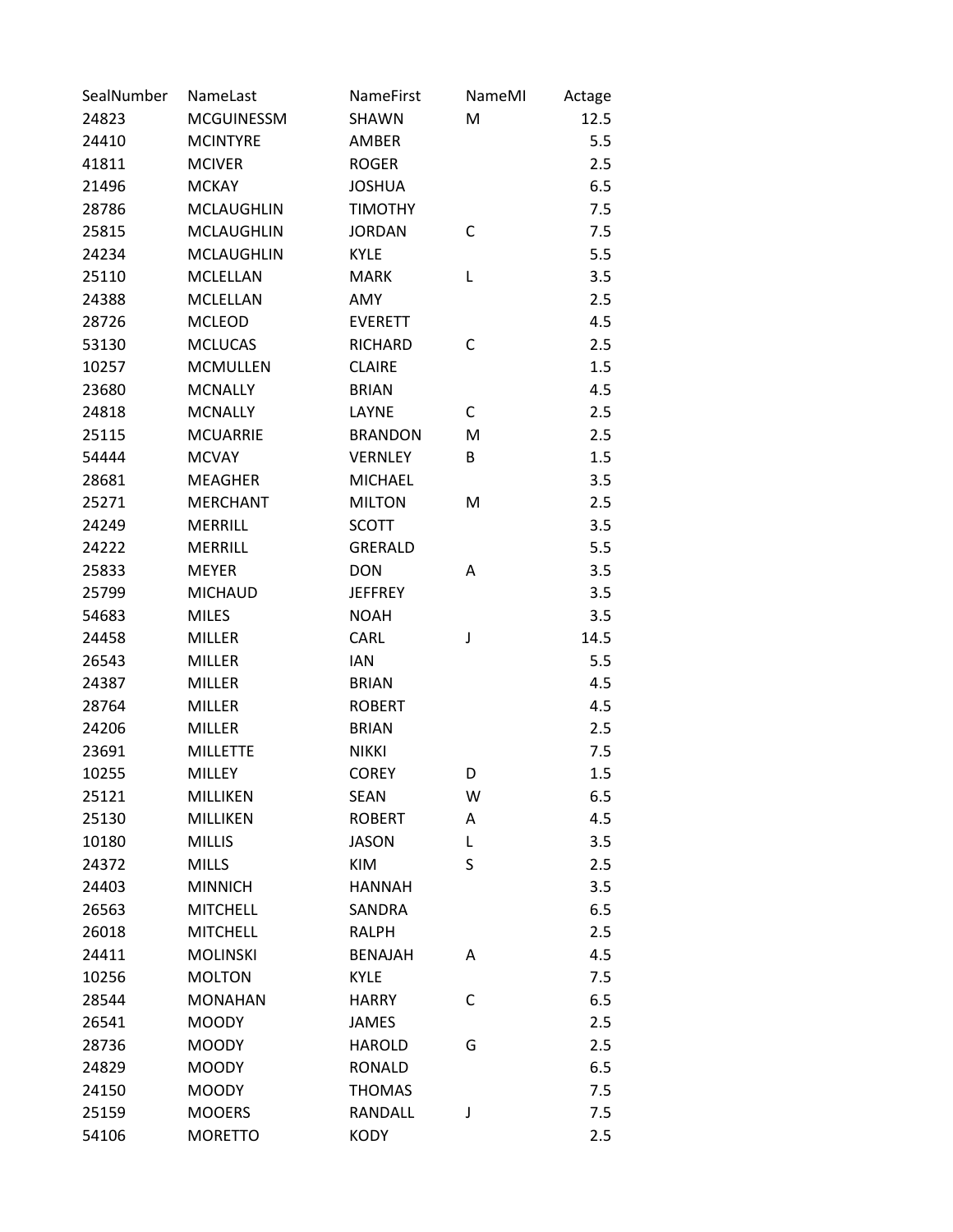| SealNumber | NameLast          | NameFirst          | NameMI     | Actage |
|------------|-------------------|--------------------|------------|--------|
| 24236      | <b>MORGAN</b>     | CAROL              | <b>ANN</b> | 5.5    |
| 25357      | <b>MORGAN</b>     | <b>KENT</b>        |            | 4.5    |
| 25818      | <b>MORIARTY</b>   | <b>BRUCE</b>       | W          | 4.5    |
| 54435      | <b>MORIN</b>      | JOI                |            | 12.5   |
| 24448      | <b>MORIN</b>      | <b>BRIAN</b>       |            | 5.5    |
| 26581      | <b>MORLEY</b>     | <b>NICHOLAS</b>    |            | 4.5    |
| 28368      | <b>MORRELL</b>    | <b>NANEY</b>       | R          | 3.5    |
| 26580      | <b>MORRILL</b>    | REBEKAH            |            | 3.5    |
| 26554      | <b>MORRILL</b>    | <b>JESS</b>        | L          | 5.5    |
| 24143      | <b>MORRISON</b>   | <b>STEPHEN</b>     |            | 2.5    |
| 25112      | <b>MORSE</b>      | <b>PATRICK</b>     | D          | 3.5    |
| 54104      | <b>MORSE</b>      | CHAD               |            | 11.5   |
| 54112      | <b>MORSE</b>      | <b>SETH</b>        |            | 3.5    |
| 28782      | <b>MORSE</b>      | <b>JASON</b>       | J          | 2.5    |
| 54123      | <b>MORTON</b>     | <b>DAVE</b>        |            | 2.5    |
| 29196      | <b>MOULTON</b>    | <b>LESLEY</b>      | P          | 6.5    |
| 54148      | <b>MOYNA</b>      | <b>MARK</b>        |            | 5.5    |
| 40933      | <b>MUELLER</b>    | <b>SHAUN</b>       |            | 6.5    |
| 24154      | <b>MURPHY</b>     | <b>BETH</b>        | В          | 2.5    |
| 25187      | <b>MURPHY</b>     | <b>KEVIN</b>       | Г          | 2.5    |
| 25089      | <b>MURPHY</b>     | <b>MICHAEL</b>     | N          | 5.5    |
| 54136      | <b>MURPHY</b>     | <b>JAMES</b>       |            | 5.5    |
| 28346      | <b>MURPHY</b>     | <b>WILLIAM</b>     | J          | 4.5    |
| 54440      | <b>MURRAY</b>     | <b>GREGORY</b>     |            | 2.5    |
| 25172      | <b>MURRAYORNE</b> | <b>BARBARA</b>     | J          | 3.5    |
| 54108      | <b>MURRY</b>      | <b>JOSEPH</b>      |            | 11.5   |
| 23674      | <b>NADEAU</b>     | <b>DAVID</b>       | P          | 2.5    |
| 40958      | <b>NAILOR</b>     | <b>ADAM</b>        |            | 4.5    |
| 25087      | <b>NARDONE</b>    | <b>JAMES</b>       | R          | 2.5    |
| 27813      | <b>NASSOR</b>     | <b>GEORGE</b>      |            | 7.5    |
| 24416      | <b>NEAL</b>       | <b>TRAVIS</b>      |            | 3.5    |
| 24826      | <b>NELSON</b>     | <b>MARK</b>        |            | 4.5    |
| 24399      | <b>NICHOLS</b>    | <b>GEORGE</b>      |            | 5.5    |
| 28778      | <b>NICHOLS</b>    | <b>DOUGLAS</b>     |            | 2.5    |
| 27939      | <b>NILE</b>       | <b>RUTH</b>        |            | 4.5    |
| 40892      | <b>NORTER</b>     | <b>CHRISTOPHER</b> | J          | 5.5    |
| 25174      | <b>NYGAARD</b>    | <b>RONALD</b>      | S          | 7.5    |
| 10260      | <b>OAKES</b>      | <b>REAL</b>        | J          | 3.5    |
| 25125      | <b>OCLAIR</b>     | <b>JAMES</b>       |            | 4.5    |
| 25289      | <b>OCONNOR</b>    | <b>MICHAEL</b>     |            | 8.5    |
| 54114      | <b>OLDHAM</b>     | <b>SHERI</b>       |            | 5.5    |
| 24250      | <b>OLDROYD</b>    | <b>JAMES</b>       | В          | 2.5    |
| 23708      | <b>OLIVER</b>     | <b>JEAN</b>        | E          | 0.5    |
| 28687      | <b>ORFF</b>       | <b>READELL</b>     | S          | 3.5    |
| 25118      | <b>OROAK</b>      | <b>JONAHA</b>      | С          | 10.5   |
| 24339      | <b>OUELLET</b>    | <b>DEAN</b>        | Α          | 5.5    |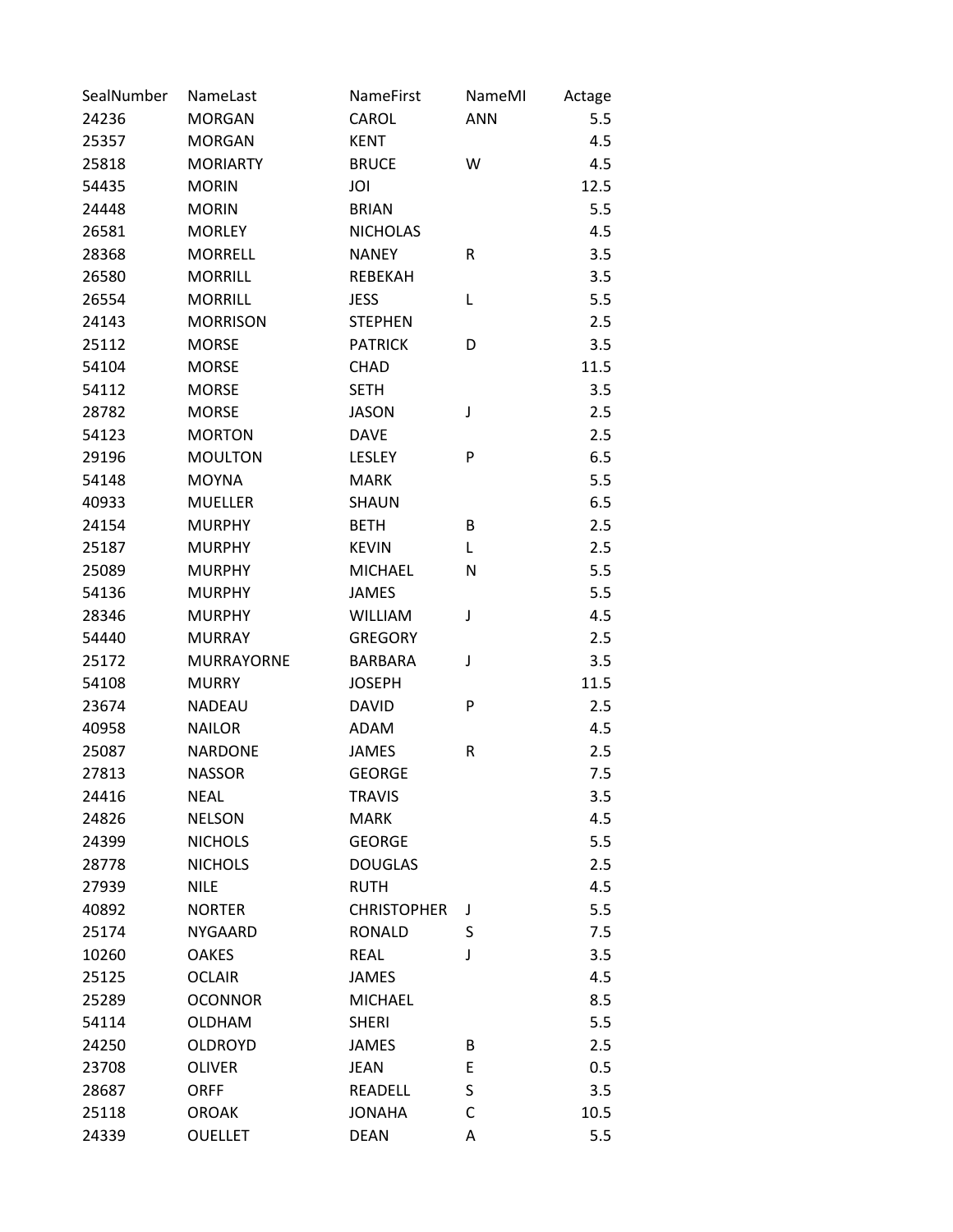| SealNumber | NameLast              | NameFirst       | NameMI | Actage |
|------------|-----------------------|-----------------|--------|--------|
| 25820      | <b>OUELLETTE</b>      | CAMERON         |        | 3.5    |
| 23672      | <b>OUELLETTE</b>      | <b>ROBERT</b>   | C      | 3.5    |
| 24195      | <b>OUELLETTE</b>      | <b>JESSE</b>    |        | 2.5    |
| 28688      | <b>OUELLETTE</b>      | <b>CODY</b>     | W      | 2.5    |
| 25350      | <b>OVERLOCK</b>       | <b>JUSTIN</b>   | Α      | 7.5    |
| 25212      | <b>PACE</b>           | <b>GARY</b>     | W      | 8.5    |
| 52021      | PAGE                  | <b>MICHAEL</b>  | W      | 4.5    |
| 24457      | <b>PALACKO</b>        | <b>GEORGE</b>   |        | 3.5    |
| 21493      | <b>PALMETER</b>       | <b>DOUGLAS</b>  | R      | 5.5    |
| 25994      | <b>PAPADOPPOULOUS</b> | <b>KOSTAS</b>   |        | 3.5    |
| 25333      | <b>PAQUETTE</b>       | <b>ROBERT</b>   |        | 4.5    |
| 25295      | <b>PARADIS</b>        | <b>DONALD</b>   |        | 7.5    |
| 28699      | <b>PARADIS</b>        | <b>GUY</b>      | R      | 1.5    |
| 24277      | <b>PARENT</b>         | <b>DUSTIN</b>   |        | 5.5    |
| 25206      | <b>PARENT</b>         | <b>CHRIS</b>    | Α      | 3.5    |
| 24273      | <b>PARENT</b>         | <b>EDGAR</b>    |        | 5.5    |
| 24204      | <b>PARENT</b>         | <b>GENE</b>     | N      | 2.5    |
| 27812      | <b>PARR</b>           | <b>JENNIFER</b> |        | 5.5    |
| 28377      | <b>PARR</b>           | <b>LIBBY</b>    | M      | 6.5    |
| 24355      | <b>PARSONS</b>        | <b>HARLEN</b>   |        | 2.5    |
| 24290      | <b>PATERSON</b>       | <b>CURT</b>     | D      | 2.5    |
| 24364      | <b>PATRY</b>          | <b>JASON</b>    | S      | 7.5    |
| 25288      | <b>PATTEN</b>         | <b>BRUCE</b>    |        | 1.5    |
| 21716      | PAUL                  | <b>CALEB</b>    |        | 1.5    |
| 26549      | PAUL                  | <b>GARRICK</b>  | S      | 3.5    |
| 24815      | <b>PAUSI</b>          | <b>STEPHEN</b>  | L      | 1.5    |
| 29746      | <b>PEASE</b>          | <b>CONNOR</b>   |        | 5.5    |
| 26585      | <b>PEASE</b>          | <b>GEORGE</b>   | Α      | 5.5    |
| 10183      | PELCHAT               | <b>EMILE</b>    |        | 3.5    |
| 29742      | <b>PELKEY</b>         | <b>DONALD</b>   |        | 1.5    |
| 28703      | PELLETIER             | AMANDA          |        | 1.5    |
| 29733      | <b>PELLETIER</b>      | <b>PETER</b>    |        | 3.5    |
| 24481      | PELLETIER             | <b>EMERY</b>    |        | 6.5    |
| 28765      | PELLETIER             | <b>MILES</b>    |        | 5.5    |
| 28673      | <b>PELLETIER</b>      | <b>SCOTT</b>    | н      | 5.5    |
| 24276      | <b>PELLETIER</b>      | PAUL            | G      | 6.5    |
| 34083      | <b>PELLETIER</b>      | <b>DALE</b>     |        | 10.5   |
| 23709      | <b>PELLETTER</b>      | <b>DONALD</b>   |        | 2.5    |
| 27587      | <b>PELOTTE</b>        | <b>FANADO</b>   |        | 3.5    |
| 29380      | <b>PENLEY</b>         | <b>WILLIAM</b>  | E      | 9.5    |
| 53214      | PENNINMAN             | <b>JOHN</b>     |        | 4.5    |
| 53209      | PEREZ                 | JAMES           |        | 7.5    |
| 24459      | <b>PERKINS</b>        | <b>ROBERT</b>   |        | 2.5    |
| 28345      | PERREAULT             | <b>CHRIS</b>    | Α      | 3.5    |
| 21508      | PERRY                 | <b>DANIEL</b>   |        | 3.5    |
| 54716      | <b>PETERSON</b>       | <b>WILLIAM</b>  | J      | 3.5    |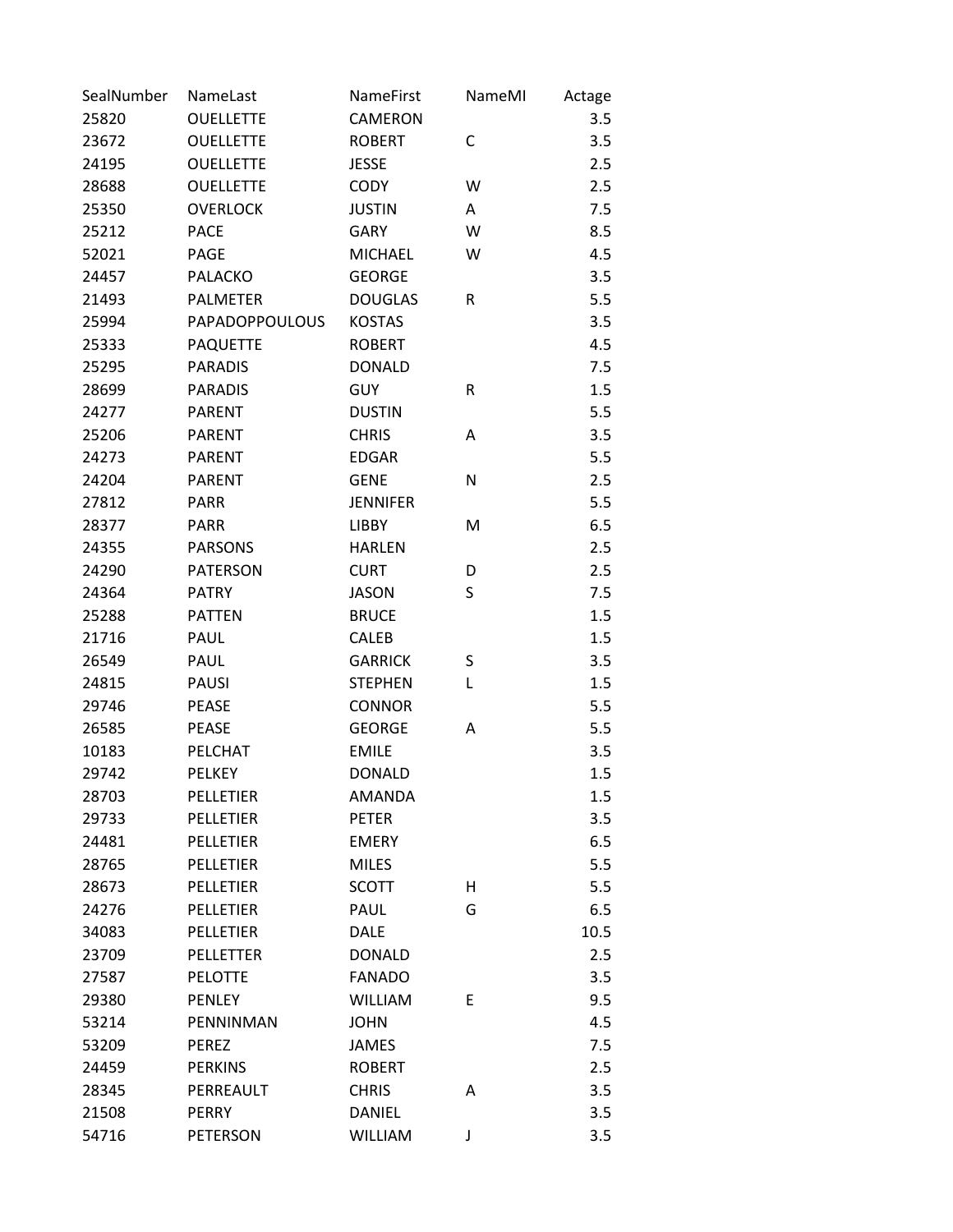| SealNumber | NameLast          | <b>NameFirst</b>  | NameMI | Actage |
|------------|-------------------|-------------------|--------|--------|
| 24333      | PETTENGIL         | <b>IMMANUEL</b>   |        | 3.5    |
| 25291      | <b>PHAIR</b>      | <b>BENJAMIN</b>   | R      | 5.5    |
| 25324      | PHILBRICKGOULET   | <b>RYLEE</b>      | J      | 10.5   |
| 54133      | PHILLBURG         | <b>JASON</b>      |        | 1.5    |
| 25129      | <b>PHILLIPS</b>   | <b>MARK</b>       |        | 1.5    |
| 10253      | <b>PHILLIPS</b>   | <b>ERIC</b>       | Τ      | 3.5    |
| 23665      | <b>PICARD</b>     | <b>RITH</b>       |        | 7.5    |
| 27897      | <b>PICHER</b>     | <b>JOHN</b>       |        | 5.5    |
| 29739      | <b>PICKERING</b>  | <b>THOMAS</b>     |        | 2.5    |
| 29361      | <b>PICKERING</b>  | <b>CINDY</b>      |        | 2.5    |
| 25098      | <b>PIERCE</b>     | <b>RALPH</b>      | D      | 2.5    |
| 26584      | PIERSON           | <b>RANDY</b>      | L      | 2.5    |
| 22947      | <b>PIKE</b>       | <b>ALLISON</b>    | M      | 8.5    |
| 10190      | <b>PINO</b>       | <b>RALPH</b>      | C      | 5.5    |
| 28728      | PIZZIMENTI        | <b>JOHN</b>       |        | 8.5    |
| 10647      | <b>PLOURDE</b>    | <b>DAVID</b>      |        | 3.5    |
| 24144      | <b>POIRE</b>      | <b>PETER</b>      |        | 7.5    |
| 24283      | <b>POIRER</b>     | <b>THOMAS</b>     |        | 3.5    |
| 26565      | <b>POLI</b>       | <b>MICHAEL</b>    | B      | 3.5    |
| 29726      | <b>POLL</b>       | <b>TYLER</b>      |        | 3.5    |
| 374036     | <b>POLLACK</b>    | <b>BRIAN</b>      |        | 3.5    |
| 25811      | <b>POMELOW</b>    | <b>GEORGIANNA</b> |        | 1.5    |
| 26547      | <b>POMEROY</b>    | <b>ADRIAN</b>     |        | 6.5    |
| 24266      | <b>POMEROY</b>    | <b>NICK</b>       |        | 6.5    |
| 32754      | <b>POMPED</b>     | <b>ROCCO</b>      |        | 6.5    |
| 54134      | <b>PONSFORD</b>   | <b>MICHAEL</b>    |        | 2.5    |
| 25801      | <b>POOLER</b>     | <b>KEITH</b>      | н      | 7.5    |
| 53218      | <b>PORTER</b>     | CARL              |        | 2.5    |
| 24394      | <b>POTTER</b>     | SANDRA            | A      | 2.5    |
| 54701      | <b>POULIN</b>     | LAURIER           |        | 2.5    |
| 54105      | <b>PRATT</b>      | ANDREW            |        | 6.5    |
| 374040     | <b>PRAYER</b>     | <b>MICHAEL</b>    |        | 7.5    |
| 28524      | <b>PRELGOVISK</b> | <b>FRANK</b>      | G      | 1.5    |
| 25259      | <b>PRESBY</b>     | <b>CLINTON</b>    | B      | 4.5    |
| 24285      | PRESCOTT          | <b>RALPH</b>      |        | 2.5    |
| 54127      | <b>PRINCE</b>     | <b>JUSTIN</b>     |        | 6.5    |
| 54425      | <b>PRUITT</b>     | <b>JEFFREY</b>    |        | 5.5    |
| 25171      | <b>PULLEN</b>     | <b>RICK</b>       | E      | 6.5    |
| 24348      | <b>PULLEN</b>     | <b>MATTHEW</b>    | J      | 4.5    |
| 53206      | <b>PURINGTON</b>  | <b>DANIEL</b>     |        | 4.5    |
| 25254      | <b>PUTNAM</b>     | <b>EVAN</b>       |        | 5.5    |
| 25070      | <b>QUALEY</b>     | <b>WALTER</b>     | B      | 1.5    |
| 25790      | <b>QUIGGEY</b>    | <b>BRANDEN</b>    | S      | 4.5    |
| 24382      | <b>QUIMBY</b>     | <b>SHAUN</b>      | G      | 5.5    |
| 54103      | <b>QUIMBY</b>     | <b>CHARLES</b>    |        | 4.5    |
| 24307      | QUINN             | <b>KEITH</b>      | W      | 8.5    |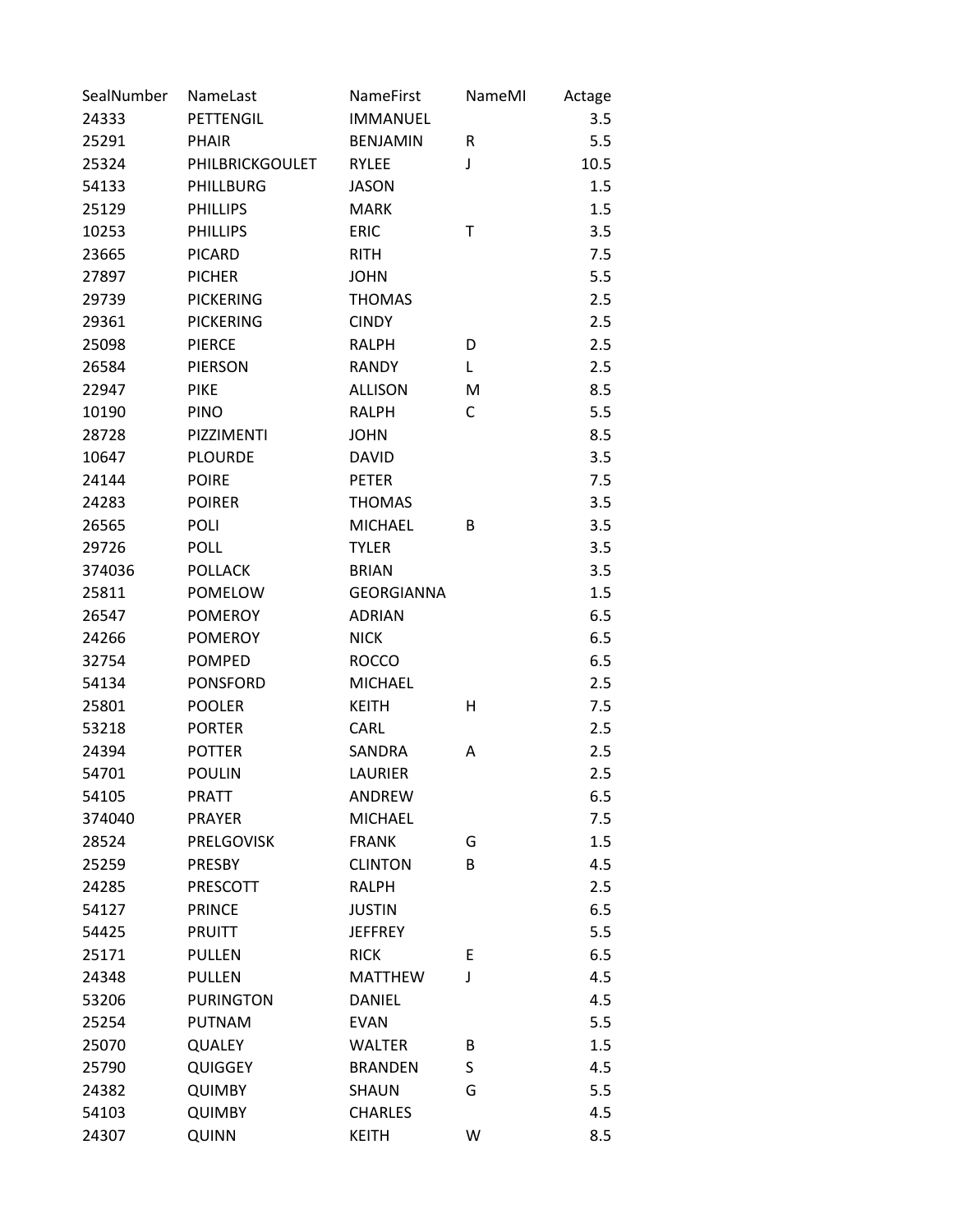| SealNumber | NameLast         | NameFirst          | NameMI | Actage |
|------------|------------------|--------------------|--------|--------|
| 23704      | QUINT            | <b>MICHAEL</b>     | Г      | 2.5    |
| 26562      | <b>QUIRION</b>   | <b>ELIZABETH</b>   |        | 7.5    |
| 54442      | RAMSAY           | <b>THOMAS</b>      | E      | 2.5    |
| 26577      | RAMSDELL         | <b>KEVIN</b>       | W      | 3.5    |
| 23707      | <b>RANCOURT</b>  | PAUL               | Α      | 8.5    |
| 53207      | <b>RANEY</b>     | <b>JAMES</b>       |        | 5.5    |
| 25791      | <b>RANHOSKY</b>  | <b>DANIEL</b>      |        | 1.5    |
| 28525      | <b>RAY</b>       | <b>DAVID</b>       |        | 5.5    |
| 25081      | <b>READ</b>      | <b>REGINALD</b>    |        | 4.5    |
| 25296      | <b>READ</b>      | <b>THOMAS</b>      | R      | 5.5    |
| 29721      | <b>REED</b>      | <b>DELBERT</b>     |        | 7.5    |
| 25215      | <b>REED</b>      | <b>WAYDE</b>       |        | 9.5    |
| 29184      | REMISZEWSKI      | <b>TADEUSZ</b>     |        | 7.5    |
| 25992      | <b>REYNOLDS</b>  | <b>OSCAR</b>       |        | 6.5    |
| 24159      | <b>RICHARD</b>   | <b>WILLIAM</b>     | т      | 3.5    |
| 27591      | <b>RICHARDS</b>  | <b>TY</b>          |        | 2.5    |
| 24482      | <b>RICHARDS</b>  | <b>JACOB</b>       |        | 4.5    |
| 24358      | <b>RICKER</b>    | <b>PETER</b>       | E      | 4.5    |
| 24216      | <b>RIDLEY</b>    | <b>JASON</b>       |        | 5.5    |
| 24414      | <b>RIOUX</b>     | <b>CHRISTOPHER</b> |        | 4.5    |
| 50984      | <b>RIPLEY</b>    | <b>JACOB</b>       | Η      | 7.5    |
| 29754      | <b>RITCHIE</b>   | <b>DON</b>         |        | 2.5    |
| 24412      | <b>ROBARE</b>    | <b>COLIN</b>       |        | 5.5    |
| 28771      | <b>ROBBINS</b>   | <b>KENNETH</b>     |        | 6.5    |
| 26587      | <b>ROBBINS</b>   | <b>RANDY</b>       |        | 5.5    |
| 24842      | <b>ROBINSON</b>  | <b>WENDY</b>       | S      | 8.5    |
| 40917      | <b>ROBINSON</b>  | <b>ROBERT</b>      |        | 3.5    |
| 25322      | <b>ROBINSON</b>  | <b>TERRY</b>       | L      | 8.5    |
| 25344      | <b>ROBINSON</b>  | LEROY              | D      | 6.5    |
| 28672      | <b>ROCK</b>      | <b>DAVID</b>       | N      | 4.5    |
| 25085      | <b>RODRIGUE</b>  | <b>RAYMOND</b>     | Α      | 3.5    |
| 24843      | <b>ROGERS</b>    | <b>DAVID</b>       | J      | 1.5    |
| 28741      | <b>ROGERS</b>    | <b>BRYON</b>       |        | 5.5    |
| 28363      | <b>ROHM</b>      | <b>EDDY</b>        | D      | 2.5    |
| 54445      | <b>ROLBIECKI</b> | <b>KURT</b>        | Α      | 5.5    |
| 25137      | <b>ROLLINS</b>   | <b>KADEN</b>       | G      | 3.5    |
| 25783      | <b>ROONEY</b>    | <b>DESTIN</b>      |        | 8.5    |
| 24469      | <b>ROSEBUSH</b>  | <b>DANIEL</b>      |        | 10.5   |
| 54151      | <b>ROSS</b>      | <b>DEVON</b>       |        | 3.5    |
| 25294      | <b>ROSSIGNOL</b> | <b>TENNAYEH</b>    |        | 5.5    |
| 25151      | <b>ROTH</b>      | <b>TERRIE</b>      |        | 4.5    |
| 25138      | <b>ROUNDS</b>    | <b>LYDIA</b>       | R      | 3.5    |
| 25829      | <b>ROY</b>       | <b>KYLE</b>        |        | 1.5    |
| 29772      | <b>ROY</b>       | <b>JAIME</b>       |        | 2.5    |
| 23682      | <b>ROY</b>       | LEE                |        | 2.5    |
| 23676      | <b>ROY</b>       | <b>KAILA</b>       |        | 3.5    |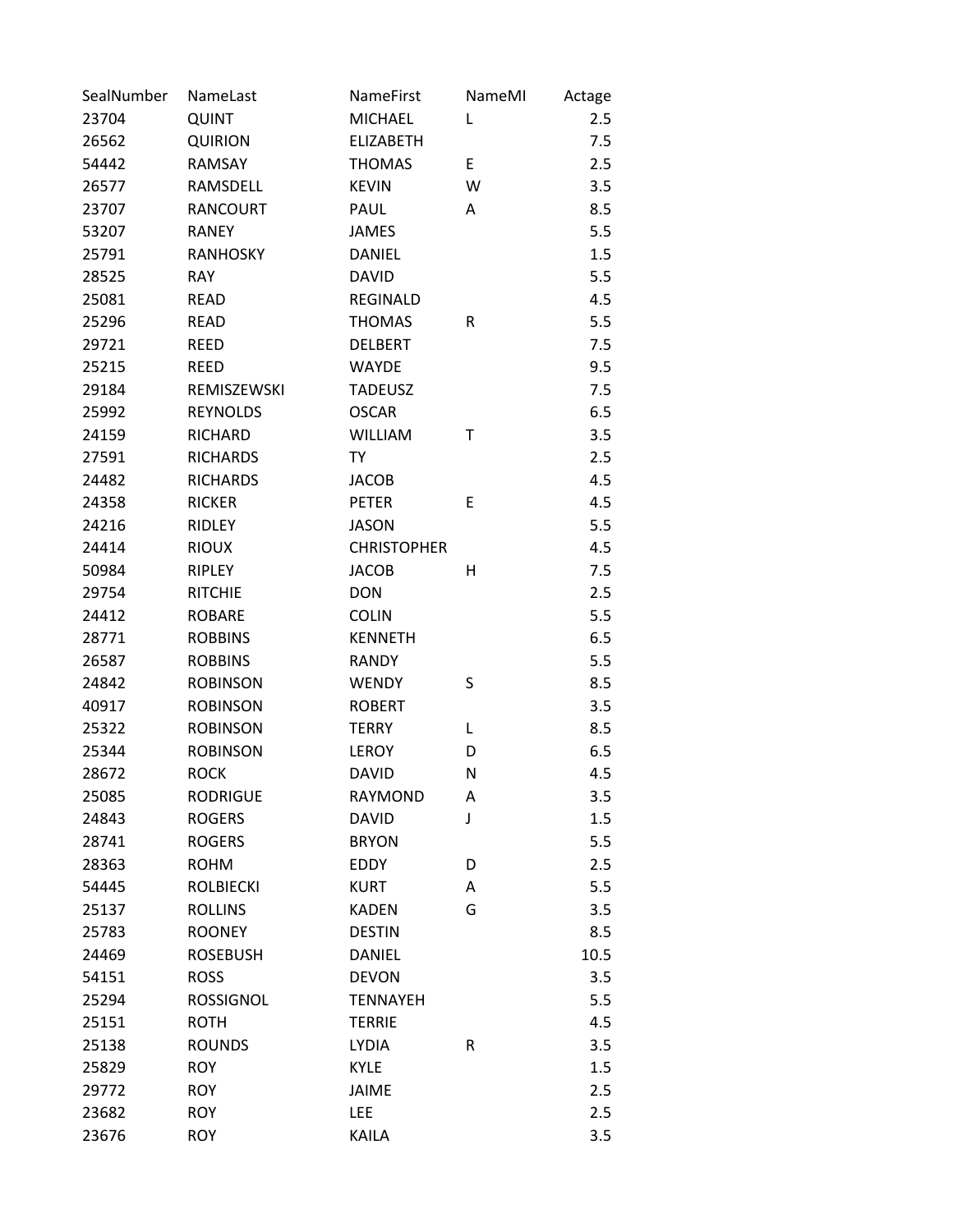| SealNumber | NameLast          | NameFirst        | NameMI | Actage |
|------------|-------------------|------------------|--------|--------|
| 24288      | <b>ROY</b>        | <b>RODNEY</b>    |        | 6.5    |
| 26593      | <b>RUGH</b>       | <b>SUMNER</b>    |        | 1.5    |
| 28674      | <b>RUGINSKI</b>   | <b>GAVIN</b>     | F      | 9.5    |
| 25210      | <b>RUHLIN</b>     | <b>BENJAMIN</b>  | R      | 5.5    |
| 374019     | <b>RUSAK</b>      | <b>MWALTER</b>   |        | 5.5    |
| 23684      | <b>RUSSELL</b>    | <b>KEITH</b>     | E      | 8.5    |
| 28670      | <b>RUTIGLIANO</b> | <b>HARRY</b>     |        | 11.5   |
| 22948      | <b>RYDER</b>      | <b>ERIC</b>      |        | 1.5    |
| 23696      | <b>RYN</b>        | <b>BRAYDON</b>   |        | 4.5    |
| 25201      | SADUK             | <b>JEFFREY</b>   | Α      | 5.5    |
| 26594      | SAMPSON           | <b>ALAN</b>      |        | 2.5    |
| 24415      | <b>SAUCIER</b>    | <b>DIANE</b>     |        | 7.5    |
| 24413      | <b>SAUCIER</b>    | <b>WILFRED</b>   |        | 1.5    |
| 26579      | SAVAGE            | <b>MICHAEL</b>   |        | 3.5    |
| 29368      | SAWYER            | <b>CORA</b>      | E      | 8.5    |
| 29763      | <b>SCANLIN</b>    | <b>STEVEN</b>    |        | 2.5    |
| 27942      | <b>SCHILLING</b>  | <b>DEBORAH</b>   |        | 2.5    |
| 25153      | <b>SCHOPPEE</b>   | <b>RYAN</b>      |        | 3.5    |
| 26557      | <b>SCHWARZER</b>  | <b>GEORGE</b>    |        | 2.5    |
| 27599      | <b>SCHWENK</b>    | <b>JOHNATHAN</b> |        | 7.5    |
| 25078      | <b>SEAMANS</b>    | <b>MICHAEL</b>   | J      | 2.5    |
| 29378      | <b>SEAREY</b>     | <b>MARY</b>      |        | 1.5    |
| 25213      | <b>SEARLES</b>    | <b>CORY</b>      | D      | 4.5    |
| 54713      | <b>SEAVEY</b>     | <b>STEPHEN</b>   | N      | 5.5    |
| 27914      | <b>SEAVEY</b>     | <b>CHARLES</b>   |        | 4.5    |
| 54437      | <b>SEIGARS</b>    | <b>THOMAS</b>    |        | 10.5   |
| 25331      | <b>SENEY</b>      | <b>JEFFREY</b>   |        | 3.5    |
| 25102      | <b>SEVERANCE</b>  | <b>WADE</b>      |        | 13.5   |
| 25230      | <b>SHARP</b>      | <b>THOMAS</b>    | м      | 4.5    |
| 25205      | <b>SHARP</b>      | <b>JARED</b>     | M      | 4.5    |
| 52043      | SHAW              | JANNELL          | Α      | 3.5    |
| 24300      | SHELLABURGER      | <b>DENNIS</b>    |        | 8.5    |
| 24231      | <b>SHEPPARD</b>   | <b>MADISON</b>   |        | 6.5    |
| 26566      | <b>SHIRLEY</b>    | <b>MICHAEL</b>   |        | 3.5    |
| 54464      | <b>SHODEN</b>     | <b>EDWARD</b>    |        | 4.5    |
| 24207      | <b>SHORT</b>      | <b>FRANK</b>     | D      | 6.5    |
| 25167      | <b>SHUFELT</b>    | <b>ERNEST</b>    |        | 7.5    |
| 29741      | <b>SIBLEY</b>     | <b>JOHN</b>      | D      | 2.5    |
| 28683      | <b>SIEMEN</b>     | <b>BEN</b>       | P      | 2.5    |
| 24379      | <b>SILVEIRA</b>   | <b>MANUEL</b>    |        | 2.5    |
| 29728      | SIMARD            | <b>BENJAMIN</b>  |        | 3.5    |
| 24344      | SIMARD            | <b>MARGARET</b>  |        | 2.5    |
| 25356      | <b>SIMMONS</b>    | ADAM             | B      | 0.5    |
| 25145      | <b>SIMONDS</b>    | <b>STEVE</b>     | A      | 1.5    |
| 24155      | <b>SIROIS</b>     | <b>MICHAEL</b>   | J      | 4.5    |
| 25199      | <b>SIROIS</b>     | CODI             | D      | 2.5    |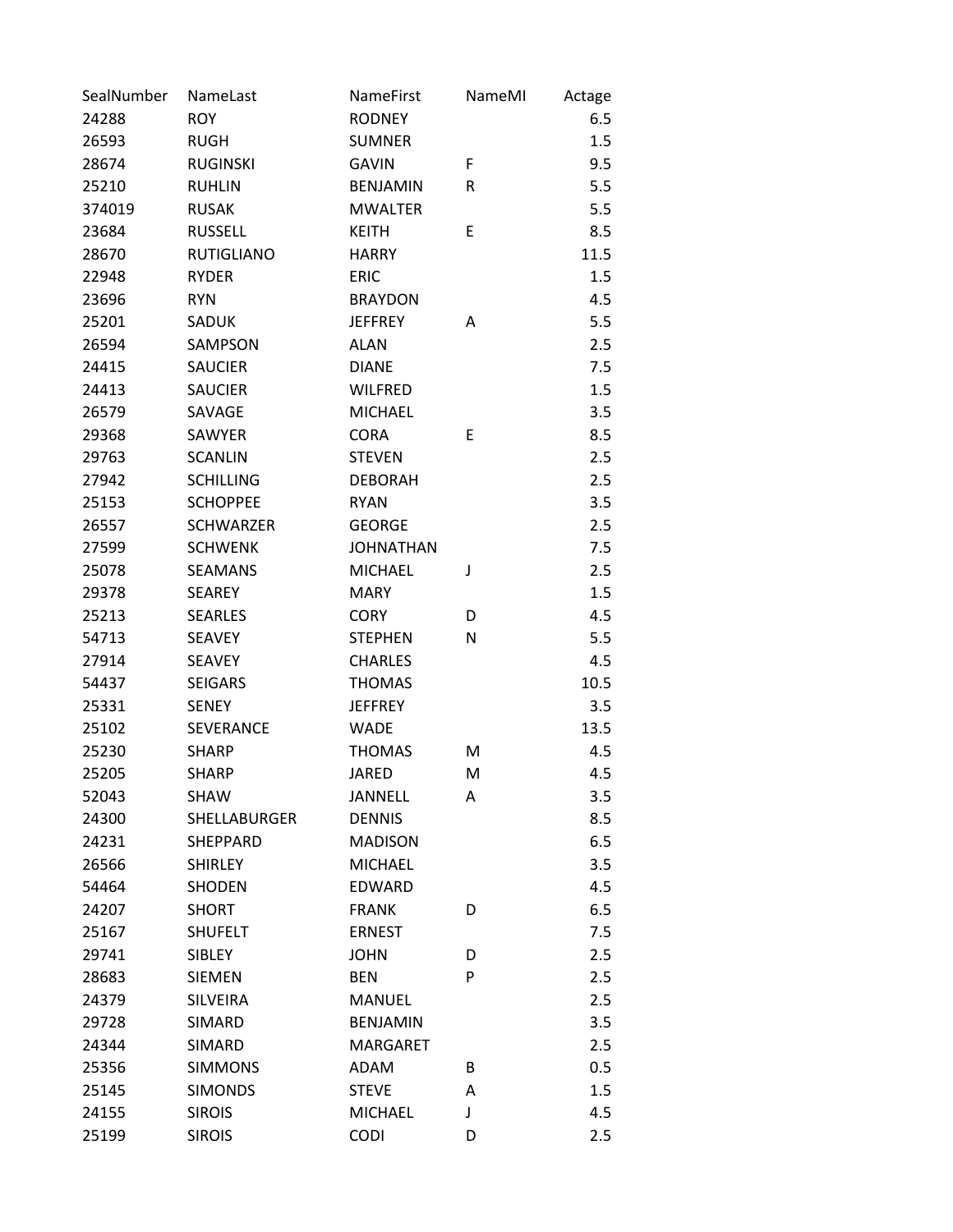| SealNumber | NameLast           | NameFirst       | NameMI | Actage |
|------------|--------------------|-----------------|--------|--------|
| 24836      | <b>SKINNER</b>     | <b>GLADYS</b>   | L      | 1.5    |
| 28682      | <b>SKOLFIELD</b>   | <b>DANIEL</b>   | В      | 1.5    |
| 24292      | SMALL              | <b>JEFFREY</b>  |        | 6.5    |
| 54111      | SMALL              | SAUANNAH        |        | 9.5    |
| 27899      | <b>SMITH</b>       | <b>KIMBERLY</b> |        | 6.5    |
| 29373      | <b>SMITH</b>       | LAWRENCE        |        | 5.5    |
| 23715      | <b>SMITH</b>       | <b>DAVID</b>    |        | 2.5    |
| 25343      | <b>SMITH</b>       | <b>RYAN</b>     | D      | 2.5    |
| 25270      | <b>SMITH</b>       | <b>STEPHEN</b>  | J      | 16.5   |
| 25064      | <b>SMITH</b>       | <b>MATTHEW</b>  | C      | 10.5   |
| 25179      | <b>SMITH</b>       | <b>MICHAEL</b>  | R      | 1.5    |
| 22945      | <b>SMITH</b>       | <b>KEVIN</b>    |        | 5.5    |
| 54720      | SMITHSON           | <b>WILLIAM</b>  |        | 4.5    |
| 10193      | SNOW               | <b>LYMAN</b>    | L      | 3.5    |
| 25278      | SOLOMON            | <b>PETER</b>    | M      | 1.5    |
| 25117      | <b>SOMERS</b>      | ANGELA          |        | 2.5    |
| 29372      | <b>SORINO</b>      | <b>JOHN</b>     | L      | 4.5    |
| 24188      | <b>SOTTIS</b>      | <b>DIANN</b>    | L      | 3.5    |
| 24400      | SOUCY              | <b>DANNY</b>    |        | 3.5    |
| 25358      | <b>SOUDERS</b>     | <b>MILTON</b>   | R      | 6.5    |
| 28362      | SOURY              | <b>MARK</b>     | А      | 3.5    |
| 54121      | <b>SPENCER</b>     | <b>SHANE</b>    |        | 6.5    |
| 29182      | <b>SPENCER</b>     | <b>JAMES</b>    | W      | 3.5    |
| 54122      | SPRAGUE            | <b>TAYLOR</b>   |        | 3.5    |
| 54704      | SPRAGUE            | <b>ERIC</b>     |        | 3.5    |
| 28664      | SPROWL             | <b>ARTHUR</b>   | M      | 3.5    |
| 24407      | <b>ST HILAINE</b>  | <b>RANDY</b>    |        | 3.5    |
| 24380      | <b>ST JARRE</b>    | <b>EMILY</b>    | Α      | 4.5    |
| 25803      | <b>ST JEAN</b>     | <b>JAMES</b>    | P      | 6.5    |
| 10197      | <b>ST JEAN</b>     | <b>RODNEY</b>   | N      | 3.5    |
| 54453      | <b>ST MICHAEL</b>  | <b>SCOTT</b>    | R      | 8.5    |
| 25817      | <b>ST PETER</b>    | <b>KIRK</b>     | R      | 4.5    |
| 25214      | <b>ST PIERRE</b>   | ADAM            |        | 2.5    |
| 24245      | <b>STAFFORD</b>    | <b>WYATT</b>    |        | 3.5    |
| 41805      | <b>STANHOPE</b>    | <b>GREGORY</b>  |        | 3.5    |
| 27923      | <b>STANKIEWICZ</b> | PAUL            |        | 2.5    |
| 40924      | <b>STANLEY</b>     | <b>GREGORY</b>  |        | 6.5    |
| 28665      | <b>STANTON</b>     | <b>CHRIS</b>    | S      | 6.5    |
| 24243      | <b>STAPLES</b>     | <b>WALACE</b>   | E      | 4.5    |
| 24821      | <b>STAPLES</b>     | <b>CHASE</b>    | S      | 13.5   |
| 23695      | <b>STAPLES</b>     | <b>MARIANNE</b> |        | 13.5   |
| 24312      | <b>STAUBLE</b>     | <b>RAYMOND</b>  |        | 7.5    |
| 26006      | <b>STEEVER</b>     | <b>KEVIN</b>    |        | 3.5    |
| 25293      | <b>STENCE</b>      | <b>LESTER</b>   | J      | 2.5    |
| 24833      | <b>STEVENS</b>     | <b>TAYLOR</b>   |        | 6.5    |
| 25173      | <b>STEVENSON</b>   | <b>GARDNER</b>  | С      | 12.5   |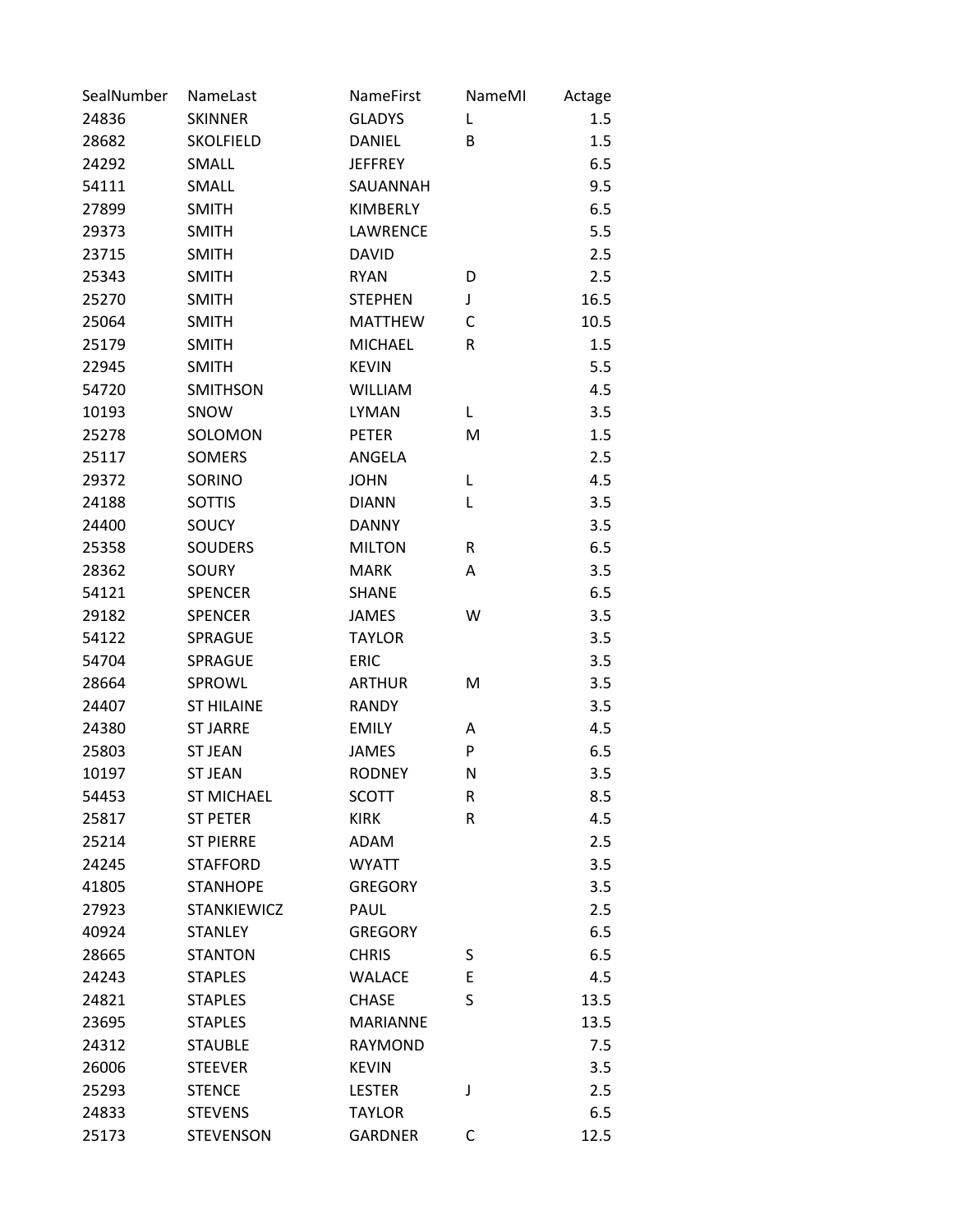| SealNumber | NameLast          | <b>NameFirst</b> | NameMI  | Actage |
|------------|-------------------|------------------|---------|--------|
| 23671      | <b>STICKLEY</b>   | <b>KENNETH</b>   | R       | 7.5    |
| 10189      | <b>STINSON</b>    | <b>ZACHARY</b>   |         | 9.5    |
| 24334      | <b>STONE</b>      | <b>TRAVIS</b>    |         | 3.5    |
| 26568      | <b>STONE</b>      | <b>ROBERT</b>    |         | 3.5    |
| 25142      | <b>STORER</b>     | <b>NICHOLAS</b>  |         | 9.5    |
| 24192      | <b>STROUT</b>     | <b>DALLAS</b>    | Ε       | 5.5    |
| 24317      | <b>STROUT</b>     | <b>ZACHARY</b>   | L       | 5.5    |
| 24156      | <b>STROUT</b>     | <b>CHERYL</b>    | L       | 2.5    |
| 25126      | <b>STRUCK</b>     | <b>GREGORY</b>   | J       | 10.5   |
| 26560      | <b>STUART</b>     | <b>DAVID</b>     |         | 11.5   |
| 52101      | <b>STUBBS</b>     | <b>JOSHUA</b>    | L       | 4.5    |
| 28539      | <b>STUBBS</b>     | <b>WILLIAM</b>   | B       | 5.5    |
| 25170      | <b>SUDAR</b>      | <b>MICHAEL</b>   | J       | 7.5    |
| 22972      | <b>SUGHRUE</b>    | <b>PATRICK</b>   | M       | 2.5    |
| 54439      | <b>SUKEFORTH</b>  | <b>TYLER</b>     |         | 6.5    |
| 26588      | <b>SULLIVAN</b>   | <b>TAIVIAN</b>   |         | 1.5    |
| 25339      | <b>SULLIVAN</b>   | <b>KELSEY</b>    |         | 4.5    |
| 25798      | SUTHERLAND        | <b>PAMELA</b>    |         | 4.5    |
| 29197      | <b>SUTTELL</b>    | <b>HAROLD</b>    |         | 5.5    |
| 54115      | SWAN              | <b>TIMOTHY</b>   |         | 2.5    |
| 24398      | <b>SWANBON</b>    | <b>DEREK</b>     |         | 5.5    |
| 32667      | <b>SWETT</b>      | <b>LONNEY</b>    | D       | 2.5    |
| 24835      | <b>SWOOGER</b>    | <b>JOHN</b>      |         | 3.5    |
| 26545      | <b>TABAR</b>      | <b>KENNETH</b>   |         | 2.5    |
| 24840      | <b>TAPLEY</b>     | <b>RYAN</b>      |         | 1.5    |
| 27607      | <b>TARR</b>       | <b>DANIEL</b>    |         | 8.5    |
| 32662      | <b>TARR</b>       | <b>JOHN</b>      | W       | 2.5    |
| 24260      | <b>TAYLOR</b>     | <b>JEFFREY</b>   | W       | 5.5    |
| 25276      | <b>TAYLOR</b>     | <b>DEREK</b>     | L       | 4.5    |
| 29786      | <b>TAYLOR</b>     | <b>GARY</b>      |         | 2.5    |
| 28762      | <b>TAYLOR</b>     | <b>GEOFFRY</b>   |         | 4.5    |
| 52035      | <b>TEMPLE</b>     | <b>CECIL</b>     | D       | 3.5    |
| 40927      | <b>TERRY</b>      | KIM              | C       | 3.5    |
| 28732      | <b>THAYER</b>     | <b>DAVID</b>     |         | 6.5    |
| 22979      | <b>THAYER</b>     | <b>PAMELA</b>    | L       | 7.5    |
| 10246      | <b>THEBARGE</b>   | <b>WILLIAM</b>   | J       | 3.5    |
| 25116      | <b>THEBARGE</b>   | <b>MARK</b>      | $\sf R$ | 2.5    |
| 24392      | THERIAULT         | <b>MATHIEU</b>   |         | 4.5    |
| 24253      | <b>THERIAULT</b>  | LEE              |         | 3.5    |
| 24160      | <b>THERIAULT</b>  | <b>CAMILLE</b>   |         | 7.5    |
| 24303      | <b>THERIAULT</b>  | <b>EDMOND</b>    |         | 7.5    |
| 28735      | <b>THERIAULT</b>  | <b>ROLAND</b>    | Α       | 5.5    |
| 25819      | <b>THERIAULT</b>  | <b>ZACHARY</b>   |         | 5.5    |
| 374039     | <b>THERRIAULT</b> | <b>KEVIN</b>     |         | 5.5    |
| 25252      | <b>THIBBEAULT</b> | <b>MAURICE</b>   | D       | 8.5    |
| 52115      | <b>THOMPSON</b>   | <b>HEATHER</b>   | Α       | 3.5    |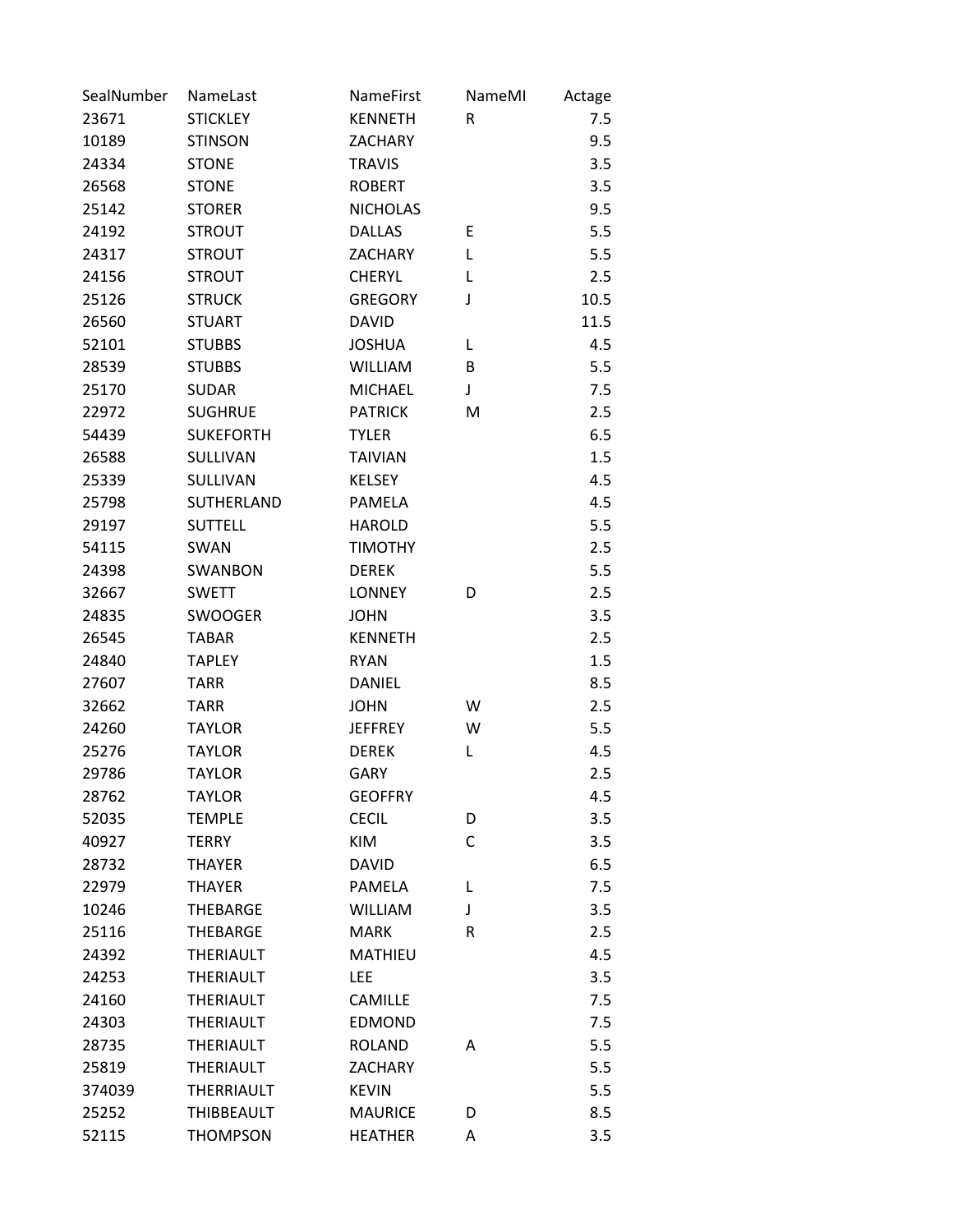| SealNumber | NameLast           | NameFirst        | NameMI | Actage |
|------------|--------------------|------------------|--------|--------|
| 24257      | <b>THOMPSON</b>    | <b>DEMARIE</b>   |        | 4.5    |
| 24294      | <b>THOMPSON</b>    | <b>TODD</b>      |        | 4.5    |
| 25101      | <b>THOMPSON</b>    | <b>CYRUS</b>     |        | 5.5    |
| 54126      | <b>THORNDIKE</b>   | <b>ROBERT</b>    |        | 6.5    |
| 25068      | <b>THURSTON</b>    | <b>JAMES</b>     | ı      | 6.5    |
| 32663      | <b>THURSTON</b>    | <b>HOWARD</b>    |        | 7.5    |
| 25136      | <b>THURSTON</b>    | KIMBERLY         |        | 2.5    |
| 26575      | <b>TIBBETS</b>     | <b>GORDON</b>    |        | 3.5    |
| 29371      | <b>TIDD</b>        | ANDREW           |        | 7.5    |
| 22981      | <b>TIGHE</b>       | <b>GARY</b>      | L      | 3.5    |
| 27606      | <b>TILLSON</b>     | <b>KEVIN</b>     |        | 5.5    |
| 27818      | <b>TINKER</b>      | <b>JEANNETTE</b> |        | 7.5    |
| 10177      | <b>TOBEY</b>       | <b>STEPHANIE</b> | Α      | 3.5    |
| 29188      | <b>TOBY</b>        | <b>ANNA</b>      |        | 1.5    |
| 29773      | <b>TOLMAN</b>      | <b>MARK</b>      |        | 5.5    |
| 54707      | <b>TOMAH</b>       | <b>CHARLES</b>   |        | 1.5    |
| 54703      | <b>TOMAH</b>       | <b>TONYA</b>     |        | 3.5    |
| 54146      | <b>TOPPING</b>     | <b>RICHARD</b>   |        | 5.5    |
| 26559      | <b>TOULE</b>       | <b>JAMES</b>     |        | 4.5    |
| 10251      | <b>TOURTELOTTE</b> | <b>DOUGLAS</b>   | R      | 6.5    |
| 28347      | <b>TOUTELOTTE</b>  | <b>VERNON</b>    | P      | 7.5    |
| 25264      | <b>TOWNSEND</b>    | <b>DANIEL</b>    | G      | 7.5    |
| 27924      | <b>TRAPKE</b>      | <b>MAX</b>       |        | 6.5    |
| 24368      | <b>TRASK</b>       | <b>ROBERT</b>    |        | 3.5    |
| 25106      | <b>TRENDLER</b>    | <b>JACOB</b>     |        | 2.5    |
| 54438      | <b>TREPONIER</b>   | <b>TYSON</b>     |        | 2.5    |
| 24378      | <b>TRIPP</b>       | <b>MATTHEW</b>   | Α      | 7.5    |
| 29190      | <b>TRISCH</b>      | <b>RYAN</b>      | G      | 3.5    |
| 24238      | <b>TRUE</b>        | <b>FRANKLIN</b>  |        | 4.5    |
| 24351      | <b>TURGEON</b>     | <b>JACOB</b>     | Α      | 2.5    |
| 28684      | <b>TURNER</b>      | <b>LINWOOD</b>   | N      | 5.5    |
| 24232      | <b>TURNER</b>      | <b>GERALD</b>    |        | 3.5    |
| 24444      | <b>TUTLIS</b>      | <b>BRIAN</b>     |        | 3.5    |
| 28542      | <b>TYLER</b>       | CAMERON          | L      | 9.5    |
| 28686      | VAILLANCOURT       | <b>DANIEL</b>    | B      | 6.5    |
| 25782      | VAILLANCOURT       | <b>JUSTIN</b>    |        | 8.5    |
| 26544      | VALINSKY           | <b>NICHALAS</b>  |        | 4.5    |
| 10199      | VANADESTINE        | <b>MONICA</b>    | R      | 2.5    |
| 25083      | <b>VANCE</b>       | <b>JEFFREY</b>   | T      | 2.5    |
| 26552      | <b>VARNEY</b>      | <b>WAYNE</b>     |        | 1.5    |
| 28375      | <b>VEILLEUX</b>    | <b>GREG</b>      |        | 8.5    |
| 29743      | <b>VEINO</b>       | SHON             |        | 4.5    |
| 22976      | <b>VEREEGNI</b>    | <b>GERALD</b>    | Α      | 2.5    |
| 24420      | <b>VERNEY</b>      | <b>KEVIN</b>     |        | 1.5    |
| 27911      | <b>VICNAIRE</b>    | <b>COREY</b>     |        | 2.5    |
| 25091      | <b>VILASUSO</b>    | RONALD           | J      | 5.5    |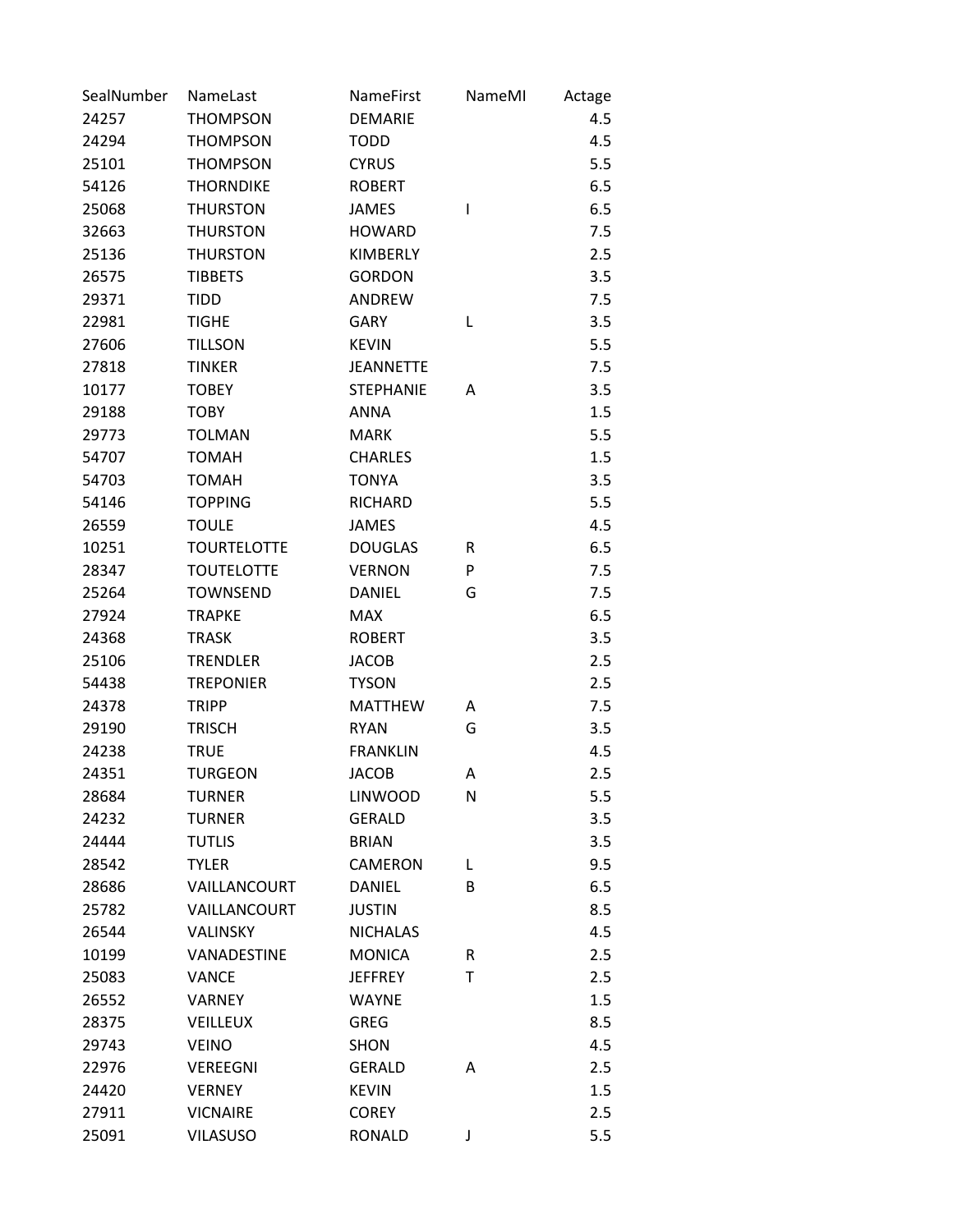| SealNumber | NameLast         | NameFirst          | NameMI | Actage |
|------------|------------------|--------------------|--------|--------|
| 54463      | <b>VIQUE</b>     | <b>LYNSEY</b>      |        | 4.5    |
| 24291      | <b>VOISINE</b>   | <b>TONY</b>        |        | 2.5    |
| 24208      | <b>VOISINE</b>   | LAWRENCE           |        | 5.5    |
| 21497      | <b>VONOESEN</b>  | <b>JEREMY</b>      | W      | 2.5    |
| 27820      | <b>VROMAN</b>    | <b>ALEXA</b>       |        | 5.5    |
| 25107      | <b>WACLASKI</b>  | <b>BRIAN</b>       |        | 6.5    |
| 24327      | <b>WADSWORTH</b> | <b>DAVID</b>       |        | 6.5    |
| 24474      | <b>WADSWORTH</b> | <b>GARY</b>        |        | 6.5    |
| 25299      | <b>WAINER</b>    | <b>MICHAEL</b>     |        | 2.5    |
| 54140      | <b>WALKER</b>    | <b>COBY</b>        |        | 2.5    |
| 25105      | <b>WALKER</b>    | <b>BRUCE</b>       | W      | 4.5    |
| 25149      | <b>WALKER</b>    | <b>ERIC</b>        | J      | 1.5    |
| 25812      | <b>WALLACE</b>   | <b>MICHAEL</b>     | Α      | 1.5    |
| 24353      | <b>WALLACE</b>   | <b>DANA</b>        | Α      | 7.5    |
| 24359      | <b>WALLACE</b>   | <b>ANDREW</b>      | E      | 7.5    |
| 54102      | WARDWELL         | <b>CORBIN</b>      |        | 3.5    |
| 24336      | <b>WARNER</b>    | <b>BRADFORD</b>    |        | 4.5    |
| 25354      | <b>WARREN</b>    | <b>WILLIAM</b>     | С      | 4.5    |
| 24197      | <b>WARREN</b>    | <b>CLAUDE</b>      | A      | 11.5   |
| 29720      | <b>WATERMAN</b>  | <b>ROBERT</b>      |        | 9.5    |
| 28680      | <b>WATSON</b>    | PAUL               | R      | 13.5   |
| 25103      | <b>WEBB</b>      | <b>STEPHEN</b>     | С      | 1.5    |
| 28777      | <b>WEBB</b>      | <b>EUGENE</b>      |        | 8.5    |
| 29787      | <b>WEBBER</b>    | SHANNON            |        | 2.5    |
| 54447      | <b>WEBBER</b>    | PHILLIP            | G      | 2.5    |
| 25835      | <b>WEEKS</b>     | NATHANIAL          |        | 4.5    |
| 54450      | <b>WEEKS</b>     | <b>DANA</b>        | R      | 5.5    |
| 29222      | <b>WEITMIER</b>  | SANDRA             | К      | 3.5    |
| 374037     | <b>WELCH</b>     | <b>THOMAS</b>      |        | 6.5    |
| 25075      | WELLMAN          | <b>ALLEE</b>       | E      | 5.5    |
| 34251      | <b>WENTWORTH</b> | MARK               | Α      | 5.5    |
| 24396      | <b>WENTWORTH</b> | <b>LEVI</b>        |        | 2.5    |
| 23675      | <b>WESCETTE</b>  | JAMES              | A      | 2.5    |
| 10258      | <b>WEST</b>      | <b>GREGORY</b>     | R      | 6.5    |
| 373902     | <b>WHEELER</b>   | <b>LYLE</b>        |        | 8.5    |
| 25338      | <b>WHITE</b>     | <b>CHRISTOPHER</b> |        | 4.5    |
| 28731      | <b>WHITE</b>     | <b>NIKOLAS</b>     |        | 2.5    |
| 25114      | <b>WHITE</b>     | <b>DEBORAH</b>     | A      | 3.5    |
| 25274      | <b>WHITING</b>   | <b>MICHAEL</b>     | A      | 6.5    |
| 29744      | <b>WHITLOCK</b>  | <b>RICHARD</b>     |        | 6.5    |
| 25362      | <b>WHITNEY</b>   | <b>SCOTT</b>       | A      | 3.5    |
| 29194      | <b>WICKETT</b>   | <b>MARK</b>        |        | 5.5    |
| 25834      | <b>WIGHT</b>     | <b>STEVEN</b>      | D      | 2.5    |
| 28355      | <b>WILBER</b>    | LAURIE             | Α      | 7.5    |
| 54149      | <b>WILBUR</b>    | <b>ROBERT</b>      | W      | 6.5    |
| 54711      | <b>WILCOX</b>    | KALI               |        | 2.5    |